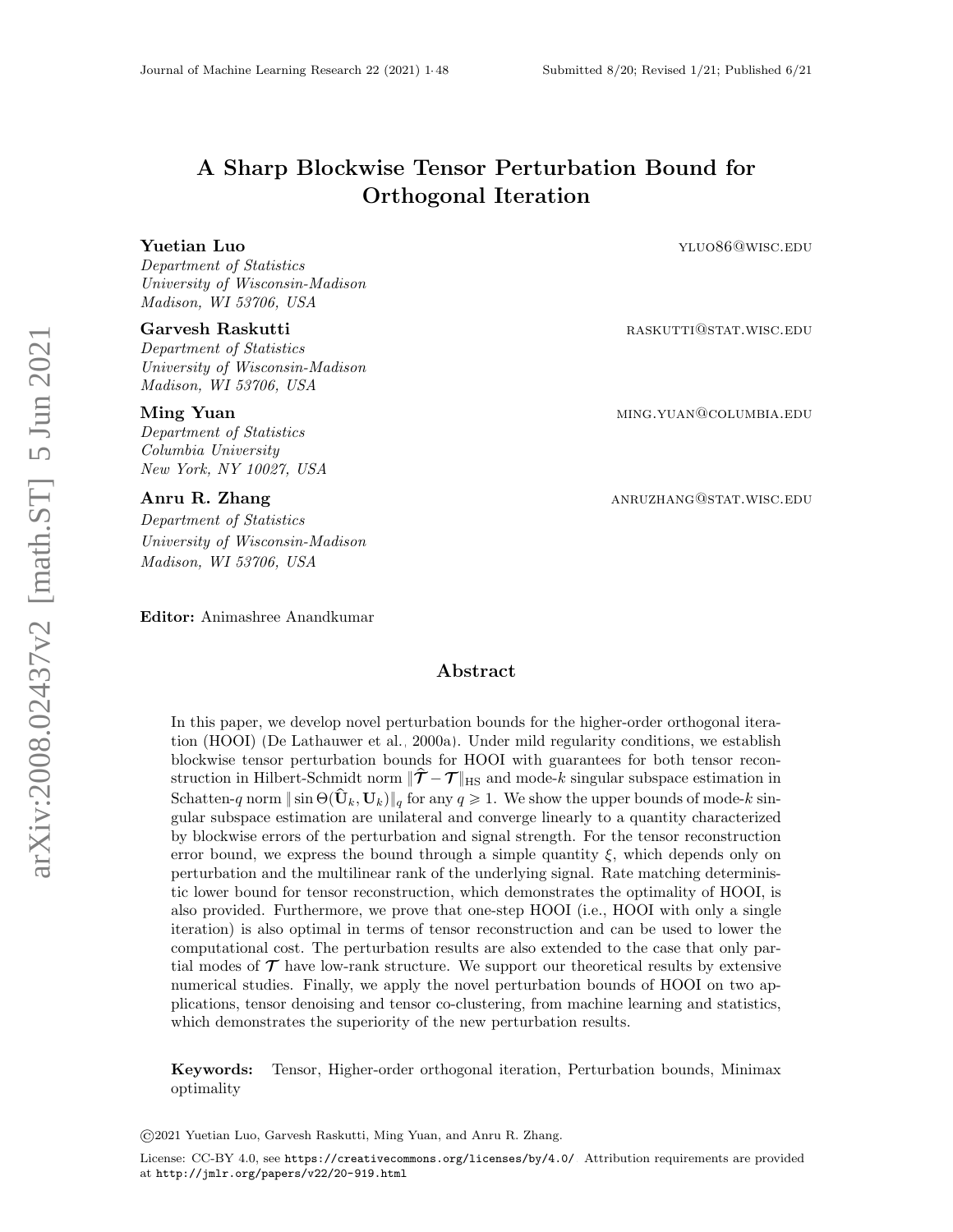#### 1. Introduction

The past decades have seen a large body of work on tensors or multiway arrays [\(Kolda and](#page-42-0) [Bader, 2009;](#page-42-0) [Sidiropoulos et al., 2017;](#page-45-0) [Cichocki et al., 2015;](#page-40-0) [Kroonenberg, 2008\)](#page-43-0). Tensors arise in numerous applications involving multiway data (e.g., brain imaging [\(Zhou et al.,](#page-47-1) [2013\)](#page-47-1), hyperspectral imaging [\(Li and Li, 2010\)](#page-43-1), recommender system design [\(Bi et al.,](#page-39-0) [2018\)](#page-39-0)). In addition, various methods have been developed and applied to fundamental tensor problems such as tensor completion [\(Yuan and Zhang, 2016;](#page-47-2) [Xia et al., 2020;](#page-46-0) [Yuan](#page-47-3) [and Zhang, 2017;](#page-47-3) [Zhang, 2019\)](#page-47-4), tensor regression [\(Zhang et al., 2020;](#page-47-5) [Zhou et al., 2013;](#page-47-1) [Raskutti et al., 2019;](#page-44-0) [Chen et al., 2019\)](#page-40-1), tensor PCA/SVD [\(Zhang and Xia, 2018;](#page-47-6) [Richard](#page-44-1) [and Montanari, 2014;](#page-44-1) [Liu et al., 2017\)](#page-43-2), generalized tensor learning [\(Han et al., 2020\)](#page-42-1). In many other problems where the observations are not necessarily tensors, tensor parameters arise, such as topic and latent variable models [\(Anandkumar et al., 2014a\)](#page-39-1), additive index models [\(Balasubramanian et al., 2018\)](#page-39-2), high-order interaction pursuit [\(Hao et al., 2020\)](#page-42-2). We refer readers to recent survey papers [\(Kolda and Bader, 2009;](#page-42-0) [Sidiropoulos et al., 2017;](#page-45-0) [Cichocki et al., 2015\)](#page-40-0).

Among these methods, tensor decomposition is one of the most important and a flurry of research have been devoted to it. Tensor decomposition plays a similar role to singular value decomposition (SVD) or eigendecomposition for matrices which is of fundamental importance throughout a wide range of fields including computer science, applied mathematics, machine leaning, statistics, signal processing, etc. For matrices, truncated SVD achieves the best low-rank approximation in terms of any unitarily invariant norm by the well-known Eckart-Young-Mirsky theorem [\(Eckart and Young, 1936;](#page-41-1) [Mirsky, 1960;](#page-44-2) [Golub et al., 1987\)](#page-41-2) and more importantly it is computationally efficient. Despite the well-established theory for low-rank decomposition of matrices, tensors present unique challenges. First there are several notions of low-rankness in tensors, moreover it has been shown that computing various best low-rank approximations of a given tensor is NP hard in general [\(Hillar and Lim,](#page-42-3) [2013\)](#page-42-3).

Fortunately, many computationally efficient algorithms have been proposed to approximate the best low-rank tensor decomposition [\(Kroonenberg and De Leeuw, 1980;](#page-43-3) [De Lath](#page-41-0)[auwer et al., 2000a;](#page-41-0) [Elden and Savas, 2009;](#page-41-3) [Ishteva et al., 2011,](#page-42-4) [2009;](#page-42-5) [Savas and Lim, 2010;](#page-44-3) [De Lathauwer et al., 2000b;](#page-41-4) [Vannieuwenhoven et al., 2012\)](#page-45-1). One popular choice is the higher-order orthogonal iteration (HOOI) proposed in [De Lathauwer et al.](#page-41-0) [\(2000a\)](#page-41-0). HOOI is based on alternating least-squares. It can be seen as a "spectral" algorithm for tensors, generalizations of the 2D-PCA [\(Sheehan and Saad, 2007\)](#page-45-2), and the power iteration refinement of HOSVD [\(De Lathauwer et al., 2000b\)](#page-41-4) and sequential HOSVD [\(Vannieuwenhoven](#page-45-1) [et al., 2012\)](#page-45-1). Convergence properties of HOOI have been studied in [Zhang and Golub](#page-47-7) [\(2001\)](#page-47-7); [Wang and Chu](#page-46-1) [\(2014\)](#page-46-1); [Uschmajew](#page-45-3) [\(2015\)](#page-45-3); [Xu](#page-46-2) [\(2018\)](#page-46-2); [Zhang and Xia](#page-47-6) [\(2018\)](#page-47-6).

In addition to computing low-rank approximations of matrices and tensors, there is the more nuanced question of computing low-rank approximations under noise perturbation and determining how the perturbation impacts the quality of the decomposition. For matrices, perturbation theory is well studied and a number of results has been established [\(Bhatia, 2013;](#page-39-3) [Stewart, 1990\)](#page-45-4). However, perturbation theory for tensors is still in its infancy. It is difficult to extend results for matrices to tensors due to the complexity of tensor algebra and the fact many well established theories and concepts in matrices such as SVD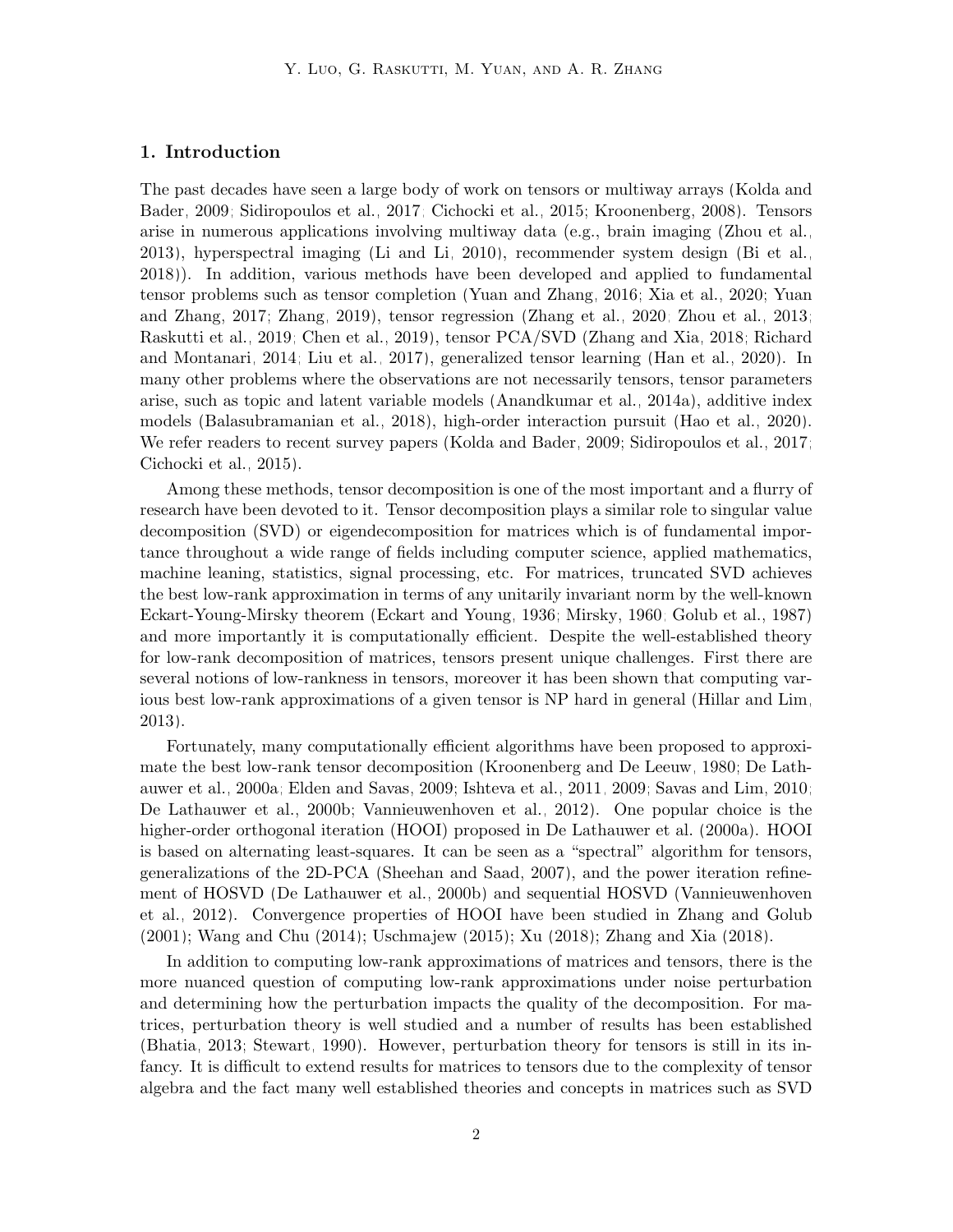or eigendecomposition do not exist or are not easy to use for tensors. There are several attempts in the literature and most of them require the noise tensor to be random [\(Richard](#page-44-1) [and Montanari, 2014;](#page-44-1) [Zhang and Xia, 2018;](#page-47-6) [Liu et al., 2017;](#page-43-2) [Zhang and Han, 2019;](#page-47-8) [Zheng](#page-47-9) [and Tomioka, 2015;](#page-47-9) [Xia and Zhou, 2019\)](#page-46-3). In this paper, we move one step forward in this direction and provide the first general perturbation bounds of HOOI for tensors under the signal-plus-noise model

<span id="page-2-0"></span>
$$
\widetilde{\mathcal{T}} = \mathcal{T} + \mathcal{Z}
$$
 (1)

without putting any structural assumption on the perturbation noise  $\mathcal{Z}$ . Like the classical Wedin's perturbation theory for matrices, we provide perturbation guarantees of estimated mode-k singular subspace in tensors. In addition, we also provide the perturbation bounds for tensor reconstruction. By providing the deterministic rate matching lower bound, we can further show HOOI with good initialization is optimal for tensor reconstruction.

#### 1.1 Problem Statement

Formally, this paper considers the tensor perturbation model  $(1)$ , where  $\mathcal T$  is the low-rank order-d signal tensor and  $\mathcal Z$  is the perturbation tensor with the same dimension as  $\mathcal T$ . Two popular choices of low-rankness in tensors are canonical polyadic (CP) low-rank and multilinear/Tucker low-rank and each of them has their respective benefits (see the surveys [Kolda and Bader](#page-42-0) [\(2009\)](#page-42-0); [Sidiropoulos et al.](#page-45-0) [\(2017\)](#page-45-0); [Cichocki et al.](#page-40-0) [\(2015\)](#page-40-0); [Grasedyck et al.](#page-42-6) [\(2013\)](#page-42-6)). The CP low-rank decomposition which approximates the original tensor by a sum of rank-1 outer products gives a compact and unique (under certain conditions) representation and multilinear/Tucker low-rank decomposition generally finds a better fit for the data by estimating the subspace of each mode. Since any CP low-rank tensor can be written as a multilinear low-rank tensor with a diagonal core tensor, we focus on the latter (Tucker rank) in this paper. Specifically, we assume  $\mathcal T$  admits the following low multilinear rank (Tucker) decomposition:

$$
\mathcal{T} = \mathcal{S} \times_{\Omega_1} \mathbf{U}_1 \times \cdots \times_{\Omega_m} \mathbf{U}_m.
$$
 (2)

Here, S is an order-d core tensor;  $\{U_i\}_{i=1}^m$  are group-i singular subspaces;  $\{\Omega_i\}_{i=1}^m$  are symmetric index groups which will be introduced next; and " $\times_{\Omega_i}$ " is the tensor matrix product along modes in  $\Omega_i$ . The formal definition of Tucker decomposition and tensor matrix product will be given in equations  $(5)$ ,  $(6)$  and  $(7)$  in Section [2.](#page-7-1)

The symmetric index groups  $\{\Omega_i\}_{i=1}^m$  represent the specific symmetricity structure of The symmetric index groups  $\{Y_i\}_{i=1}^m$  represent the specific symmetricity structure of  $\mathcal{T}$  and satisfy  $\Omega_i \subseteq [d], \Omega_i \neq \emptyset$ ,  $\Omega_i \cap \Omega_j = \emptyset$  for  $i \neq j$ , and  $\bigcup_{i=1}^m \Omega_i = [d]$ , where  $[d] := \{1, \ldots, d\}$ . It means by fixing indices outside the group and any permutation of indices within the group does not change the value of tensor corresponding to those indices. For example, if  $\Omega_1 = \{1, 2, ..., k\}$ , then fixing coordinates in  $\{\Omega_i\}_{i=2}^m$  i.e., coordinates  $k+1, ..., d$ and for any permutation  $\delta$  of  $[k]$ , we have  $\mathcal{T}_{[i_{\delta(1)},...,i_{\delta(k)},i_{k+1},...,i_d]} = \mathcal{T}_{[i_1,...,i_d]}$ . In addition to T, we also assume S and Z have the same symmetric structure characterized by  $\{\Omega_i\}_{i=1}^m$ . The symmetric index groups have two extreme cases:

- Asymmetric:  $\Omega_i = \{i\}$  for  $i = 1, \ldots, d$ ,
- Supersymmetric:  $\Omega_1 = \{1, 2, \ldots, d\}.$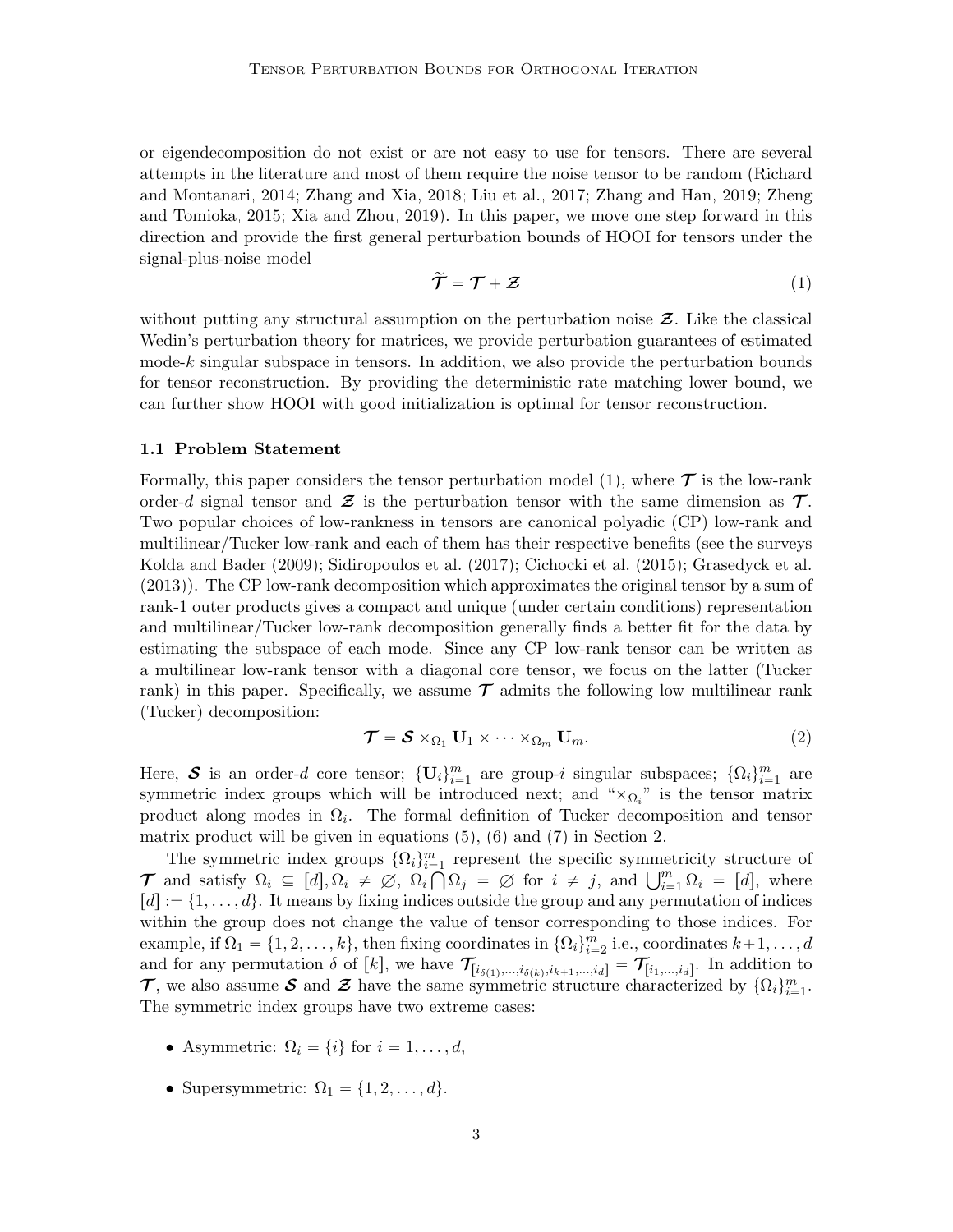To simplify the notation, if mode  $j \in \Omega_i$ , then we denote  $j' := i$  as the group index of mode j. For symmetric group i, the dimension of  $\mathcal T$  in this group is denoted as  $p_i$  and its mode rank is denoted as  $r_i$ . The rigorous definition of mode rank is postponed to Section [2.](#page-7-1) Also throughout the paper, for  $i \in [m]$ , let  $\bar{i} = \min\{j : j \in \Omega_i\}$  be the smallest index in  $\Omega_i$ , throughout the paper, for  $i \in [m]$ ,<br>and denote  $\check{\Omega}_i := \Omega_i \backslash {\{\overline{i}\}}$ ,  $\underline{\Omega}_i := \bigcup_{j=1}^{i-1}$  $\begin{array}{l} \mu_j,\;\mathrm{let}\;\, i=\;\mathrm{min}\{j\},\ \overline{\Omega}_i:=\bigcup_j^d\ j\end{array}$  $_{j=i+1}^a \Omega_j$  with  $\Omega_1 = \Omega_d = \emptyset$ . Finally, we define the signal strength of  $\mathcal T$  as  $\lambda = \min_{i=1,\dots,m} \sigma_{r_i}(\mathcal M_{\overline i}(\mathcal T))$ , the smallest singular values of matricization of  $\mathcal T$  in modes  $\{\bar{i}\}_{i=1}^m$ . Here for any matrix  $\mathbf D, \sigma_i(\mathbf D)$  denotes the *i*th largest singular values of **D** and  $\mathcal{M}_{\bar{i}}(\mathcal{T})$  represents the matricization of tensor  $\mathcal{T}$  along mode  $\bar{i}$  and its formal definition will be given in [\(4\)](#page-7-2) in Section [2.](#page-7-1)

In summary, for the dimensions of the perturbation model [\(1\)](#page-2-0), we have  $\tilde{\mathcal{T}}, \mathcal{T}, \mathcal{Z} \in$  $\mathbb{R}^{p_1 \times \cdots \times p_{d'}}$  with symmetric index groups  $\{\Omega_i\}_{i=1}^m$ . The HOOI algorithm we study is provided in Algorithm [1.](#page-3-0) It is worth noting the original HOOI algorithm in [De Lathauwer](#page-41-0) [et al.](#page-41-0) [\(2000a\)](#page-41-0) mainly focuses on asymmetric tensor decomposition and we generalize it to accommodate arbitrary symmetric structures of  $\mathcal T$  characterized by  $\{\Omega_i\}_{i=1}^m$ . In addition, in the literature [\(De Lathauwer et al., 2000a;](#page-41-0) [Kolda and Bader, 2009\)](#page-42-0), HOOI often refers to the overall procedure including both the initialization of  $\tilde{\mathbf{U}}_i^{(0)}$  by HOSVD and the orthogonal iteration updates as detailed in Algorithm [1.](#page-3-0) We shall point out that this paper studies the orthogonal iteration with any initializers satisfying some mild conditions. Our results accommodate different types of initialization scheme and can be applied to a wide range of scenarios (see Remark [2\)](#page-11-0). We conclude the algorithm by remarking that the matricization mode we choose in group  $i$  to perform SVD in [\(3\)](#page-3-1) does not matter due to symmetry. For simplicity, we choose the smallest index in group  $i$ .

# Algorithm 1 Higher-Order Orthogonal Iteration for Tensor Decomposition

<span id="page-3-0"></span>Input:  $\widetilde{\mathcal{T}} \in \mathbb{R}^{p_1 \times \cdots \times p_{d'}},$  symmetric index groups  $\{\Omega_i\}_{i=1}^m$ , initialization  $\{\widetilde{\mathbf{U}}_i^{(0)}\}_{i=1}^m$  with  $\widetilde{\mathbf{U}}_i^{(0)} \in \mathbb{O}_{p_i,r_i}$  having orthonormal columns, maximum number of iterations  $t_{\text{max}}$ .  $\overset{\circ}{\operatorname{Output}}: \{\hat{\mathbf{U}}_i\}_{i=1}^m, \hat{\mathcal{T}}.$ 

- 1: For  $t = 1, \ldots, t_{\text{max}}$ , do
	- (a) For  $i = 1$  to m, update

<span id="page-3-1"></span>
$$
\widetilde{\mathbf{U}}_{i}^{(t+1)} = \text{SVD}_{r_{i}} \big( \mathcal{M}_{\overline{i}}(\widetilde{\boldsymbol{\mathcal{T}}} \times_{\Omega_{1}} (\widetilde{\mathbf{U}}_{1}^{(t+1)})^{\top} \times \cdots \times_{\Omega_{d}} (\widetilde{\mathbf{U}}_{d}^{(t)})^{\top} \big) \times \cdots \times_{\Omega_{d}} (\widetilde{\mathbf{U}}_{d}^{(t)})^{\top} \big), \tag{3}
$$

where for any matrix  $\mathbf{D}$ ,  $SVD_r(\mathbf{D})$  computes the subspace composed of the leading r left singular vectors of  $D$ .

2: Let  $\widehat{\mathbf{U}}_i = \widetilde{\mathbf{U}}_i^{(t_{\text{max}})}$  for  $i = 1, ..., m$  and compute

$$
\hat{\mathcal{T}} = \tilde{\mathcal{T}} \times_{\Omega_1} P_{\hat{\mathbf{U}}_1} \times \cdots \times_{\Omega_m} P_{\hat{\mathbf{U}}_m}.
$$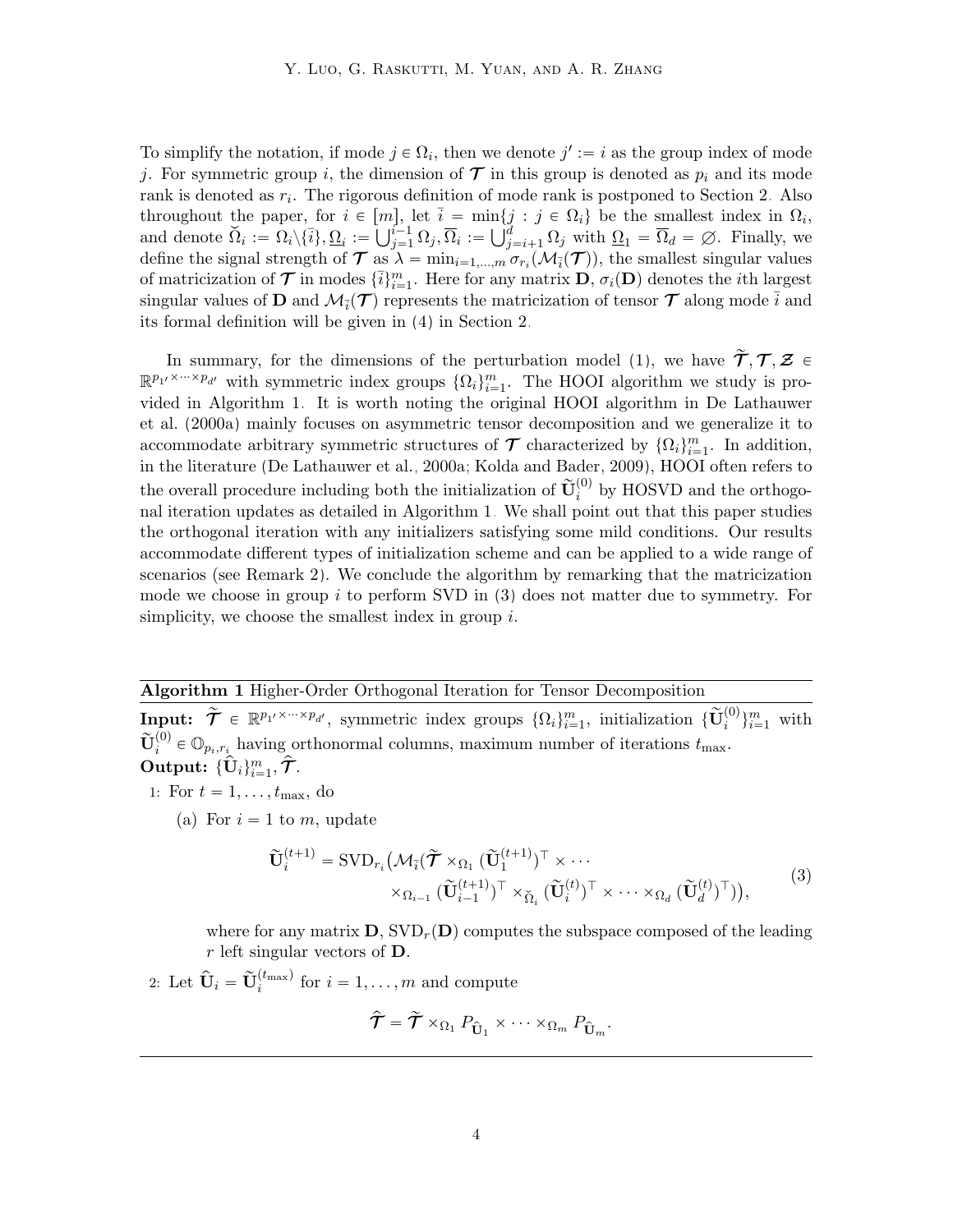# 1.2 Our Contributions

Under the perturbation model [\(1\)](#page-2-0) and the HOOI Algorithm [1,](#page-3-0) we make the following major contributions to the tensor perturbation theory of low-rank tensor decomposition based on HOOI.

- We provide the first sharp blockwise perturbation bounds of HOOI for tensors with guarantees for both the estimated mode-k singular subspace and the tensor reconstruction induced by low-rank approximation of the noise corrupted tensor. Specifically, in Theorem [3,](#page-14-0) we show that under suitable initialization  $\{\widetilde{\mathbf{U}}_i^{(0)}\}_{i=1}^m$  in Algorithm [1,](#page-3-0) the upper bound of  $\max_i$ hat under suit $\|\sin\Theta\left(\mathbf{\hat{U}}_i, \mathbf{U}_i\right)\|$ at<br>∖∥ converges linearly with respect to the iteration number to a fixed quantity characterized by  $Z$  and the signal strength. In addition, a practically useful tensor reconstruction error bound in Hilbert-Schmidt norm is provided. Surprisingly, we found the upper bound of tensor reconstruction is free of the "condition number" of the signal tensor and can be expressed by a unified simple quantity  $\xi$  characterized only by the noise tensor  $\mathcal Z$  and the underlying multilinear rank of  $\mathcal T$ .  $\xi$  is closely related to the Gaussian width [\(Gordon, 1988\)](#page-41-5), a common measure for the complexity of a given set, and its formal definition and more explanations will be given in Sections [2.1](#page-8-2) and [6.](#page-19-0)
- In addition, we also generalize the main results to the case that only a subset of modes of  $\mathcal T$  have low-rank structure.
- Furthermore, we provide a deterministic minimax lower bound for the tensor reconstruction error under perturbation model [\(1\)](#page-2-0) in Theorem [2.](#page-13-0) The lower bound matches the perturbation upper bound in Theorem [3](#page-14-0) when the tensor order  $d$  is fixed, which demonstrates the optimality of HOOI for tensor reconstruction.
- In addition, by combining Theorems [2](#page-13-0) and [3,](#page-14-0) we prove that the tensor reconstruction error rate of HOOI with only one iteration is also optimal and further iterations improve the coefficient in front of the error rate  $\xi$ . This suggests that in some applications where running full HOOI is too expensive and prohibitive compared to truncated HOSVD [\(De Lathauwer et al., 2000b\)](#page-41-4) or sequentially truncated HOSVD [\(Vannieuwenhoven et al., 2012\)](#page-45-1), we can just run HOOI for one iteration to obtain an optimal (up to constant) reconstruction. Details are provided in Remark [6](#page-14-1) and numerical comparison is given in Section [7.2.](#page-24-0)
- In addition, we apply the new perturbation bounds of HOOI in two modern applications, tensor denoising and tensor co-clustering, from machine learning and statistics. Based on our perturbation results, we can easily recover the results of tensor denoising in current literature with a much shorter proof and provide the first guarantee of HOOI on tensor cocluster recovery that improves the state-of-the-art results.
- Finally, we perform extensive numerical studies to support our perturbation bounds and do a comparison with other existing low-rank tensor decomposition algorithms.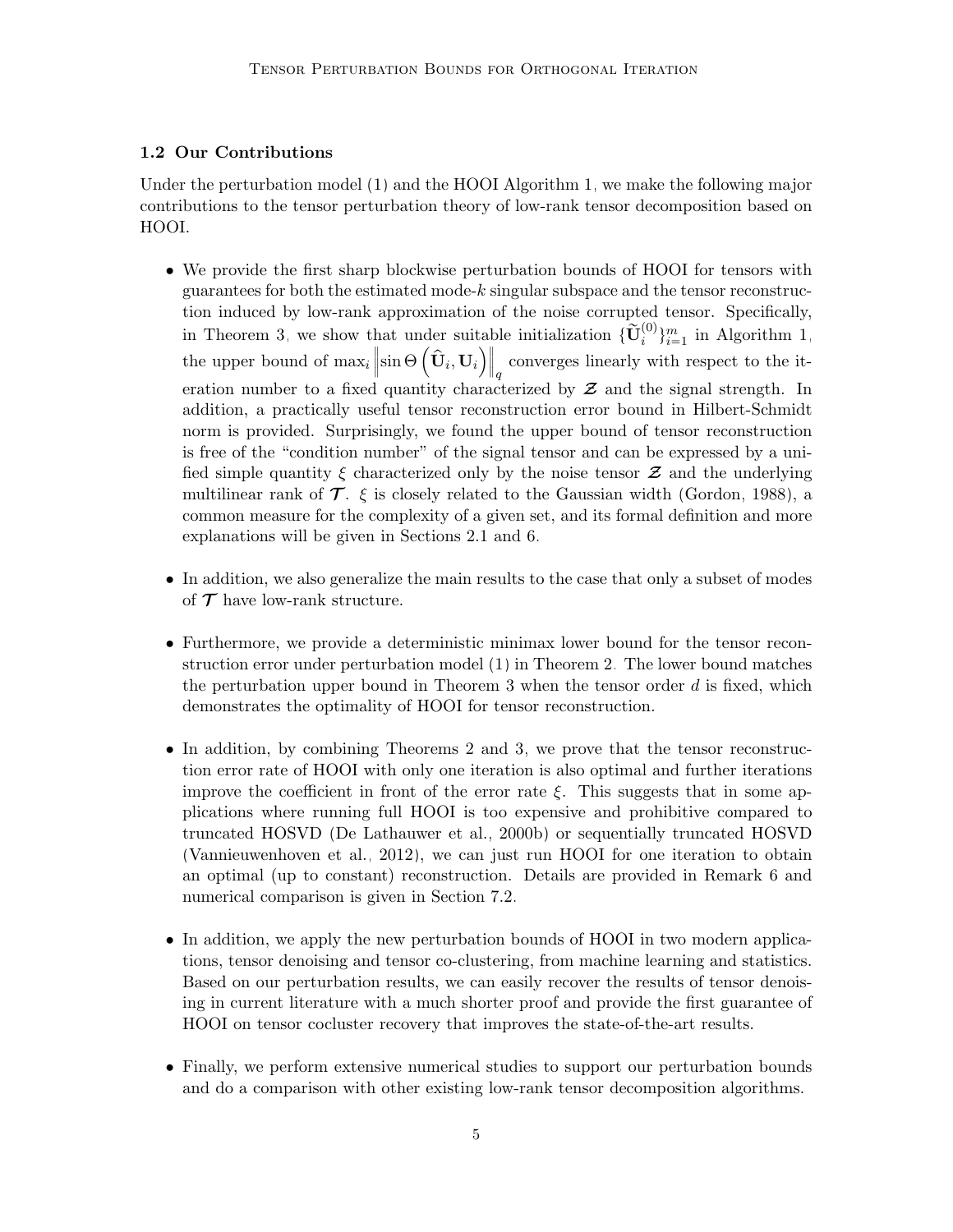#### 1.3 Related Literature

In this section, we give a brief overview of the literature on Tucker decomposition of tensors, matrix/tensor perturbation theory related to this article. Tensor decomposition has become one of the most important topics in the literature on tensors [\(Kolda and Bader, 2009;](#page-42-0) [Sidiropoulos et al., 2017;](#page-45-0) [Cichocki et al., 2015\)](#page-40-0). An analogy of matrix SVD for Tucker decomposition of tensors, which is today commonly called high-order singular value decomposition (HOSVD), was first proposed in [Tucker](#page-45-5) [\(1966\)](#page-45-5) and then popularized by [De Lathauwer](#page-41-4) [et al.](#page-41-4) [\(2000b\)](#page-41-4). However, unlike the truncated matrix SVD, truncated HOSVD (T-HOSVD) can provide a reasonable but not necessarily optimal low-multilinear-rank approximation for a given tensor. It has been shown that computing the best low multilinear rank approximation is NP hard in general [\(Hillar and Lim, 2013\)](#page-42-3). On the other hand, various computationally efficient algorithms have been proposed to obtain better approximations than HOSVD [\(De Lathauwer et al., 2000a;](#page-41-0) [Elden and Savas, 2009;](#page-41-3) [Ishteva et al., 2011,](#page-42-4) [2009;](#page-42-5) [Savas and Lim, 2010\)](#page-44-3). Among them, the higher-order orthogonal iteration (HOOI) in [De Lathauwer et al.](#page-41-0) [\(2000a\)](#page-41-0) has become a popular choice in literature. HOOI has been applied to problems including but not limited to tensor PCA/tensor SVD [\(Richard and](#page-44-1) [Montanari, 2014;](#page-44-1) [Zhang and Xia, 2018\)](#page-47-6), tensor completion [\(Xia et al., 2020\)](#page-46-0), tensor regression [\(Zhang et al., 2020\)](#page-47-5), hypergraph community recovery [\(Ke et al., 2019;](#page-42-7) [Jing et al., 2020\)](#page-42-8), independent component analysis [\(De Lathauwer and Vandewalle, 2004\)](#page-41-6), tensor clustering [\(Luo and Zhang, 2020\)](#page-43-4). Many variants of HOOI such as sparse high-order singular value decomposition (STAT-SVD) for tensors [\(Zhang and Han, 2019\)](#page-47-8), regularized HOOI [\(Ke et al.,](#page-42-7) [2019;](#page-42-7) [Jing et al., 2020\)](#page-42-8), generalized higher-order orthogonal iteration (gHOI) [\(Liu et al.,](#page-43-5) [2014\)](#page-43-5) have been proposed. Nowadays, HOOI has become a prevalent choice to compute the low-rank tensor approximation in many applications and been coded in common tensor software such as Matlab "Tensor Toolbox" [\(Bader and Kolda, 2012\)](#page-39-4), "Tensorlab" [\(Sorber](#page-45-6) [et al., 2014\)](#page-45-6) and R "rTensor" package [\(Li et al., 2018\)](#page-43-6). Moreover, it has been regarded as the gold standard guideline for comparison when developing even faster randomized or memory-efficient algorithms for low-rank tensor approximation [\(Sun et al., 2020;](#page-45-7) [Malik and](#page-44-4) [Becker, 2018;](#page-44-4) [Tsourakakis, 2010;](#page-45-8) [Kolda and Sun, 2008\)](#page-43-7).

Perturbation theory is a long-existing field in mathematics. In particular, the perturbation theory on matrices has attracted much attention. The original work in matrix dated back to Weyl, Davis-Kahan and Wedin [\(Davis and Kahan, 1970;](#page-40-2) [Wedin, 1972;](#page-46-4) [Weyl, 1912;](#page-46-5) [Stewart, 1998\)](#page-45-9) (see [Bhatia](#page-39-3) [\(2013\)](#page-39-3); [Stewart](#page-45-4) [\(1990\)](#page-45-4) for an overview of classical perturbation results and historical development) and recently it has been further developed in [Yu](#page-47-10) [et al.](#page-47-10) [\(2014\)](#page-47-10); [Cai and Zhang](#page-40-3) [\(2018\)](#page-40-3); [Cape et al.](#page-40-4) [\(2019b\)](#page-40-4). In addition, various generalizations and extensions have been made in different settings including random perturbation [\(Vu, 2011;](#page-46-6) [Shabalin and Nobel, 2013;](#page-44-5) [O'Rourke et al., 2018;](#page-44-6) [Wang, 2015;](#page-46-7) [Benaych-Georges](#page-39-5) [and Nadakuditi, 2011;](#page-39-5) [Abbe et al., 2020;](#page-39-6) [Koltchinskii and Xia, 2016;](#page-43-8) [Benaych-Georges and](#page-39-7) [Nadakuditi, 2012;](#page-39-7) [Cape et al., 2019a;](#page-40-5) [Chen et al., 2018\)](#page-40-6), structured perturbation [\(Fan et al.,](#page-41-7) [2018;](#page-41-7) [Stewart, 2006\)](#page-45-10) and many others [\(Eldridge et al., 2017\)](#page-41-8). Also the perturbation theory for matrices has been widely applied to a number of applications such as community detection [\(Rohe et al., 2011;](#page-44-7) [Chaudhuri et al., 2012;](#page-40-7) [Chin et al., 2015;](#page-40-8) [Sussman et al., 2012;](#page-45-11) [Cape](#page-40-4) [et al., 2019b\)](#page-40-4), covariance matrix estimation [\(Fan et al., 2018;](#page-41-7) [Cape et al., 2019b\)](#page-40-4), matrix denoising [\(Cai and Zhang, 2018\)](#page-40-3), matrix completion [\(Cai et al., 2016\)](#page-40-9), etc.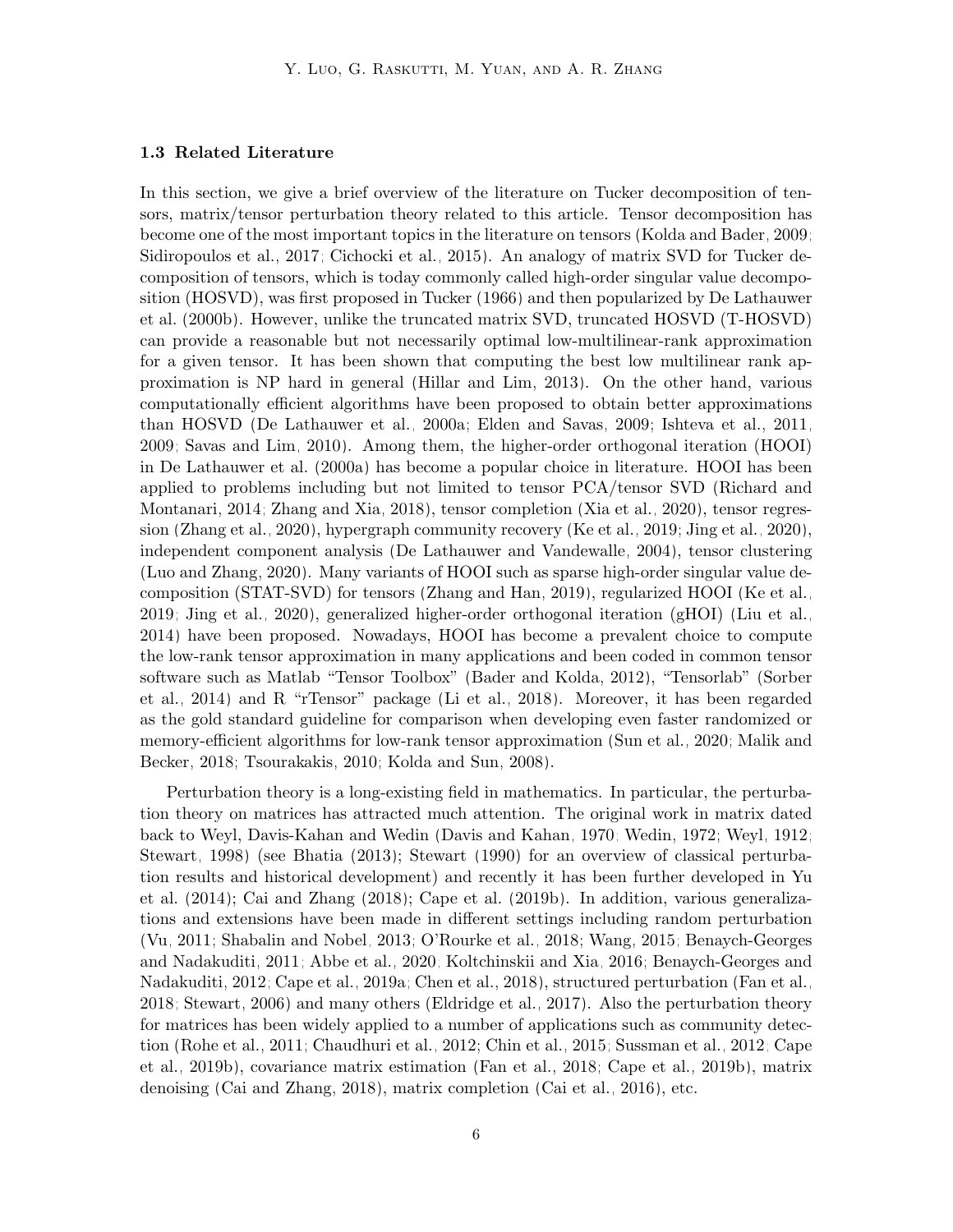Studying perturbation theory for low-rank tensor approximation is much harder than matrices and there are only a few attempts in literature. Perturbation results for the best low multilinear rank approximation have been developed in [De Lathauwer](#page-40-10) [\(2004\)](#page-40-10); [Elden](#page-41-9) [and Savas](#page-41-9) [\(2011\)](#page-41-9). These results are promising but less practically useful due to the computational hardness of the best multilinear rank approximation [\(Hillar and Lim, 2013\)](#page-42-3). Hence more attention are given to the perturbation results for polynomial-time low-rank tensor approximation algorithms. A line of work has been done when the perturbation is random [\(Richard and Montanari, 2014;](#page-44-1) [Zhang and Xia, 2018;](#page-47-6) [Hopkins et al., 2015;](#page-42-9) [Liu](#page-43-2) [et al., 2017;](#page-43-2) [Zhang and Han, 2019;](#page-47-8) [Zheng and Tomioka, 2015;](#page-47-9) [Xia and Zhou, 2019\)](#page-46-3) and various perturbation results for robust tensor decomposition with sparse noise have been studied in [Goldfarb and Qin](#page-41-10) [\(2014\)](#page-41-10); [Gu et al.](#page-42-10) [\(2014\)](#page-42-10); [Shah et al.](#page-45-12) [\(2015\)](#page-45-12); [Anandkumar et al.](#page-39-8) [\(2016\)](#page-39-8). Perturbation bounds for orthogonally decomposable tensors have been studied in [Mu et al.](#page-44-8) [\(2017\)](#page-44-8); [Auddy and Yuan](#page-39-9) [\(2020\)](#page-39-9). In addition, [Anandkumar et al.](#page-39-1) [\(2014a,](#page-39-1)[b\)](#page-39-10) provided perturbation guarantees for power iteration algorithm for symmetric orthogonal and non-orthogonal CP low-rank decomposition. However, we are not aware of any perturbation result for polynomial time algorithms under partial symmetric multilinear low-rank setting. In this paper, we make the first attempt in this direction and provide the first perturbation bounds of HOOI for tensors with guarantees for both singular subspaces and tensor reconstruction in the general setting. It is worth mentioning that the reconstruction error bound of this paper is often significantly better than the simple estimator and truncated HOSVD without power iteration. This is fundamentally different from the perturbation results in [Anandkumar et al.](#page-39-1) [\(2014a\)](#page-39-1). See further discussions in Remarks [5](#page-13-1) and [8.](#page-15-0)

We end this section by remarking that in most situations there is a trade-off about the quality of low-rank tensor decomposition and computational cost of the algorithm. For example, computing truncated HOSVD and sequentially truncated HOSVD (ST-HOSVD) [\(Vannieuwenhoven et al., 2012\)](#page-45-1) may be much faster than iterative algorithms such as HOOI, (quasi-)Newton-Grassmann method [\(Elden and Savas, 2009;](#page-41-3) [Savas and Lim, 2010\)](#page-44-3), geometric Newton method [\(Ishteva et al., 2009\)](#page-42-5) and Riemannian trust region scheme [\(Ishteva](#page-42-4) [et al., 2011\)](#page-42-4) in the large scale settings. On the other hand, these iterative algorithms achieve higher accuracy. In the perturbation model [\(1\)](#page-2-0), we show HOOI could achieve optimal tensor reconstruction error, which is not true for HOSVD and ST-HOSVD in general.

#### 1.4 Organization of the Paper

The remainder of the article is organized as follows. In Section [2,](#page-7-1) after a brief introduction of notation and preliminaries, we define various blockwise errors of  $\mathcal Z$  as the key quantities in our perturbation bounds. We illustrate our main perturbation theorem in asymmetric order-3 case in Section [3](#page-10-0) and at the end of the same section, we provide the deterministic lower bound for tensor reconstruction. In Section [4,](#page-14-2) we provide the perturbation bounds of HOOI applying on a corrupted general partial symmetric order-d tensor. In Section [5,](#page-17-0) we discuss the tensor perturbation bounds when the target tensor has the low-rank structure only along a subset of modes. In Section [6,](#page-19-0) we apply our perturbation bounds to two applications, tensor denoising and tensor co-clustering. In Section [7,](#page-22-0) we corroborate our theoretical results by extensive numerical studies. Conclusion and discussions are provided in Section [8.](#page-26-0) Due to space constraints, all technical proofs are postponed to the Appendix.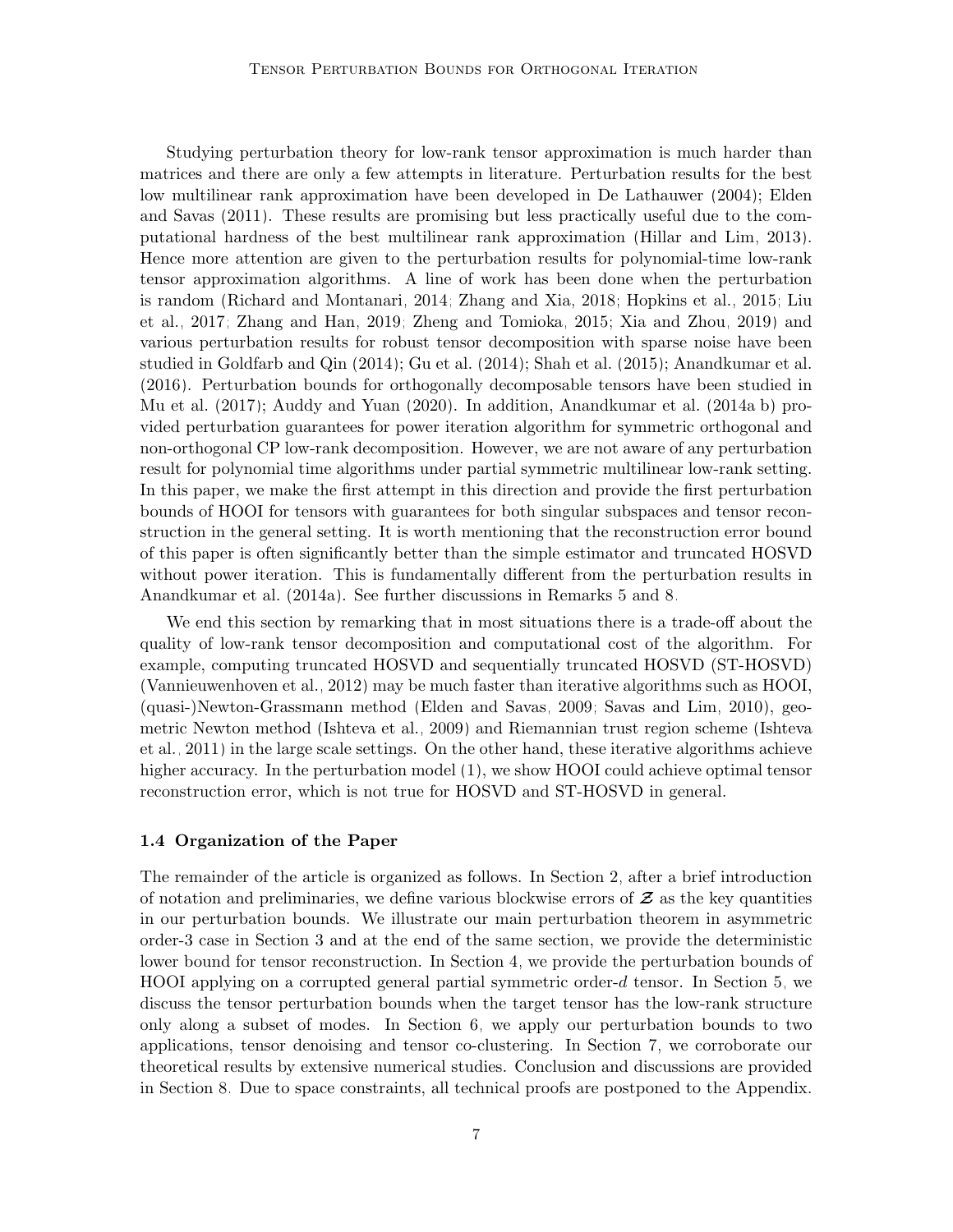#### <span id="page-7-1"></span>2. Notation and Preliminaries

The following notation will be used throughout this article. For any non-negative integer n, let  $[n] = \{1, \ldots, n\}$ . Lowercase letters (e.g., a, b), lowercase boldface letters (e.g.,  $\mathbf{u}, \mathbf{v}$ ), uppercase boldface letters (e.g.,  $\mathbf{U}, \mathbf{V}$ ), and boldface calligraphic letters (e.g.,  $\mathcal{T}, \mathcal{Z}$ ) are used to denote scalars, vectors, matrices, and order-3-or-higher tensors, respectively. For any two series of numbers, say  $\{a_n\}$  and  $\{b_n\}$ , denote  $a \geq b$  or  $a = O(b)$  if  $ca_n \leq b_n \leq Ca_n$  or  $a_n \leq$  $Cb_n$  for some uniform constants  $c, C > 0$ . For any matrix  $\mathbf{D} \in \mathbb{R}^{m \times n}$  with singular value  $Cb_n$  for some uniform constants  $c, C > 0$ . For any matrix  $\mathbf{D} \in \mathbb{R}^{m \times n}$  with s<br>decomposition  $\sum_{i=1}^{m \times n} \sigma_i(\mathbf{D}) \mathbf{u}_i \mathbf{v}_i^{\top}$   $(\sigma_1(\mathbf{D}) \geqslant \cdots \geqslant \sigma_{m \times n}(\mathbf{D}))$ , let  $\mathbf{D}_{\max(r)} = \sum_{i=1}^{r}$  $_{i=1}^r \, \sigma_i(\mathbf{D}) \mathbf{u}_i \mathbf{v}_i^\top$ decomposition  $\sum_{i=1} \sigma_i(\mathbf{D}) \mathbf{u}_i \mathbf{v}_i$  ( $\sigma_1(\mathbf{D}) \geq \cdots \geq \sigma_{m \lor n}(\mathbf{D})$ ), let  $\mathbf{D}_{\max(r)}$ <br>be the leading rank-r SVD approximation of  $\mathbf{D}$  and  $\mathbf{D}_{\max(-r)} = \sum_{i=r+1}^{m \land n}$  $\sum_{i=r+1}^{m\wedge n}\sigma_i(\mathbf{D})\mathbf{u}_i\mathbf{v}_i^{\top}$  be its complement. We also denote  $SVD_r(\mathbf{D}) := [\mathbf{u}_1 \cdots \mathbf{u}_r]$  as the subspace composed of the leading r left singular vectors of **D**. The Schatten-q norm of matrix **D** for  $q \ge 1$  is defined reading r left singular<br>as  $\|\mathbf{D}\|_q := \left(\sum_{i=1}^{m \wedge n} \sigma_i^q\right)$  $\binom{q}{i}$ (D))<sup>1/q</sup>. Frobenius norm  $\|\cdot\|_F$  and spectral norm  $\|\cdot\|$  of a matrix are special cases of Schatten-q norm with  $q = 2$  and  $q = \infty$ . In addition,  $\mathbf{I}_r$  represents the r-by-r identity matrix. Let  $\mathbb{O}_{p,r} = \{ \mathbf{U} : \mathbf{U}^\top \mathbf{U} = \mathbf{I}_r \}$  be the set of all p-by-r matrices with orthonormal columns. For any  $\mathbf{U} \in \mathbb{O}_{p,r}$ ,  $P_{\mathbf{U}} = \mathbf{U}\mathbf{U}^{\top}$  represents the projection matrix onto the column span of U; we also use  $\mathbf{U}_{\perp} \in \mathbb{O}_{p,p-r}$  to represent the orthonormal complement of U. We use bracket subscripts to denote sub-matrices. For example,  $\mathbf{D}_{[i_1,i_2]}$  is the entry of **D** on the  $i_1$ -th row and  $i_2$ -th column;  $\mathbf{D}_{[(r+1):m,:]}$  contains the  $(r + 1)$ -th to the m-th rows of **D**. For any matrices  $\mathbf{U} \in \mathbb{R}^{p_1 \times p_2}$  and  $\mathbf{V} \in \mathbb{R}^{m_1 \times m_2}$ , let

$$
\mathbf{U}\otimes\mathbf{V}=\begin{bmatrix}\mathbf{U}_{[1,1]}\cdot\mathbf{V} & \cdots & \mathbf{U}_{[1,p_2]}\cdot\mathbf{V}\\ \vdots & & \vdots \\ \mathbf{U}_{[p_1,1]}\cdot\mathbf{V} & \cdots & \mathbf{U}_{[p_1,p_2]}\cdot\mathbf{V}\end{bmatrix}\in\mathbb{R}^{(p_1m_1)\times (p_2m_2)}
$$

be the Kronecker product of U and V.

For any order-d tensor  $\mathcal{T} \in \mathbb{R}^{p_1 \times \cdots \times p_d}$ , let  $\mathcal{M}_k(\cdot)$  be the matricization operation that unfolds or flattens the order-d tensor  $\mathcal{T} \in \mathbb{R}^{p_1 \times \dots \times p_d}$  along mode k into the matrix  $\mathcal{M}_k(\mathcal{T}) \in$  $\mathbb{R}^{p_k \times p_{-k}}$  and here  $p_{-k} := \prod_{j \neq k} p_j$ . Specifically, the mode-k matricization of  $\mathcal T$  is formally defined as

<span id="page-7-2"></span>
$$
\mathcal{M}_{k}(\boldsymbol{\mathcal{T}}) \in \mathbb{R}^{p_{k} \times p_{-k}}, \quad (\mathcal{M}_{k}(\boldsymbol{\mathcal{T}}))_{[i_{k},j]} = \mathcal{T}_{[i_{1},...,i_{d}]}, \quad j = 1 + \sum_{\substack{l=1 \ l \neq k}}^{d} \left\{ (i_{l} - 1) \prod_{\substack{m=1 \ m \neq k}}^{l-1} p_{m} \right\} \qquad (4)
$$

for any  $1 \leq i_l \leq p_l, l = 1, ..., d$ . Also see [\(Kolda and Bader, 2009,](#page-42-0) Section 2.4) for more discussion on tensor matricizations. Given two tensors  $\mathcal{T}_1, \mathcal{T}_2 \in \mathbb{R}^{p_1 \times \cdots \times p_d}$ , define their discussion on tensor matricizations. Given two tensors  $\mathcal{T}_1, \mathcal{T}_2 \in \mathbb{R}^{p_1 \wedge \cdots \wedge p_d}$ , define then<br>inner product as  $\langle \mathcal{T}_1, \mathcal{T}_2 \rangle = \sum_{i_1,\ldots,i_d} \langle \mathcal{T}_{1[i_1,\ldots,i_d]}, \mathcal{T}_{2[i_1,\ldots,i_d]} \rangle$ . The Hilbert-Schmidt norm of is defined as  $\|\mathcal{T}\|_{\text{HS}} = (\langle \mathcal{T}, \mathcal{T} \rangle)^{1/2}$ . The multilinear rank of a tensor  $\mathcal{T}$ , rank $(\mathcal{T})$ , is defined as a d-tuple  $(r_1, \ldots, r_d)$ , where  $r_k = \text{rank}(\mathcal{M}_k(\mathcal{T}))$  is the mode-k rank. For any multilinear rank- $(r_1, \ldots, r_d)$  tensor  $\mathcal T$ , it has Tucker decomposition [\(Tucker, 1966\)](#page-45-5):

<span id="page-7-0"></span>
$$
\mathcal{T} = [\![\mathcal{S}; \mathbf{U}_1, \dots, \mathbf{U}_d]\!] := \mathcal{S} \times_1 \mathbf{U}_1 \times \dots \times_d \mathbf{U}_d,\tag{5}
$$

where  $\mathcal{S} \in \mathbb{R}^{r_1 \times \cdots \times r_d}$  is the core tensor and  $\mathbf{U}_k = \text{SVD}_{r_k}(\mathcal{M}_k(\mathcal{T}))$  is the mode-k singular subspace. Here, the mode-k product of  $\mathcal{T} \in \mathbb{R}^{p_1 \times \cdots \times p_d}$  with a matrix  $\mathbf{U} \in \mathbb{R}^{p_k \times r_k}$  is denoted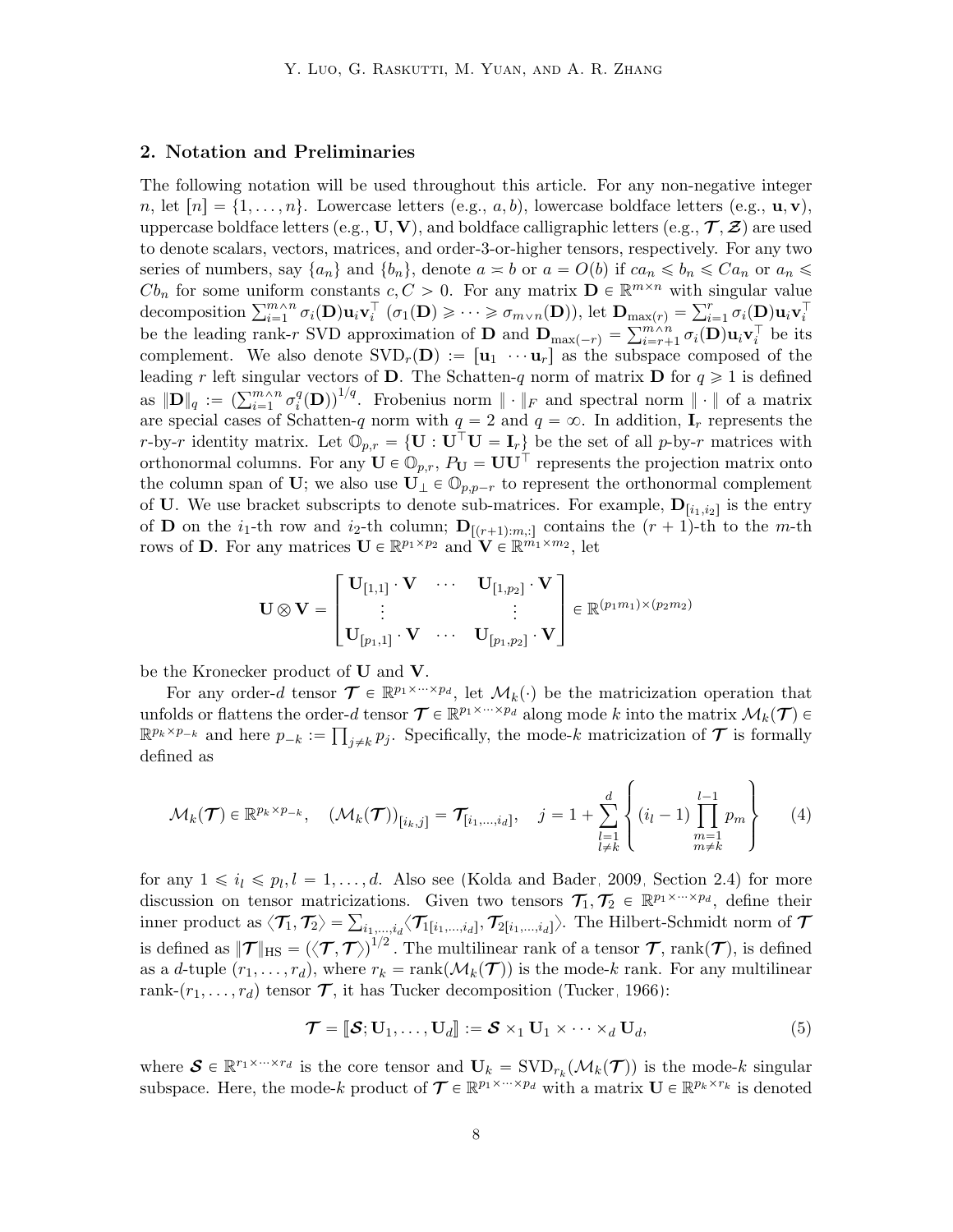by  $\mathcal{T} \times_k \mathbf{U}^\top$  and is of size  $p_1 \times \cdots \times p_{k-1} \times r_k \times p_{k+1} \times \cdots \times p_d$ , such that

<span id="page-8-1"></span><span id="page-8-0"></span>
$$
(\mathcal{T} \times_k \mathbf{U}^{\top})_{[i_1, ..., i_{k-1}, j, i_{k+1}, ..., i_d]} = \sum_{i_k=1}^{p_k} \mathcal{T}_{[i_1, i_2, ..., i_d]} \mathbf{U}_{[i_k, j]}.
$$
(6)

Given  $S = \{i_1, \ldots, i_d\}$ , it is convenient to denote the product of  $\mathcal T$  along the modes indexed by S with the same matrix U and with different matrices  $\{U_i\}$  respectively as

<span id="page-8-4"></span>
$$
\boldsymbol{\mathcal{T}} \times_S \mathbf{U} := \boldsymbol{\mathcal{T}} \times_{i_1} \mathbf{U} \times \cdots \times_{i_d} \mathbf{U}, \quad \boldsymbol{\mathcal{T}} \times_{i \in S} \mathbf{U}_i := \boldsymbol{\mathcal{T}} \times_{i_1} \mathbf{U}_{i_1} \times \cdots \times_{i_d} \mathbf{U}_{i_d}.
$$
 (7)

Given  $\mathcal{T} = [\mathcal{S}; U_1, \ldots, U_d]$ , the following relationship of tensor matricization is used frequently in the proof:

$$
\mathcal{M}_k\left(\mathbf{S} \times_1 \mathbf{U}_1 \times_2 \cdots \times_d \mathbf{U}_d\right) = \mathbf{U}_k \mathcal{M}_k(\mathbf{S}) (\mathbf{U}_d^\top \otimes \cdots \otimes \mathbf{U}_{k+1}^\top \otimes \mathbf{U}_{k-1}^\top \otimes \cdots \otimes \mathbf{U}_1^\top). \tag{8}
$$

We refer the readers to [Kolda](#page-42-11) [\(2001\)](#page-42-11); [Kolda and Bader](#page-42-0) [\(2009\)](#page-42-0) for a more comprehensive survey on tensor algebra.

Finally, we use  $\sin \Theta$  distance to measure the difference between two p-by-r column orthogonal matrices  $\hat{\mathbf{U}}$  and U. Suppose the singular values of  $\hat{\mathbf{U}}^{\top} \mathbf{U}$  are  $\sigma_1 \geqslant \sigma_2 \geqslant \ldots \geqslant$  $\sigma_r \geq 0$ . Then  $\Theta(\mathbf{U}, \mathbf{U})$  is defined as

<span id="page-8-3"></span>
$$
\Theta(\widehat{\mathbf{U}},\mathbf{U}) = \text{diag}(\cos^{-1}(\sigma_1), \cos^{-1}(\sigma_2), \dots, \cos^{-1}(\sigma_r)).
$$

Common properties of  $\sin \Theta$  distance can be found in [\(Cai and Zhang, 2018,](#page-40-3) Lemma 1) and [\(Luo et al., 2020,](#page-44-9) Lemma 6).

### <span id="page-8-2"></span>2.1 Blockwise Errors of Z

In this subsection, we introduce key quantities appearing in the perturbation bounds that characterize the blockwise errors of  $\mathcal{Z}$ . For simplicity, we consider order-3 tensors and  $\Omega_1 = \{1\}, \Omega_2 = \{2\}, \Omega_3 = \{3\}$  perturbation setting for illustration.

Define the blockwise errors of  $\mathcal Z$  that characterize the tensor perturbation:

$$
\tau_{1} = \max_{k \in [3]} \tau_{1k}, \quad \tau_{1k} = \left\| (\mathcal{M}_{k}(\mathbf{Z} \times_{k+1} \mathbf{U}_{k+1}^{\top} \times_{k+2} \mathbf{U}_{k+2}^{\top}))_{\max(r_{k})} \right\|_{q}, \quad k = 1, 2, 3;
$$
\n
$$
\tau_{2} = \max_{k \in [3]} \left\{ \max_{\substack{\mathbf{V} \in \mathbb{R}^{(p_{k+1}-r_{k+1}) \times r_{k+1}} \\ \|\mathbf{V}\|_{q} \leq 1}} \left\| (\mathcal{M}_{k}(\mathbf{Z} \times_{k+1} (\mathbf{U}_{k+1} \mathbf{V})^{\top} \times_{k+2} \mathbf{U}_{k+2}^{\top}))_{\max(r_{k})} \right\|_{q},
$$
\n
$$
\max_{\substack{\mathbf{V} \in \mathbb{R}^{(p_{k+2}-r_{k+2}) \times r_{k+2}} \\ \|\mathbf{V}\|_{q} \leq 1}} \left\| (\mathcal{M}_{k}(\mathbf{Z} \times_{k+1} \mathbf{U}_{k+1}^{\top} \times_{k+2} (\mathbf{U}_{k+2} \mathbf{V})^{\top}))_{\max(r_{k})} \right\|_{q};
$$
\n
$$
\tau_{3} = \max_{k \in [3]} \max_{\substack{\mathbf{V} \in \mathbb{R}^{(p_{k+1}-r_{k+1}) \times r_{k+1}} \\ \|\mathbf{V}\|_{q} \leq 1}} \left\| (\mathcal{M}_{k}(\mathbf{Z} \times_{k+1} (\mathbf{U}_{k+1} \mathbf{V})^{\top} \times_{k+2} (\mathbf{U}_{k+2} \mathbf{V}')^{\top}))_{\max(r_{k})} \right\|_{q}.
$$
\n
$$
\left\| (\mathcal{M}_{k}(\mathbf{Z} \times_{k+1} (\mathbf{U}_{k+1} \mathbf{V})^{\top} \times_{k+2} (\mathbf{U}_{k+2} \mathbf{V}')^{\top}))_{\max(r_{k})} \right\|_{q}.
$$
\n
$$
(9)
$$

Here all mode indices  $(\cdot)_k$  of an order-3 tensor are in the sense of modulo-3, e.g.,  $r_1 = r_4$ ,  $p_2 = p_5.$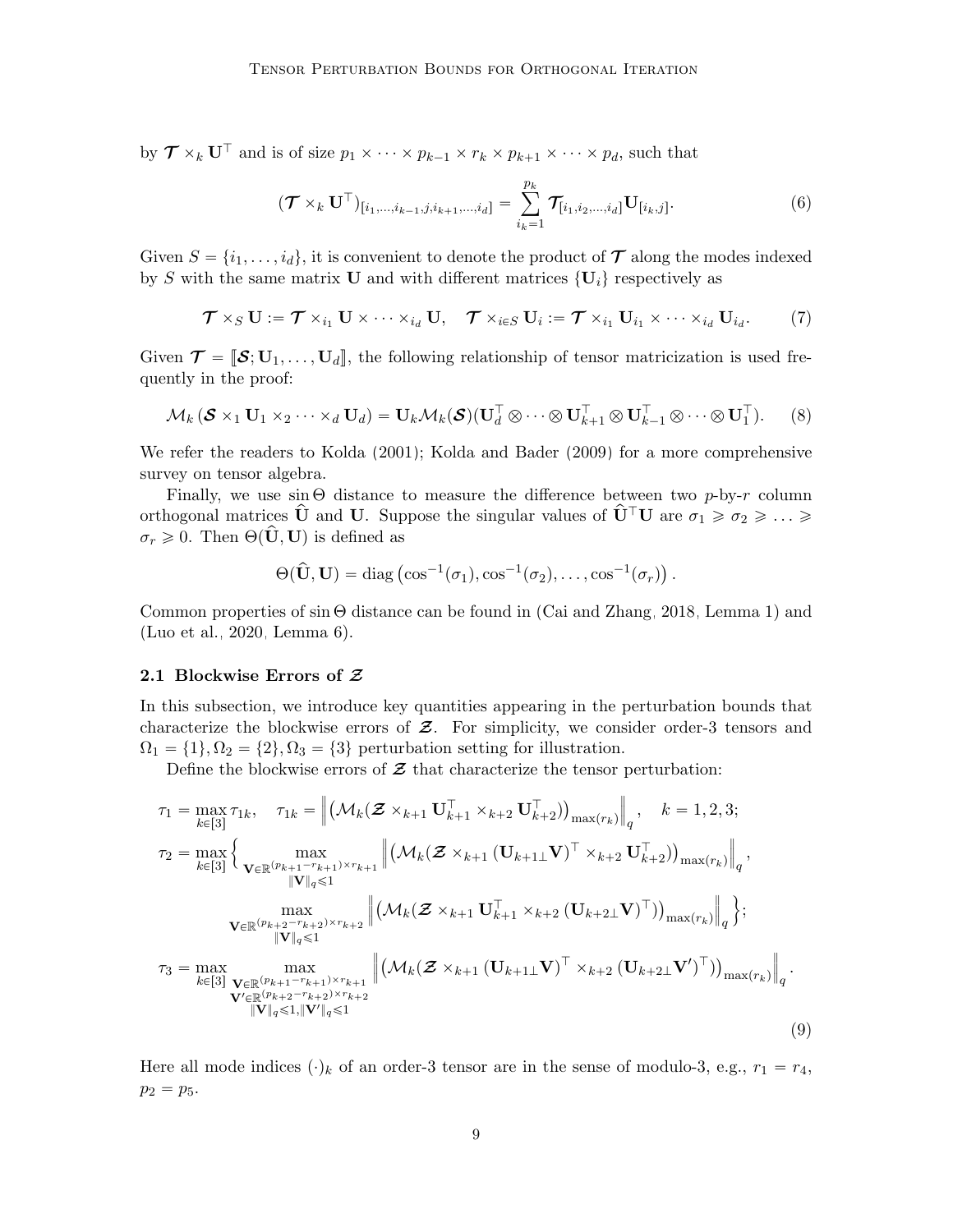

Figure 1: Illustration of  $\tau_{11}, \tau_{12}, \tau_{13}$ . Here, we assume  $\mathbf{U}_k^{\top} = [\mathbf{I}_{r_k} \ \mathbf{0}_{r_k \times (p_k - r_k)}], k = 1, 2, 3,$ for a better visualization. The red, green, blue blocks represent the corresponding blockwise errors  $\tau_{11}, \tau_{12}, \tau_{13}$  in  $\mathcal{Z}$ .

 $\tau_1, \tau_2, \tau_3$  represent the maximum of blockwise errors of  $\mathcal{Z}$  in the projection spaces expanded by  $U_1, U_2, U_3$  and their complements. For example, in Figure [1](#page-9-0) we illustrate the blockwise errors characterized by  $\tau_{11}, \tau_{12}, \tau_{13}. \tau_2, \tau_3$  characterize blockwise errors of  $\mathcal{Z}$  in a similar fashion but with more complicated projections.

These blockwise errors of  $\mathcal Z$  are in fact a generalization of error terms in matrix perturbation theory. In the matrix setting  $T = T + Z$ , let  $U, V$  and  $U, V$  be leading left and right singular vectors of  $\tilde{T}$  and  $T$ , respectively. Then by Wedin's perturbation theory, the upper bounds of  $\left\|\sin\Theta(\hat{\mathbf{U}}, \mathbf{U})\right\|$  and  $\|\sin \Theta(\hat{\mathbf{V}}, \mathbf{V})\|$  involve  $\|\mathbf{Z}\hat{\mathbf{V}}\|$  and  $\|\hat{\mathbf{U}}^{\top}\mathbf{Z}\|$ , which are also blockwise errors of Z.

Next, we introduce a simple quantity  $\xi$  that characterizes the error bound for tensor reconstruction. In this order-3 asymmetric setting,  $\xi$  is defined as

<span id="page-9-2"></span><span id="page-9-1"></span><span id="page-9-0"></span>
$$
\xi := \sup_{\|\mathbf{\mathcal{Y}}\|_{\text{HS}} \leq 1, \text{rank}(\mathbf{\mathcal{Y}}) \leq (r_1, r_2, r_3)} \langle \mathbf{\mathcal{Z}}, \mathbf{\mathcal{Y}} \rangle. \tag{10}
$$

In the following Lemma [1,](#page-9-1) we give another equivalent characterization of  $\xi$ .

#### Lemma 1 (Equivalent Characterizations of  $\xi$ )

$$
\xi := \sup_{\substack{\|\boldsymbol{\mathcal{Y}}\|_{\text{HS}} \leq 1, \text{rank}(\boldsymbol{\mathcal{Y}}) \leq (r_1, r_2, r_3) \\ \cdots \\ \mathbf{U}_i \in \mathbb{O}_{p_i, r_i}, 1 \leq i \leq 3}} \langle \boldsymbol{\mathcal{Z}}, \boldsymbol{\mathcal{Y}} \rangle} \langle \boldsymbol{\mathcal{Z}}, \boldsymbol{\mathcal{Y}} \rangle
$$
  
 
$$
= \sup_{\mathbf{U}_i \in \mathbb{O}_{p_i, r_i}, 1 \leq i \leq 3} \|\boldsymbol{\mathcal{Z}} \times_1 \mathbf{U}_1^\top \times \mathbf{U}_2^\top \times_d \mathbf{U}_3^\top \|_{\text{HS}}.
$$

By Lemma [1,](#page-9-1)  $\xi$  measures the maximum magnitude of the projection of  $\mathcal Z$  onto low rank subspaces in Hilbert-Schmidt norm. Another interpretation of  $\xi$  is from Gaussian width [\(Gordon, 1988\)](#page-41-5), which will be discussed in Section [6.](#page-19-0)

Although the exact values of  $\tau_i$  and  $\xi$  may be hard to compute in general, it is often practical to provide probabilistic bounds when we impose distributional assumptions on  $\mathcal Z$ . For example, if  $\mathcal Z$  is a random tensor with i.i.d. standard normal entries and consider  $r_1 = r_2 = r_3 = r, p_1 = p_2 = p_3 = p, q = \infty$ , then by random matrix theory [\(Vershynin,](#page-45-13)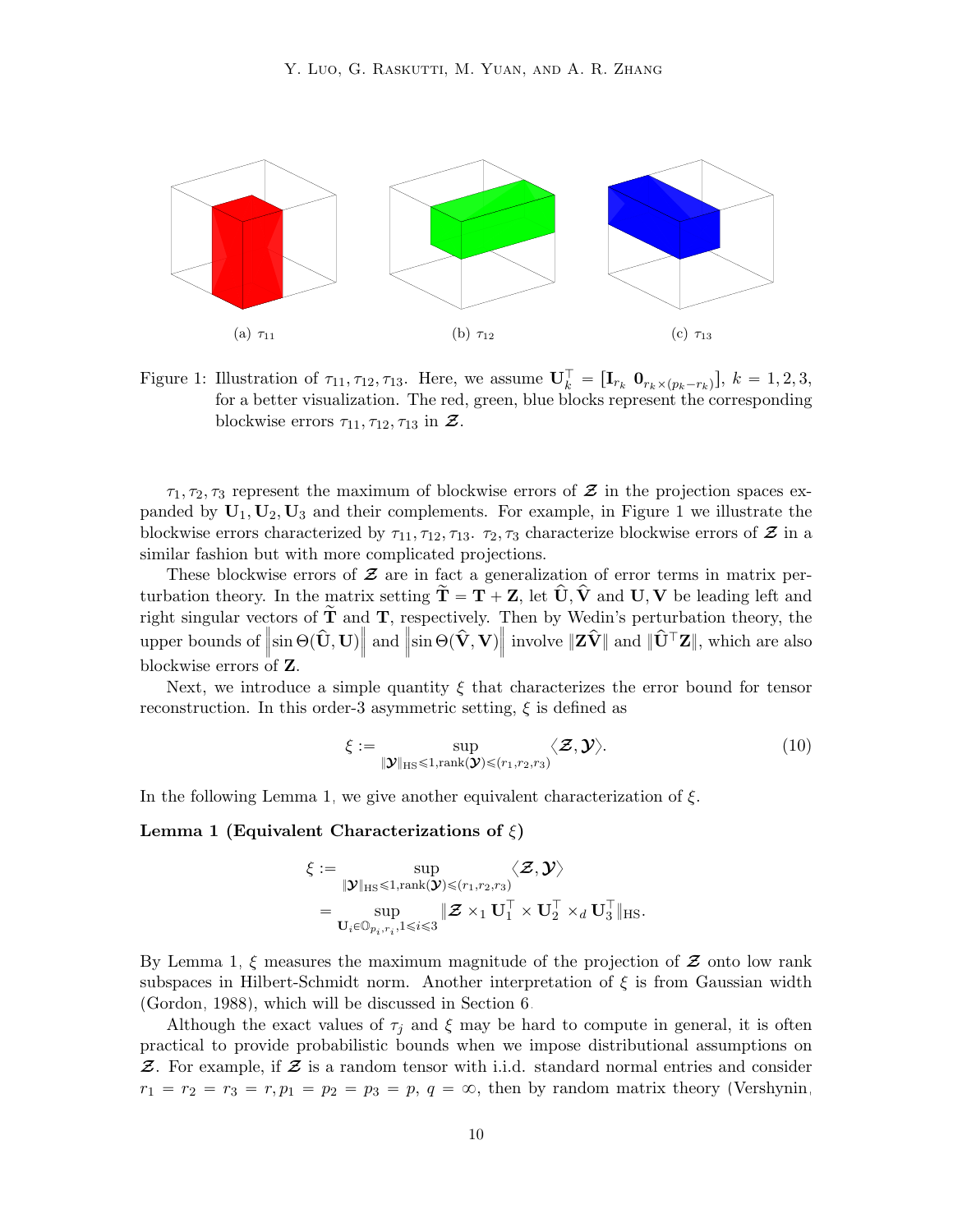[2010\)](#page-45-13), we can show that with high probability  $\tau_{1i} \approx (\sqrt{p} + r)$ ,  $\tau_2 \approx \sqrt{pr}, \tau_3 \approx \sqrt{pr}$  and  $\xi \approx (r^{\frac{3}{2}} + \sqrt{pr})$ . More details about the upper bounds for  $\tau_j$  and  $\xi$  can be found in tensor denoising and tensor co-clustering applications in Section [6.](#page-19-0)

# <span id="page-10-0"></span>3. Illustration of Perturbation Bounds for  $d = 3$  Asymmetric Case

In this section, we present our main results in the  $d = 3$  asymmetric case to better illustrate the main ideas in this paper. The specialized HOOI algorithm for the  $d = 3$  asymmetric case is given in Algorithm [2](#page-10-1) and its guarantee is provided in Theorem [1.](#page-10-2)

**Algorithm 2** Higher-Order Orthogonal Iteration for Tensor Decomposition  $(d = 3)$ 

<span id="page-10-1"></span> $\textbf{Input:} \ \ \widetilde{\bm{\mathcal{T}}} \in \ \mathbb{R}^{p_1 \times p_2 \times p_3}, \ \text{initialization} \ \{\widetilde{\mathbf{U}}_i^{(0)}\}_{i=1}^3 \ \text{with} \ \ \widetilde{\mathbf{U}}_i^{(0)} \in \mathbb{O}_{p_i,r_i}, \ \text{maximum number of}$ iterations  $t_{\text{max}}$ .

Output:  $\{\widehat{\mathbf{U}}_i\}_{i=1}^3, \widehat{\boldsymbol{\mathcal{T}}}.$ 

1: For  $t = 1, \ldots, t_{\text{max}}$ , do

$$
\begin{aligned} &\widetilde{\mathbf{U}}_{1}^{(t+1)} = \text{SVD}_{r_{1}}\left(\mathcal{M}_{1}\left(\widetilde{\boldsymbol{\mathcal{T}}}\times_{2}(\widetilde{\mathbf{U}}_{2}^{(t)})^{\top}\times_{3}(\widetilde{\mathbf{U}}_{3}^{(t)})^{\top}\right)\right),\\ &\widetilde{\mathbf{U}}_{2}^{(t+1)} = \text{SVD}_{r_{2}}\left(\mathcal{M}_{2}\left(\widetilde{\boldsymbol{\mathcal{T}}}\times_{1}(\widetilde{\mathbf{U}}_{1}^{(t+1)})^{\top}\times_{3}(\widetilde{\mathbf{U}}_{3}^{(t)})^{\top}\right)\right),\\ &\widetilde{\mathbf{U}}_{3}^{(t+1)} = \text{SVD}_{r_{3}}\left(\mathcal{M}_{3}\left(\widetilde{\boldsymbol{\mathcal{T}}}\times_{1}(\widetilde{\mathbf{U}}_{1}^{(t+1)})^{\top}\times_{2}(\widetilde{\mathbf{U}}_{2}^{(t+1)})^{\top}\right)\right). \end{aligned}
$$

2: Let  $\hat{\mathbf{U}}_i = \tilde{\mathbf{U}}_i^{(t_{\text{max}})}$  for  $i = 1, 2, 3$  and compute

$$
\hat{\mathcal{T}} = \tilde{\mathcal{T}} \times_1 P_{\hat{\mathbf{U}}_1} \times_2 P_{\hat{\mathbf{U}}_2} \times_3 P_{\hat{\mathbf{U}}_3}.
$$

<span id="page-10-2"></span>Theorem 1 (Tensor Perturbation Bounds for HOOI  $(d = 3)$ ) Consider the per-turbation model [\(1\)](#page-2-0) with  $\widetilde{\mathcal{T}}, \mathcal{T}, \mathcal{Z} \in \mathbb{R}^{p_1 \times p_2 \times p_3}$ . Suppose  $q \geq 1$ . Define the block-wise errors as in [\(9\)](#page-8-3) [\(10\)](#page-9-2) and denote the initialization errors of  $\{\widetilde{\mathbf{U}}_k^{(0)}\}_{k=1}^3$  as  $\tilde{e}_0$  :=  $\max_{k=1,2,3} \|\widetilde{\mathbf{U}}^{(0)\top}_{k\perp} \mathbf{U}_{k} \|, \; e_0 \; := \; \max_{k=1,2,3} \|\widetilde{\mathbf{U}}^{(0)\top}_{k\perp} \mathbf{U}_{k} \|_q. \;\; Assume \; \textit{the \; initialization error and}$ the signal strength satisfy

$$
\tilde{e}_0 \leqslant \sqrt{2}/2 \quad and \quad \lambda \geqslant (20 + 28\sqrt{2})\xi. \tag{11}
$$

Let  $\tilde{\mathcal{T}}^{(t)} := \tilde{\mathcal{T}} \times_1 P_{\tilde{U}_1^{(t)}} \times_2 P_{\tilde{U}_2^{(t)}} \times_3 P_{\tilde{U}_3^{(t)}}$  be the estimator of  $\mathcal T$  after t steps in Algorithm [1.](#page-3-0) Then with inputs  $\tilde{\mathcal{T}}$ ,  ${\{\tilde{\mathbf{U}}_i^{(0)}\}}_{i=1}^3$ , the mode-k singular subspace updates in Algorithm [2](#page-10-1) after t iterations satisfy

<span id="page-10-4"></span><span id="page-10-3"></span>
$$
\max_{k=1,2,3} \left\| \sin \Theta \left( \tilde{\mathbf{U}}_k^{(t)}, \mathbf{U}_k \right) \right\|_q \leq \frac{8\tau_1}{\lambda} + \frac{e_0}{2^t},\tag{12}
$$

and the t-step tensor estimation satisfies

$$
\left\| \widetilde{\mathcal{T}}^{(t)} - \mathcal{T} \right\|_{\text{HS}} \leqslant \left( 1 + \frac{6}{1 - \left( 8\frac{\tau_1}{\lambda} + \frac{\tilde{e}_0}{2^{t-1}} \right)^2} \right) \xi. \tag{13}
$$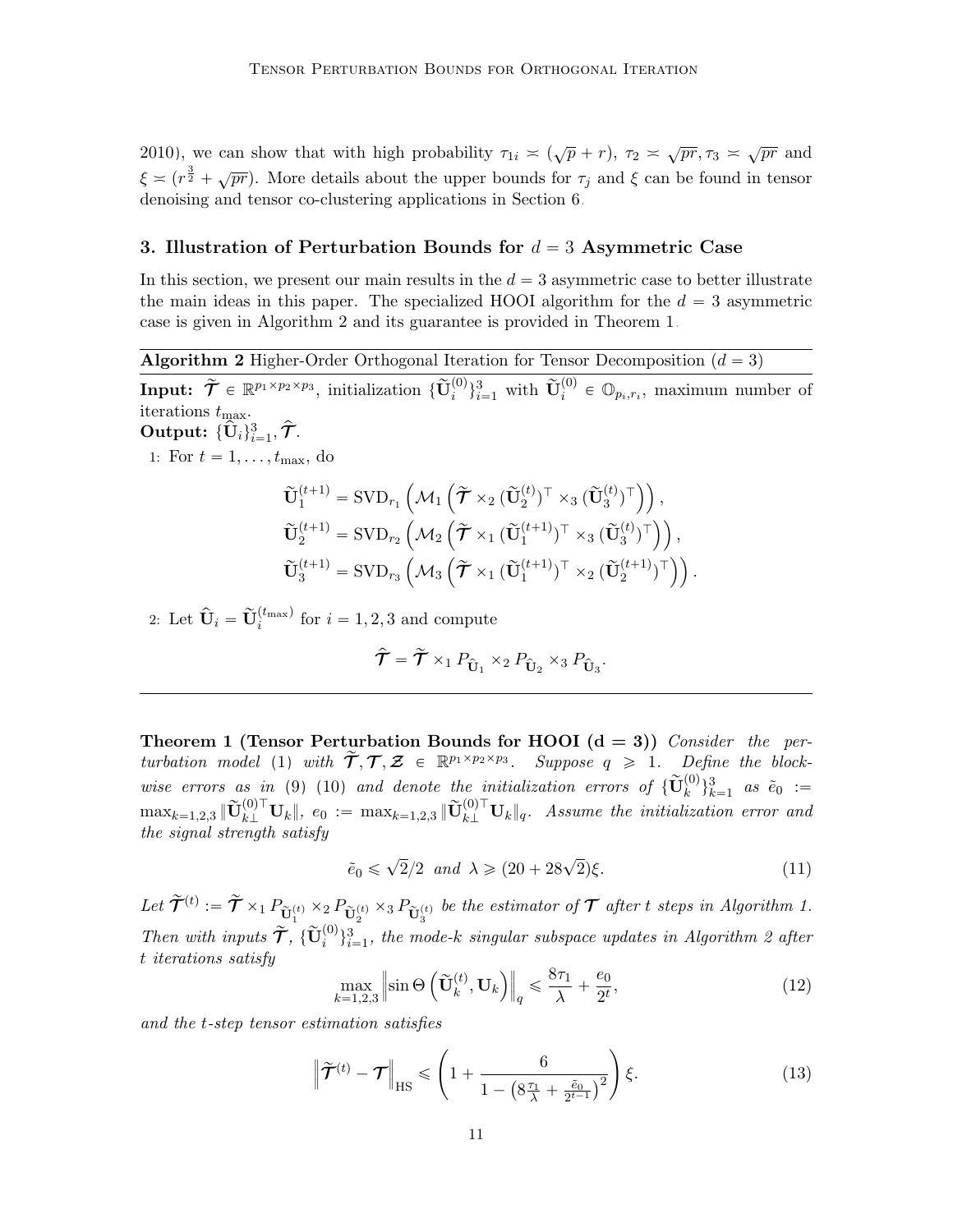Moreover, when  $t_{\text{max}} \geq C \log(e_0 \lambda/\tau_1) \vee 1$  for some  $C > 0$ , the outputs of the estimated mode-k singular subspaces of Algorithm [2](#page-10-1) satisfy

<span id="page-11-3"></span><span id="page-11-2"></span>
$$
\max_{k=1,2,3} \left\| \sin \Theta \left( \widehat{\mathbf{U}}_k, \mathbf{U}_k \right) \right\|_q \le \frac{9\tau_1}{\lambda},\tag{14}
$$

<span id="page-11-1"></span>
$$
\left\|\sin\Theta\left(\hat{\mathbf{U}}_k,\mathbf{U}_k\right)\right\|_q = \left\|\hat{\mathbf{U}}_{k\perp}^\top\mathbf{U}_k\right\|_q \leq 4\left(\frac{\tau_{1k}}{\lambda} + \frac{18\tau_1\tau_2}{\lambda^2} + \frac{81\tau_1^2\tau_3}{\lambda^3}\right), \quad k = 1, 2, 3, \tag{15}
$$

and the output of tensor reconstruction  $\hat{\mathcal{T}}$  satisfies

$$
\left\| \hat{\mathbf{T}} - \mathbf{T} \right\|_{\text{HS}} \leq \left\| \left[ \mathbf{Z}; \hat{\mathbf{U}}_1^\top, \hat{\mathbf{U}}_2^\top, \hat{\mathbf{U}}_3^\top \right] \right\|_{\text{HS}} + \sum_{k=1}^3 \left\| \hat{\mathbf{U}}_{k\perp}^\top \mathcal{M}_k(\mathbf{T}) \right\|_F \leq 13\xi.
$$
 (16)

Remark 1 (Noise Tolerance and Least Singular Value  $\lambda$ ) Our theory relies on a lower bound assumption of the least singular value:  $\lambda \geq C \xi$ , which is in the same vein as the classical matrix perturbation theory [\(Davis and Kahan, 1970;](#page-40-2) [Wedin, 1972\)](#page-46-4). Moreover, in the existing results on perturbation analysis for Canonical-Polyadic (CP) decomposition, e.g., Theorem 5.1 of [Anandkumar et al.](#page-39-1) [\(2014a\)](#page-39-1) and Theorem 1 of [Anandkumar](#page-39-10) *[et al.](#page-39-10) [\(2014b\)](#page-39-10), one assumes*  $\lambda \geq C ||\mathcal{Z}||$ . Since  $||\mathcal{Z}|| = \sup_{\mathbf{\mathcal{Y}} : ||\mathbf{\mathcal{Y}}||_{\text{HS}} \leq 1, \text{rank}(\mathbf{\mathcal{Y}})=(1, \cdots, 1)} \langle \mathcal{Z}, \mathbf{\mathcal{Y}} \rangle$ ,  $\xi$ defined in [\(10\)](#page-9-2) can be seen as a counterpart of  $\|\mathbf{Z}\|$  in Tucker decomposition.

<span id="page-11-0"></span>**Remark 2 (Initialization)** In Theorem [1,](#page-10-2) we assume the initialization  $\{\widetilde{\mathbf{U}}_{i}^{(0)}\}_{i=1}^{3}$  is warm in the sense that the maximum error  $\tilde{e}_0$  is upper bounded by a constant. The constant  $\sqrt{2}/2$ in this upper bound is chosen for convenience and can be replaced by any fixed constant less than 1. Our perturbation bound applies to HOOI with any initialization as long as this  $condition$  holds, although the original HOOI algorithm was proposed with the initialization scheme named HOSVD, i.e.,  $\hat{\mathbf{U}}_k^{(0)} = \text{SVD}_{r_k} \left( \mathcal{M}_k \left( \widetilde{\boldsymbol{\mathcal{T}}} \right) \right)$ . Next, we briefly discuss two specific initialization schemes: HOSVD for tensor PCA/SVD [\(Richard and Montanari, 2014;](#page-44-1) [Zhang and Xia, 2018\)](#page-47-6) and diagonal-deletion SVD for tensor completion [\(Xia et al., 2020\)](#page-46-0). For convenience of presentation, we focus on the setting  $p_1 = p_2 = p_3 = p$ .

- (Tensor Denoising) Suppose we observe a tensor  $\widetilde{\mathcal{T}} = \mathcal{T} + \mathcal{Z} \in \mathbb{R}^{p \times p \times p}$  and aim to recover  $\mathcal T$  from  $\widetilde{\mathcal T}$ . To this end, we can apply HOOI by inputting  $\widetilde{\mathcal T}$ . When  $\mathcal Z$  has i.i.d.  $N(0, \sigma^2)$  entries, Theorem 1 in [Zhang and Xia](#page-47-6) [\(2018\)](#page-47-6) showed if one initializes by HOSVD, as long as  $\lambda \geqslant C p^{3/4}$ , the initialization condition  $\|\sin\Theta(\tilde{\mathbf{U}}_k^{(0)}, \mathbf{U}_k)\|$  $\frac{1}{\sqrt{2}}$ by HOSVD, as long as  $\lambda \geqslant \mathcal{O}p^{\alpha}$ , the initialization condition  $\|\sin \Theta(\mathbf{C}_k, \mathbf{C}_k)\| \leqslant \frac{\gamma}{2}$ <br>holds with high probability. [Zhang and Xia](#page-47-6) [\(2018\)](#page-47-6) also showed the signal strength requirement  $\lambda \geq C p^{3/4}$  is essential, which means HOSVD is a proper initialization in the tensor denoising model.
- (Tensor Completion) Suppose we observe a set of entries, selected uniformly at random and indexed by  $\Omega$ , from a noisy tensor  $\bar{\mathcal{T}} = \mathcal{T} + \mathcal{Z}$ . Denote  $\mathcal{T}_{\Omega}$  as

$$
(\bar{\mathcal{T}}_{\Omega})_{[i_1,\ldots,i_d]} = \begin{cases} \bar{\mathcal{T}}_{[i_1,\ldots,i_d]}, & (i_1,\cdots,i_d) \in \Omega; \\ 0 & otherwise. \end{cases}
$$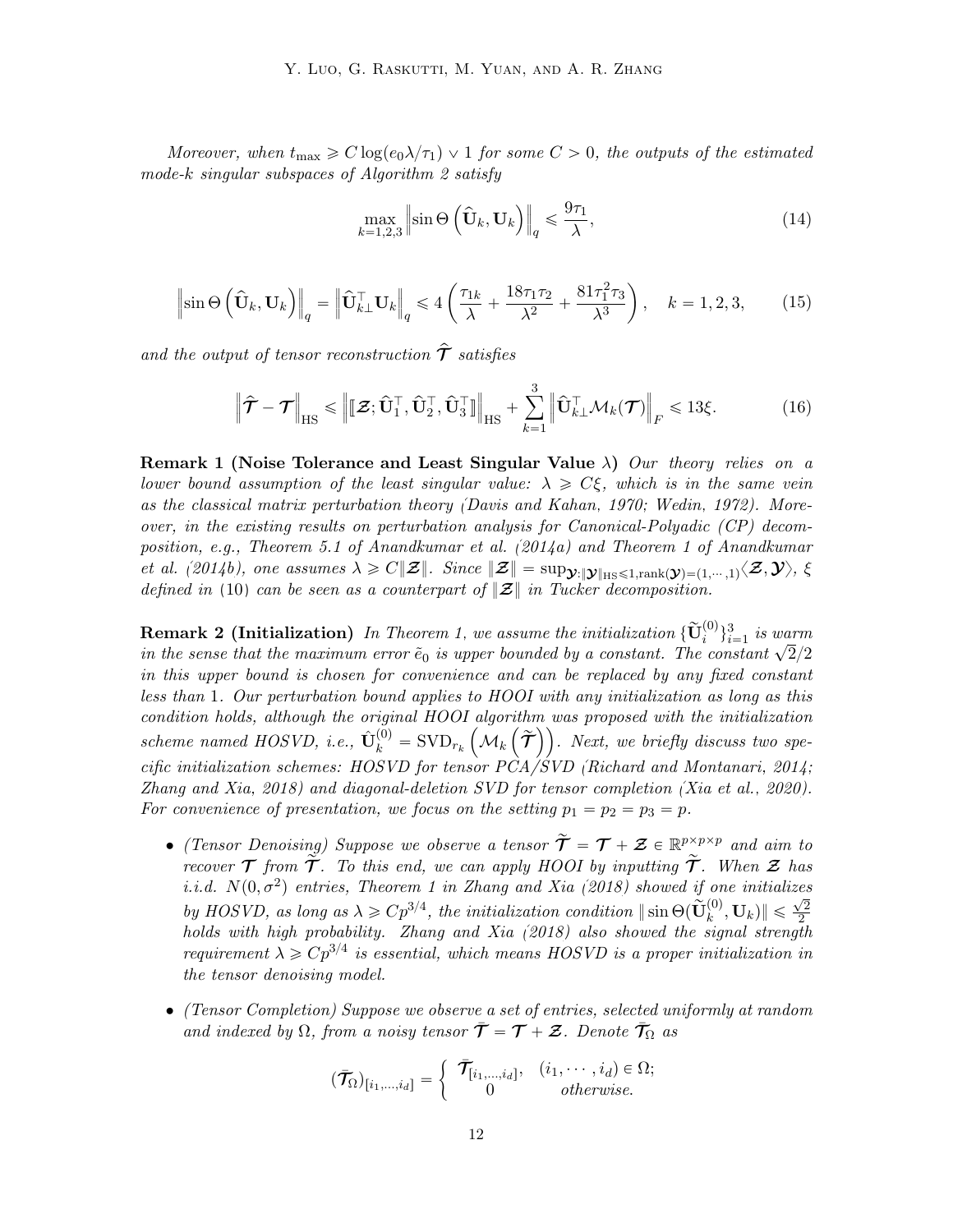Suppose  $\mathcal Z$  has i.i.d.  $N(0, \sigma^2)$  entries. Then, it is easy to check that  $\bar{T}_{\Omega}/\rho$  is an unbiased estimator of  $\mathcal T$ , where  $\rho$  is the sampling ratio. [Xia et al.](#page-46-0) [\(2020\)](#page-46-0) proposed to apply HOOI on  $\widetilde{\mathcal{T}} := \overline{\mathcal{T}}_{\Omega}/\rho$  to estimate  $\mathcal{T}$ . They proposed to set  $\widetilde{\mathbf{U}}_k^{(0)}$  as the leading  $r_k$  singular vectors of  $\mathcal{M}_k(\tilde{\mathcal{T}})\mathcal{M}_k(\tilde{\mathcal{T}})^{\top}$  with diagonal deletion (i.e., zero the diagonal values of  $M_k(\tilde{\mathcal{T}})\mathcal{M}_k(\tilde{\mathcal{T}})^{\top}$  and showed that  $\|\sin\Theta(\tilde{\mathbf{U}}_k^{(0)}, \mathbf{U}_k)\| \leq \frac{\sqrt{2}}{2}$  $\frac{\sqrt{2}}{2}$  holds with high probability when  $|\Omega| \geqslant C p^{3/2}$ , where  $|\Omega|$  is the cardinality of  $\Omega$ . At the same time, they proved that HOSVD requires  $|\Omega| \geqslant Cp^2$  to achieve the same initialization performance and may not be an ideal initialization scheme for tensor completion.

In addition, the random initialization is also widely considered in the literature. For exam-ple, [Anandkumar et al.](#page-39-1)  $(2014a)$  proposed to pick the best one among many random trials. It can be proved that if the number of random trials is large enough (usually polynomial in the dimension), one can find a trial such that the initialization is good enough [\(Anandkumar](#page-39-1) [et al., 2014a\)](#page-39-1).

Remark 3 (Mode-k Singular Subspace Linear Convergence Property) The upper bound in [\(12\)](#page-10-3) includes two parts: a fixed quantity that represents the intrinsic estimation error, and another quantity that decays linearly to 0 with respect to iteration index t. The linear convergence of HOOI was observed in [Ishteva et al.](#page-42-4) [\(2011\)](#page-42-4), while Theorem [1](#page-10-2) gives a rigorous proof for it. Note that HOOI can be viewed as a special alternating minimization method, which was shown to have asymptotic linear convergence rate in solving nonlinear least squares problems [\(Ruhe and Wedin, 1980\)](#page-44-10). This fact also sheds light on the linear convergence of HOOI.

### <span id="page-12-0"></span>Remark 4 (Unilateral Perturbation Bounds for Mode-k Singular Subspace)

Our tensor perturbation bounds on singular subspace share the same spirit as the unilateral perturbation bounds on singular subspaces of matrix SVD in [Cai and Zhang](#page-40-3) [\(2018\)](#page-40-3). Consider the matrix perturbation setting mentioned in Section [2.1](#page-8-2) with the additional assumption that **T** is rank-r and has SVD  $U\Sigma V$ <sup> $\perp$ </sup>. [Cai and Zhang](#page-40-3) [\(2018\)](#page-40-3) showed that the upper bound of  $\|\sin\Theta(\hat{\mathbf{U}}, \mathbf{U})\|$  can be written as  $\frac{a_1}{\lambda} + \frac{a_2}{\lambda^2}$ , which can be interpreted as the sum of first and second order perturbations. In Theorem [1,](#page-10-2) the upper bound of as the sum of<br>  $\sin \Theta \left( \hat{\mathbf{U}}_k, \mathbf{U}_k \right)$  $\tilde{\parallel}$ For an a second order perturbations. In Theorem 1, the upper bound of can be also written as  $\sum_{i=1}^{3} \frac{a_i}{\lambda^i}$  which can be interpreted as summation of the first, second, and third order perturbations. This phenomenon also generalizes to order-d case in Theorem [3.](#page-14-0)

Due to the unilateral property, when the tensor dimension of each mode is at different order, the estimation error rate of singular subspace in each mode can vary significantly. For example in the tensor denoising setting,  $\widetilde{\mathcal{T}} = \mathcal{T} + \mathcal{Z}$  where  $\mathcal{T} \in \mathbb{R}^{p_1 \times p_2 \times p_3}$  is a multilinear rank- $(r_1, r_2, r_3)$  tensor and  $\mathcal Z$  is a random tensor with i.i.d. standard normal entries. Let  $r_{\text{max}} = \max_i r_i$  and suppose  $p_1 \ll p_2 \ll p_3$ ,  $r_{\text{max}} \ll p_1^{1/2}$  $1/2$ . Consider  $q = \infty$ , then by random matrix theory [\(Vershynin, 2010\)](#page-45-13), we can show  $\tau_{1i} \leq C \sqrt{p_i}$ ,  $\tau_2 \leq C(\sqrt{p_3r_{\text{max}}})$  and  $\tau_3 \leq$  $C(\sqrt{p_3r_{\max}})$  with high probability. Thus when  $\lambda \geqslant Cp_3$  $\langle p_i$  $r_{\text{max}}$  $\frac{\text{max}}{p_1}$ , Theorem [1](#page-10-2) immediately implies, with high probability

$$
\left\|\sin\Theta\left(\widehat{\mathbf{U}}_k,\mathbf{U}_k\right)\right\| \leq C\frac{\sqrt{p_k}}{\lambda}, \quad k = 1,2,3
$$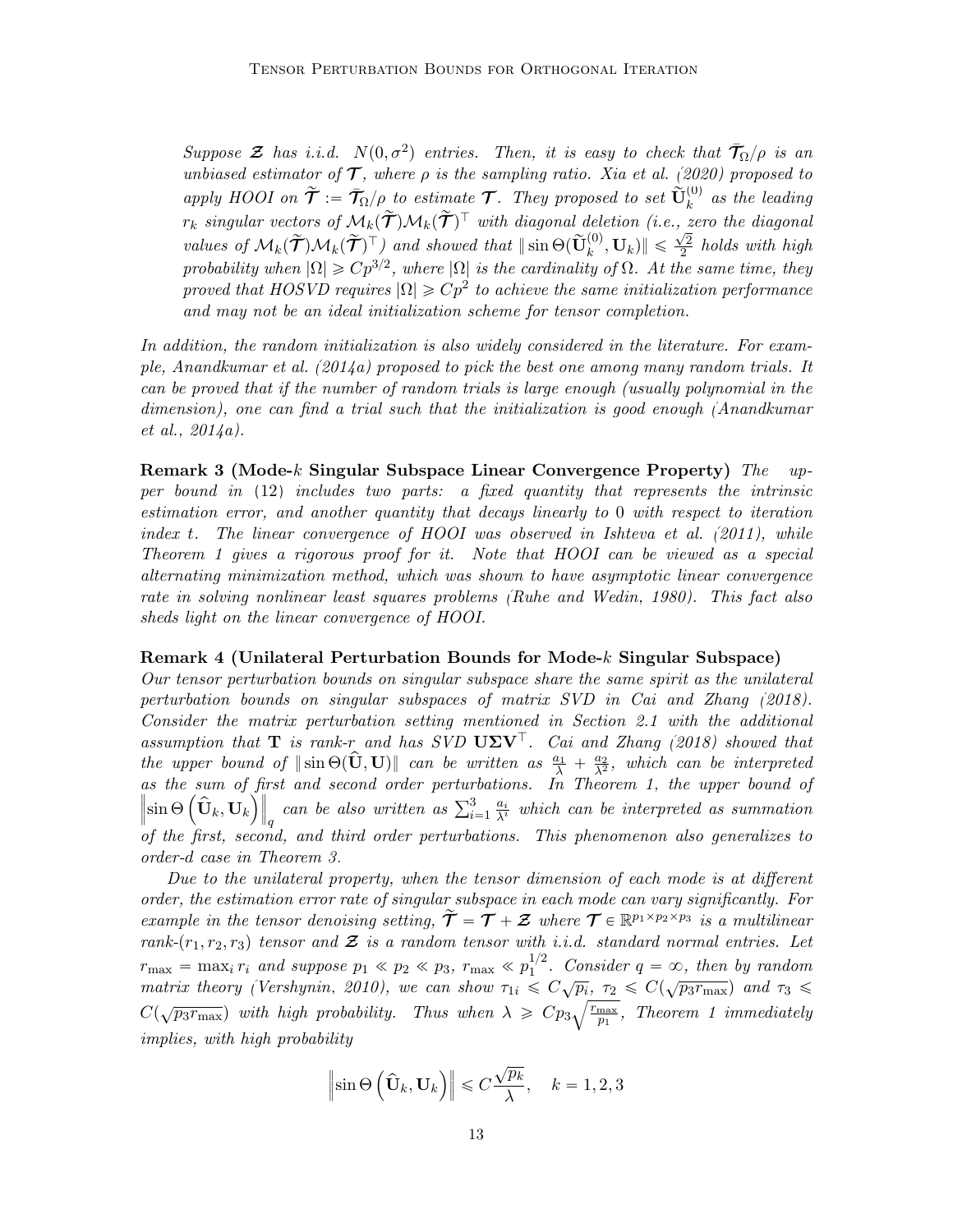for some  $C > 0$ . So we can see the perturbation of  $\widehat{\mathbf{U}}_k$  depends on  $p_k$ . Also as  $\lambda$  decreases,  $for\,\, different\,\, different\,\,order\,\,perturbations\,\,in\,\,(15)\,\,could\,\,dominate\,\,in\,\,the\,\,perturbation$  $for\,\, different\,\, different\,\,order\,\,perturbations\,\,in\,\,(15)\,\,could\,\,dominate\,\,in\,\,the\,\,perturbation$  $for\,\, different\,\, different\,\,order\,\,perturbations\,\,in\,\,(15)\,\,could\,\,dominate\,\,in\,\,the\,\,perturbation$ bound of  $\widehat{U}_k$ . For example, when  $\lambda \approx Cp_3\sqrt{\frac{r_{\text{max}}}{p_2}}$  $\frac{\text{max}}{p_2}$ , Theorem [1](#page-10-2) yields

$$
\|\sin\Theta\left(\hat{\mathbf{U}}_1, \mathbf{U}_1\right)\| \leq C \frac{\sqrt{p_3^2 r_{\text{max}}}}{\lambda^2},
$$

$$
\|\sin\Theta\left(\hat{\mathbf{U}}_2, \mathbf{U}_2\right)\| \leq C \frac{\sqrt{p_2}}{\lambda} + C' \frac{\sqrt{p_3^2 r_{\text{max}}}}{\lambda^2},
$$

$$
\|\sin\Theta\left(\hat{\mathbf{U}}_3, \mathbf{U}_3\right)\| \leq C \frac{\sqrt{p_3}}{\lambda}
$$

for constants  $C, C' > 0$ . More details about the application of HOOI perturbation bounds in order-d tensor denoising and numerical studies for this unilateral property of singular subspace perturbation can be found in Sections [6.1](#page-19-1) and [7.1,](#page-23-0) respectively.

<span id="page-13-1"></span>Remark 5 (Comparing Perturbation Bounds of truncated HOSVD and HOOI) It is worth mentioning that the power iteration in Algorithm [1](#page-3-0) plays an important role for refining tensor reconstruction. Without power iteration, the estimator  $\hat{\mathcal{T}}^{\text{T-HOSVD}} = \tilde{\mathcal{T}} \times_1 P_{\tilde{\mathbf{U}}_1^{(0)}} \times_2 P_{\tilde{\mathbf{U}}_2^{(0)}} \times_3 P_{\tilde{\mathbf{U}}_3^{(0)}}$  with  $\tilde{\mathbf{U}}_i^{(0)} = \text{SVD}_{r_i}(\mathcal{M}_i(\tilde{\mathcal{T}}))$  is called truncated HOSVD (T-HOSVD) in the literature [\(De Lathauwer et al., 2000b\)](#page-41-4). It is not hard to show  $\|\hat{\mathcal{T}}^{T-HOSVD} - \mathcal{T}\|_{\text{HS}} \leq C \|\mathcal{Z}\|_{\text{HS}}$  for some  $C > 0$ . Since  $\|\mathcal{Z}\|_{\text{HS}} = \sup \langle \mathcal{Z}, \mathcal{Y} \rangle$  and may  $\|{\boldsymbol{\mathcal{Y}}}\|_{\rm HS}$   $\leqslant$  1

be much larger than  $\xi$ , we can see the power iteration can greatly improve the accuracy for tensor reconstruction, and this echos the findings in literature in tensor denoising setting [\(Zhang and Xia, 2018\)](#page-47-6).

The following lemma provides an alternative way to bound  $\left\|[\mathbf{\mathcal{Z}};\hat{\mathbf{U}}_1^\top,\hat{\mathbf{U}}_2^\top,\hat{\mathbf{U}}_3^\top] \right\|$  $\parallel$ HS appearing in the reconstruction error bound [\(16\)](#page-11-2).

**Lemma 2** Suppose  $\mathcal{Z} \in \mathbb{R}^{p_1 \times \cdots \times p_d}$  is a general order-d tensor and  $\mathbf{U}_k, \hat{\mathbf{U}}_k \in \mathbb{O}_{p_k, r_k}$  are general matrices with orthonormal columns. For any subset  $\Omega \subseteq \{1, \ldots, d\}$ , we further define projections of  $\mathcal Z$  on  $\Omega$  as follows,

<span id="page-13-2"></span>
$$
\theta_\Omega = \left\| \boldsymbol{\mathcal{Z}} \times_{k \in \Omega} \mathbf{U}_k^\top \times_{k \in \Omega^c} \mathbf{U}_{k\perp}^\top \right\|_{\mathrm{HS}}.
$$

Then,

$$
\left\|[\![\boldsymbol{\mathcal{Z}};\widehat{\mathbf{U}}_1^\top,\widehat{\mathbf{U}}_2^\top,\ldots,\widehat{\mathbf{U}}_d^\top]\!]\right\|_{\mathrm{HS}} \leqslant \sum_{\Omega \subseteq \{1,\ldots,d\}} \theta_\Omega \prod_{k \in \Omega^c} \left\|\sin\Theta(\widehat{\mathbf{U}}_k,\mathbf{U}_k)\right\|.
$$

We end this section by introducing a deterministic rate matching lower bound for tensor reconstruction. Since the statement of the lower bound is relative simple, we state it in general order-d setting. In particular, we consider the following class of  $(\mathcal{T}, \mathcal{Z})$  pairs of  $p_1 \times \cdots \times p_d$  tensors and perturbations,

$$
\mathcal{F}_r(\xi) = \left\{ (\mathcal{T}, \mathcal{Z}) : \mathrm{rank}(\mathcal{T}) = (r_1, \cdots, r_d) \leqslant r, \underset{\mathrm{rank}(\mathcal{Y}) \leqslant (r_1, \ldots, r_d)}{\sup} \langle \mathcal{Z}, \mathcal{Y} \rangle \leqslant \xi \right\},\
$$

<span id="page-13-0"></span>here  $\mathbf{r} = (r, \dots, r)$  and the comparison is entrywise.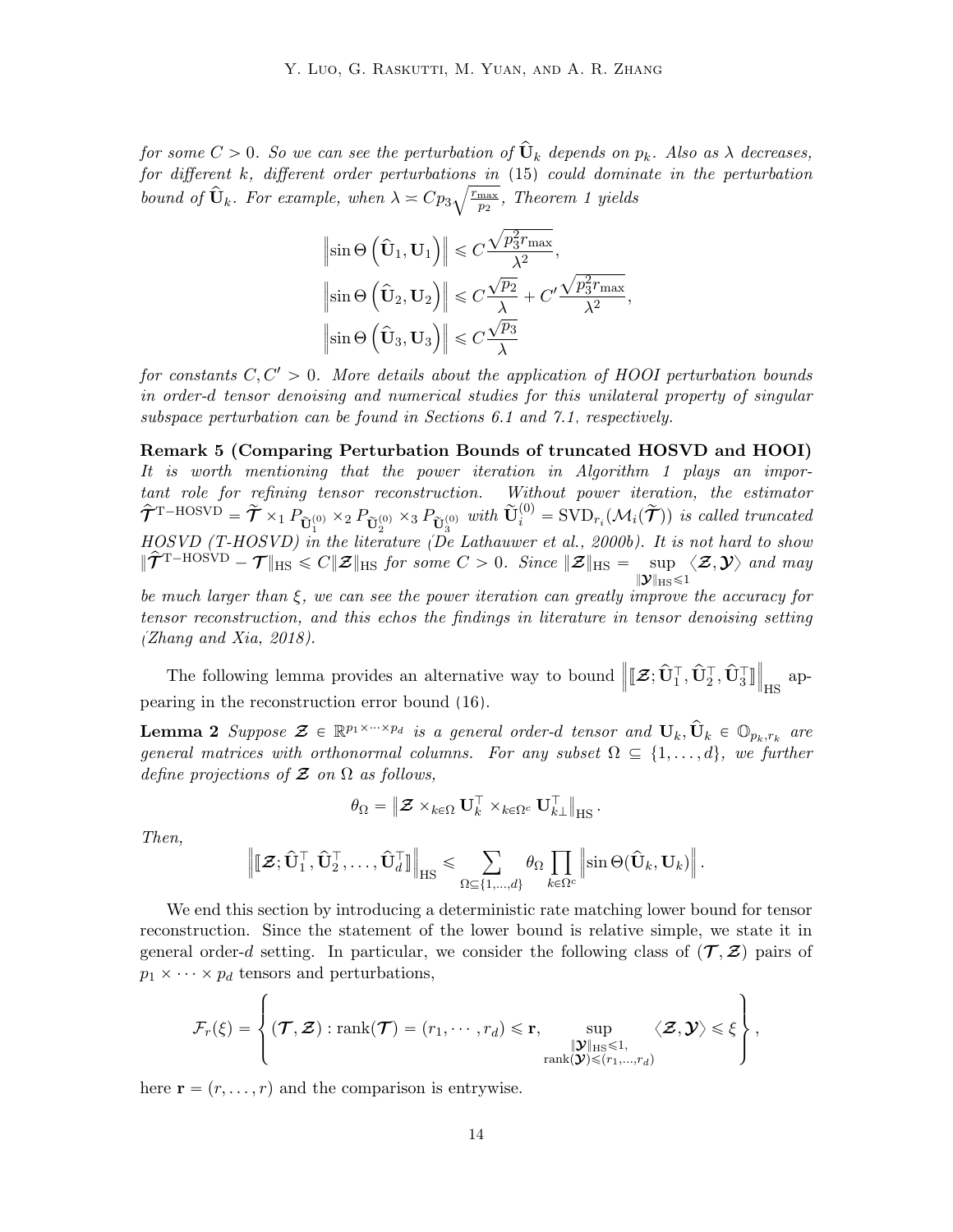Theorem 2 (Tensor Reconstruction Lower Bound under Perturbation)

Consider perturbation model [\(1\)](#page-2-0), we have the following deterministic lower bound for reconstructing  $\mathcal{T},$ ?

$$
\inf_{\widehat{\boldsymbol{\mathcal{T}}}} \sup_{(\boldsymbol{\mathcal{T}},\boldsymbol{\mathcal{Z}})\in\mathcal{F}_r(\xi)} \|\widehat{\boldsymbol{\mathcal{T}}}-\boldsymbol{\mathcal{T}}\|_{\mathrm{HS}} \geqslant \frac{\sqrt{2}}{2}\xi.
$$

<span id="page-14-1"></span>Remark 6 (Optimality of HOOI and one-step HOOI for Tensor Reconstruction) When tensor order d is fixed, combining Theorem [1](#page-10-2) and [2,](#page-13-0) we have shown that HOOI with good initialization is optimal for tensor reconstruction in the class  $(\mathcal{T}, \mathcal{Z}) \in \mathcal{F}_r(\xi)$ . At the same time, from [\(13\)](#page-10-4), we see the error rate of tensor reconstruction is optimal even after one iteration of HOOI i.e.,  $t_{max} = 1$  and more iterations can improve the coefficient in front of ξ. This suggests that in some applications where running HOOI until convergence is prohibitive, we can just run it for one iteration to get a fairly good reconstruction. See more in Section [7.2](#page-24-0) about a numerical comparison of HOOI and one-step HOOI.

Apart from the optimality of our perturbation bound in tensor reconstruction, it is also interesting to study whether the perturbation bounds in [\(14\)](#page-11-3), [\(15\)](#page-11-1) for singular subspaces are optimal or not and we leave it as an interesting future work.

# <span id="page-14-2"></span>4. A Blockwise Perturbation Bound of Higher-order Orthogonal Iteration for Tensor Decomposition

In this section, we present the main results of perturbation bounds of HOOI given in Algorithm [1.](#page-3-0) In contrast with Theorem [1,](#page-10-2) Theorem [3](#page-14-0) in this section covers the general order-d perturbation setting with  $\tilde{\mathcal{T}}$  having symmetric index groups  $\{\Omega_i\}_{i=1}^m$ . Before stating the theorem, we first define the blockwise errors of  $\mathcal Z$  in this general setting. Let  $\mathcal S_i^{(-\bar k)}$ the theorem, we first define the blockwise errors of  $\mathcal Z$  in this general setting. Let  $\mathcal S_i^{(-\kappa)}$  :=  $S \subseteq [d] \setminus {\bar{k}} : |S| = i$  be the collection of all possible index sets with i elements from  $\bar{[d]}\backslash\{\bar{k}\}$  and  $\mathcal{S}_0^{(-\bar{k})}$  $\mathcal{O}_0^{(-\bar{k})} := \varnothing$ . For  $S \in \mathcal{S}_i^{(-\bar{k})}$  $i_i^{(-k)}$ , we let  $S^c = ([d] \setminus {\bar{k}}) \setminus S$ . Now we define the blockwise errors of  $\mathcal Z$  as

<span id="page-14-3"></span>
$$
\tau_1 = \max_{k=1,\dots,m} \tau_{1k}, \quad \tau_{1k} = \left\| \left( \mathcal{M}_{\bar{k}} (\mathbf{Z} \times_{i \neq \bar{k}} \mathbf{U}_{i'}^{\top}) \right)_{\max(r_k)} \right\|_q, \quad k = 1,\dots,m;
$$
\n
$$
\tau_j = \max_{k \in [m]} \left\{ \max_{S \in \mathcal{S}_{j-1}^{(-\bar{k})}} \sup_{\mathbf{V}_{i'} \in \mathbb{R}^{(p_{i'} - r_{i'}) \times r_{i'}}} \left\| \left( \mathcal{M}_{\bar{k}} (\mathbf{Z} \times_{i \in S} (\mathbf{U}_{i'} \mathbf{V}_{i'})^{\top} \times_{i \in S^c} \mathbf{U}_{i'}^{\top}) \right)_{\max(r_k)} \right\|_q \right\}, \quad (17)
$$
\n
$$
\text{for } j = 2,\dots,m.
$$

Finally,  $\xi$  in this setting is defined as

<span id="page-14-4"></span>
$$
\xi := \sup_{\|\mathbf{\mathcal{Y}}\|_{\text{HS}} \leq 1, \text{rank}(\mathbf{\mathcal{Y}}) \leq (r_1, \dots, r_{d'})} \langle \mathbf{\mathcal{Z}}, \mathbf{\mathcal{Y}} \rangle. \tag{18}
$$

#### <span id="page-14-0"></span>Theorem 3 (General Perturbation Bounds for Tensor Power Iteration)

Consider the perturbation model [\(1\)](#page-2-0) with  $\tilde{\mathcal{T}}, \mathcal{T}, \mathcal{Z} \in \mathbb{R}^{p_1 \times \cdots \times p_d}$ , symmetric index groups  $(\Omega_1, \ldots, \Omega_m)$  and blockwise errors in [\(17\)](#page-14-3) [\(18\)](#page-14-4). Suppose  $q \geq 1$ . Denote the initial- $\tilde{u}$  ization errors of  $\{\widetilde{\mathbf{U}}_k^{(0)}\}_{k=1}^m$  as  $\tilde{e}_0 := \max_{k=1,...,m} \|\widetilde{\mathbf{U}}_{k\perp}^{(0)\top} \mathbf{U}_k\|_r$ ,  $e_0 := \max_{k=1,...,m} \|\widetilde{\mathbf{U}}_{k\perp}^{(0)\top} \mathbf{U}_k\|_q$ .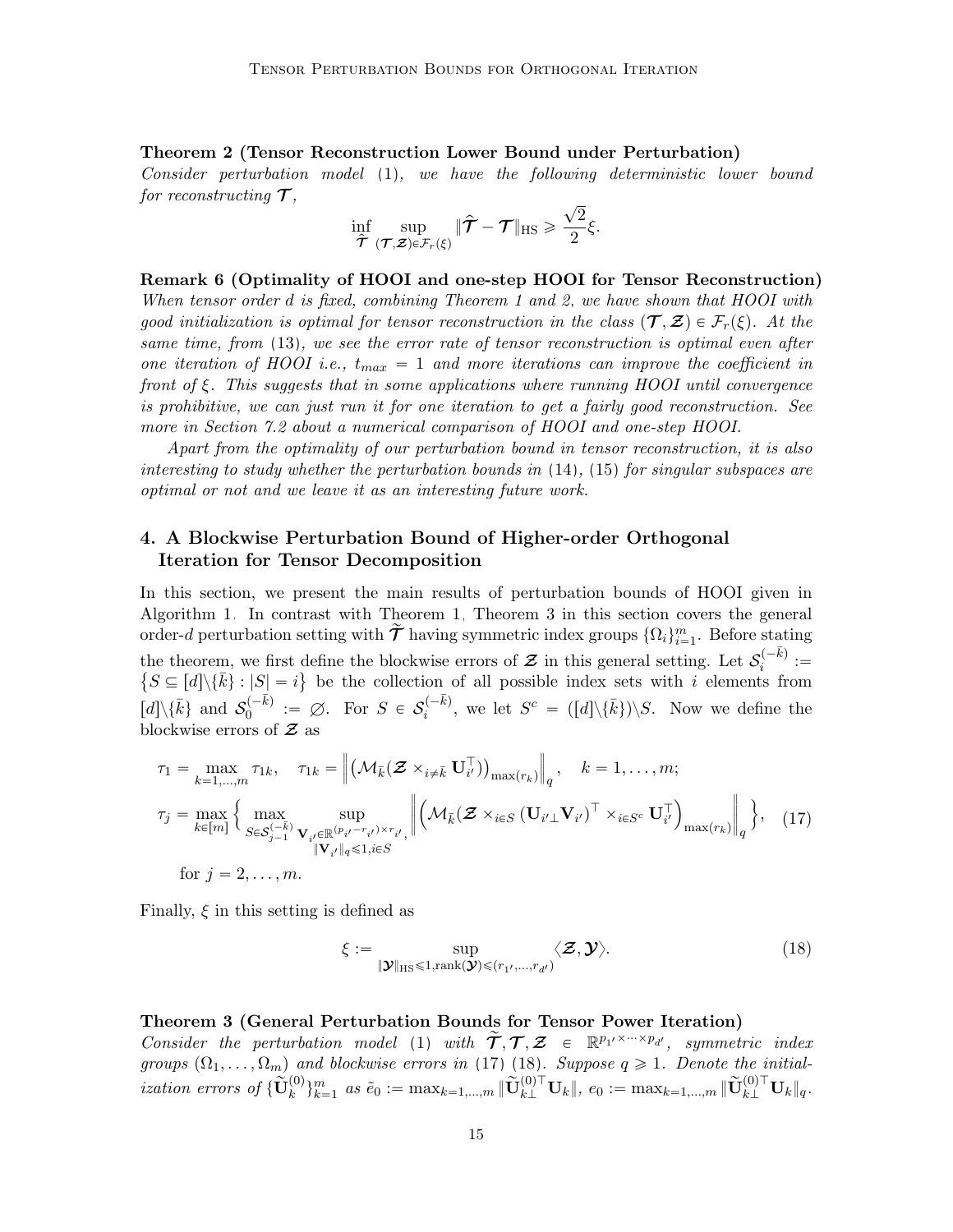Assume the initialization error and the signal strength satisfy

<span id="page-15-1"></span>
$$
\tilde{e}_0 \leq \frac{\sqrt{2}}{2}
$$
 and  $\lambda \geq 2^{\frac{d+4}{2}} \left( 1 + \frac{\sqrt{2}}{2} \right)^d \xi.$  (19)

 $Let \ \widetilde{\mathcal{T}}^{(t)} := \widetilde{\mathcal{T}} \times_{\Omega_1} P_{\widetilde{\mathbf{U}}_1^{(t)}} \times \cdots \times_{\Omega_m} P_{\widetilde{\mathbf{U}}_m^{(t)}}$  be the estimator of  $\mathcal T$  after t steps in Algorithm [1.](#page-3-0) Then with inputs  $\widetilde{\mathcal{T}}$ ,  $\{\widetilde{\mathbf{U}}_k^{(0)}\}_{k=1}^m$ ,  $\{\Omega_i\}_{i=1}^m$ , the mode-k singular subspace updates in Algorithm [1](#page-3-0) after t iterations satisfy

<span id="page-15-3"></span><span id="page-15-2"></span>
$$
\max_{k \in [m]} \left\| \sin \Theta \left( \tilde{\mathbf{U}}_k^{(t)}, \mathbf{U}_k \right) \right\|_q \leq 2^{\frac{d+3}{2}} \frac{\tau_1}{\lambda} + \frac{e_0}{2^t},\tag{20}
$$

and the t-step tensor estimation satisfies

$$
\left\| \widetilde{\mathcal{T}}^{(t)} - \mathcal{T} \right\|_{\text{HS}} \leqslant \left( 1 + 2d \left( 1 - \left( 2^{\frac{d+3}{2}} \frac{\tau_1}{\lambda} + \frac{\tilde{e}_0}{2^{t-1}} \right)^2 \right)^{-\frac{d-1}{2}} \right) \xi. \tag{21}
$$

Moreover, when  $t_{\text{max}} \geq C \log(e_0 \lambda / \tau_1) \vee 1$  for some  $C > 0$ , the outputs of estimated mode-k singular subspace of Algorithm [1](#page-3-0) satisfy

$$
\max_{k \in [m]} \left\| \sin \Theta\left(\hat{\mathbf{U}}_k, \mathbf{U}_k\right) \right\|_q \leqslant \left(2^{\frac{d+3}{2}} + 1\right) \frac{\tau_1}{\lambda},
$$

<span id="page-15-4"></span>
$$
\left\|\sin\Theta\left(\hat{\mathbf{U}}_k, \mathbf{U}_k\right)\right\|_q \leq \frac{2}{\left(1 - c^*(\tau_1, \lambda, d)\right)^{\frac{d-1}{2}}} \left(\frac{\tau_{1k}}{\lambda} + \sum_{j=1}^{d-1} \frac{\binom{d-1}{j} \left(2^{\frac{d+3}{2}} + 1\right)^j \tau_1^j \tau_{j+1}}{\lambda^{j+1}}\right). \tag{22}
$$

for  $k = 1, ..., m$  where  $c^*(\tau_1, \lambda, d) :=$  $2^{\frac{d+3}{2}}+2$  $\sqrt{2}$  $\frac{1}{\lambda^2}$  +2  $\frac{\tau_1^2}{2}$   $\leqslant$   $\frac{1}{2}$  $\frac{1}{2}$ , and the output of tensor reconstruction  $\hat{\tau}$  satisfies

<span id="page-15-5"></span>
$$
\left\| \hat{\mathcal{T}} - \mathcal{T} \right\|_{\text{HS}} \leq \left\| \mathcal{Z} \times_{\Omega_1} \hat{\mathbf{U}}_1^{\top} \times \cdots \times_{\Omega_m} \hat{\mathbf{U}}_m^{\top} \right\|_{\text{HS}} + \sum_{k=1}^m |\Omega_k| \left\| \hat{\mathbf{U}}_{k\perp}^{\top} \mathcal{M}_{k}(\mathcal{T}) \right\|_F
$$
\n
$$
\leq \left( 1 + 2d \left( 1 - c^* \left( \tau_1, \lambda, d \right) \right)^{-\frac{d-1}{2}} \right) \xi.
$$
\n(23)

<span id="page-15-6"></span><span id="page-15-0"></span>**Remark 7 (Size of**  $c^*(\tau_1, \lambda, d)$ ) It is easy to check  $c^*(\tau_1, \lambda, d) \leq \frac{1}{2}$  based on  $\tau_1 \leq \xi$  and the requirement of the signal strength  $\lambda$ . So we have  $(1 - c^*(\tau_1, \lambda, d))^{-\frac{d-1}{2}} \leqslant 2^{\frac{d-1}{2}}$  in the upper bounds of  $\text{ }$  of the signal st<br> $\text{ }$  sin  $\Theta\left( \widehat{\mathbf{U}}_k, \mathbf{U}_k \right)$  $\mathbf{r}$ q and  $\|\hat{\mathcal{T}} - \mathcal{T}\|$  $_{\rm HS}$ . However, in many practical applications, such as tensor denoising to be introduced in Section [6.1,](#page-19-1) tensor order d is fixed and  $\lambda \gg (2^{\frac{d+3}{2}}+2)\tau_1$ . In this case  $c^*(\tau_1, \lambda, d)$  could be much smaller than  $\frac{1}{2}$  and the scale of  $(1 - c^*(\tau_1, \lambda, d))^{-\frac{d-1}{2}}$  can be very close to 1.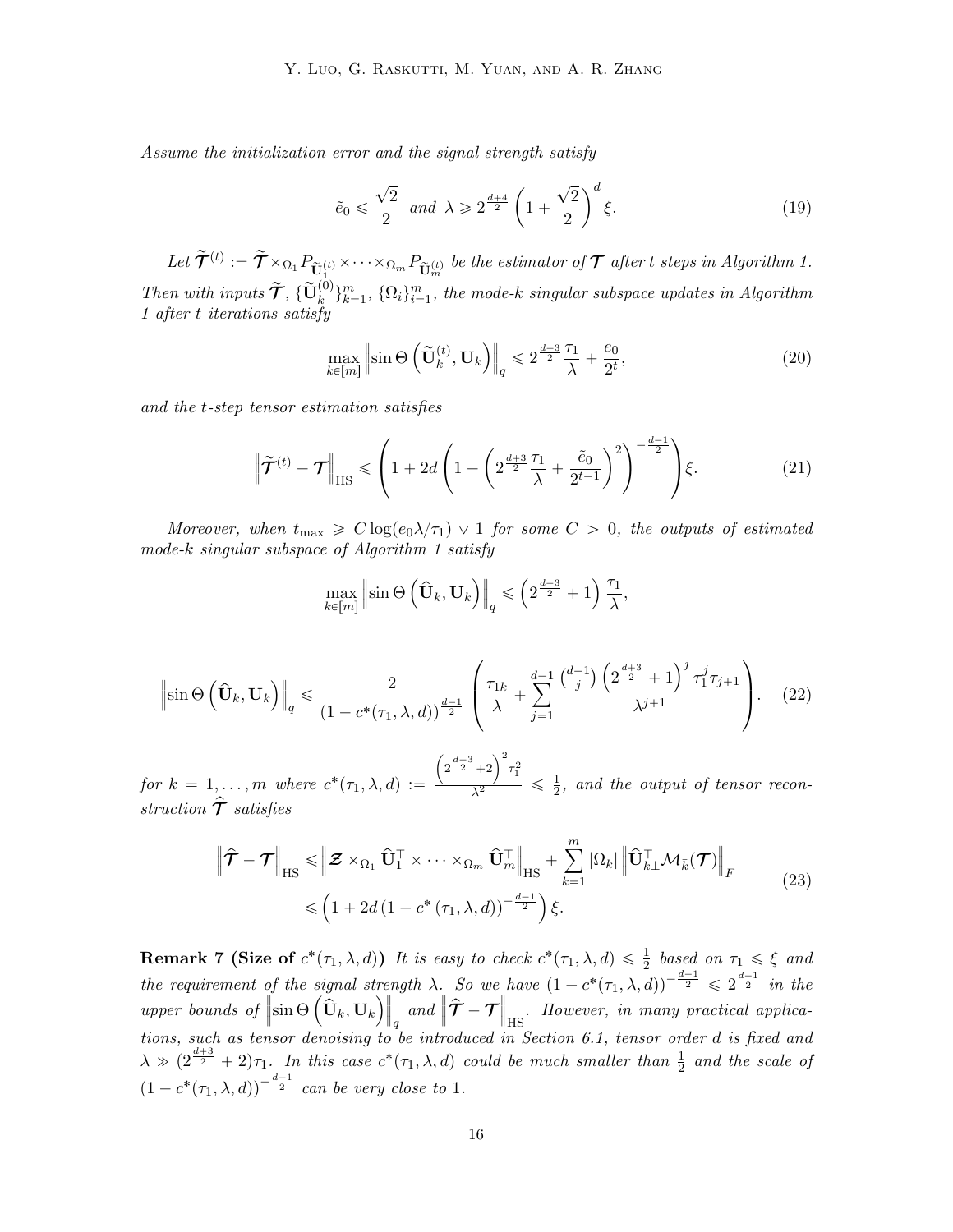Remark 8 (Comparison with [Anandkumar et al.](#page-39-1) [\(2014a\)](#page-39-1)) Compared with the perturbation bounds of power iteration for supersymmetric CP-low-rank decomposition [\(Anand](#page-39-1)[kumar et al., 2014a,](#page-39-1) Theorem 5.1), our Theorem [3](#page-14-0) covers more general symmetric and partial symmetric multilinear low-rank decomposition settings. Also in Theorem 5.1 of [Anand](#page-39-1)[kumar et al.](#page-39-1) [\(2014a\)](#page-39-1), the tensor reconstruction error bound of power iteration is given in terms of tensor spectral norm, which does not improve upon the guarantee by the trivial estimator  $\widetilde{\mathcal{T}}$ . On the other hand, the tensor reconstruction error of  $\widehat{\mathcal{T}}$  in Theorem [3](#page-14-0) is given in Hilbert-Schmidt norm and can be significantly better than the guarantee for  $\tilde{\mathcal{T}}$  as  $\|\mathcal{Z}\|_{\text{HS}} \gg \xi$  in most of the applications.

**Remark 9 (Dependence on Tensor Order d)** We note that in Theorem [3,](#page-14-0) the constants in our condition [\(19\)](#page-15-1) and perturbation bounds [\(20\)](#page-15-2) and [\(21\)](#page-15-3) scales exponentially  $w.r.t.$  the tensor order d. We think this exponential dependence on d is not sharp. In fact, in Theorem 1 of the recent work [Luo and Zhang](#page-43-9) [\(2021\)](#page-43-9), they show the dependence on d in  $(19)$  and  $(21)$  can be reduced to poly $(d)$ .

Remark 10 (A Proof Sketch of Theorem [3\)](#page-14-0) We provide a sketch on how to prove  $(20)$  and  $(21)$ . The rest of the results  $(22)$  and  $(23)$  follow easily from  $(20)$ ,  $(21)$  by plugging in  $t_{\max} \geqslant \log(e_0 \lambda/\tau_1) \vee 1$ . The idea is to develop the recursive error bounds of  $\widetilde{\mathbf{U}}_k^{(t+1)}$ , i.e., the estimate of  $\mathbf{U}_k$  at iteration  $t + 1$ , based on the error bound of  $\widetilde{\mathbf{U}}_k^{(t)}$ , i.e., the estimate at iteration t. The argument can be divided into three steps. It is worth mentioning that all three steps involves complex tensor algebra and this makes the proof even more difficult.

First, we denote

$$
\tilde{e}_t = \max_k \tilde{e}_{t,k}, \quad \tilde{e}_{t,k} = \left\| (\widetilde{\mathbf{U}}_{k\perp}^{(t)})^\top \mathbf{U}_k \right\|,
$$
  
\n
$$
e_t = \max_k e_{t,k}, \quad e_{t,k} = \left\| (\widetilde{\mathbf{U}}_{k\perp}^{(t)})^\top \mathbf{U}_k \right\|_q, \quad k = 1, \dots, m; t = 0, 1, \dots.
$$

Step 1. In HOOI procedure, the update for the mode-k singular subspace satisfies ˆ

$$
\begin{aligned} \widetilde{\mathbf{U}}_k^{(t+1)}=&\text{SVD}_{r_k}\bigg(\mathcal{M}_{\bar{k}}\left(\boldsymbol{\mathcal{T}}\times_{i\in\overline{\Omega}_k}\widetilde{\mathbf{U}}_{i'}^{(t+1)\top}\times_{\breve{\Omega}_k}\widetilde{\mathbf{U}}_k^{(t)\top}\times_{i\in\overline{\Omega}_k}\widetilde{\mathbf{U}}_{i'}^{(t)\top}\right)\\ &+\mathcal{M}_{\bar{k}}\left(\boldsymbol{\mathcal{Z}}\times_{i\in\overline{\Omega}_k}\widetilde{\mathbf{U}}_{i'}^{(t+1)\top}\times_{\breve{\Omega}_k}\widetilde{\mathbf{U}}_k^{(t)\top}\times_{i\in\overline{\Omega}_k}\widetilde{\mathbf{U}}_{i'}^{(t)\top}\right)\bigg), \end{aligned}
$$

here  $\Omega_i := \bigcup_{j=1}^{i-1}$  $i^{-1}_{j=1} \Omega_j, \overline{\Omega}_i := \bigcup_j^d$  $_{j=i+1}^a \Omega_j$ . To give an upper bound for  $e_{t+1,k},$  we aim to give an upper bound for

<span id="page-16-0"></span>
$$
\left\| \left( \mathcal{M}_{\bar{k}} \left( \mathcal{Z} \times_{i \in \Omega_k} \tilde{\mathbf{U}}_{i'}^{(t+1)\top} \times_{\check{\Omega}_k} \tilde{\mathbf{U}}_k^{(t)\top} \times_{i \in \overline{\Omega}_k} \tilde{\mathbf{U}}_{i'}^{(t)\top} \right) \right)_{\max(r_k)} \right\|_q
$$
(24)

by using  $\tau_1, \ldots, \tau_m$ ,  $e_t, e_{t+1}$ . The main idea to bound [\(24\)](#page-16-0) is to introduce  $\mathbf{I} = P_{\mathbf{U}_{i'}} + P_{\mathbf{U}_{i' \perp}}$ in each mode multiplication, expand the mode products, then write the whole term into summation of many small terms.

**Step 2.** After getting an upper bound for  $(24)$ , we use induction to prove the following claim,

$$
e_t \leq 2^{(d+3)/2} \tau_1/\lambda + e_0/2^t
$$
,  $\tilde{e}_t \leq 2^{(d+3)/2} \tau_1/\lambda + \tilde{e}_0/2^t$ ;  $t = 0, 1, \ldots$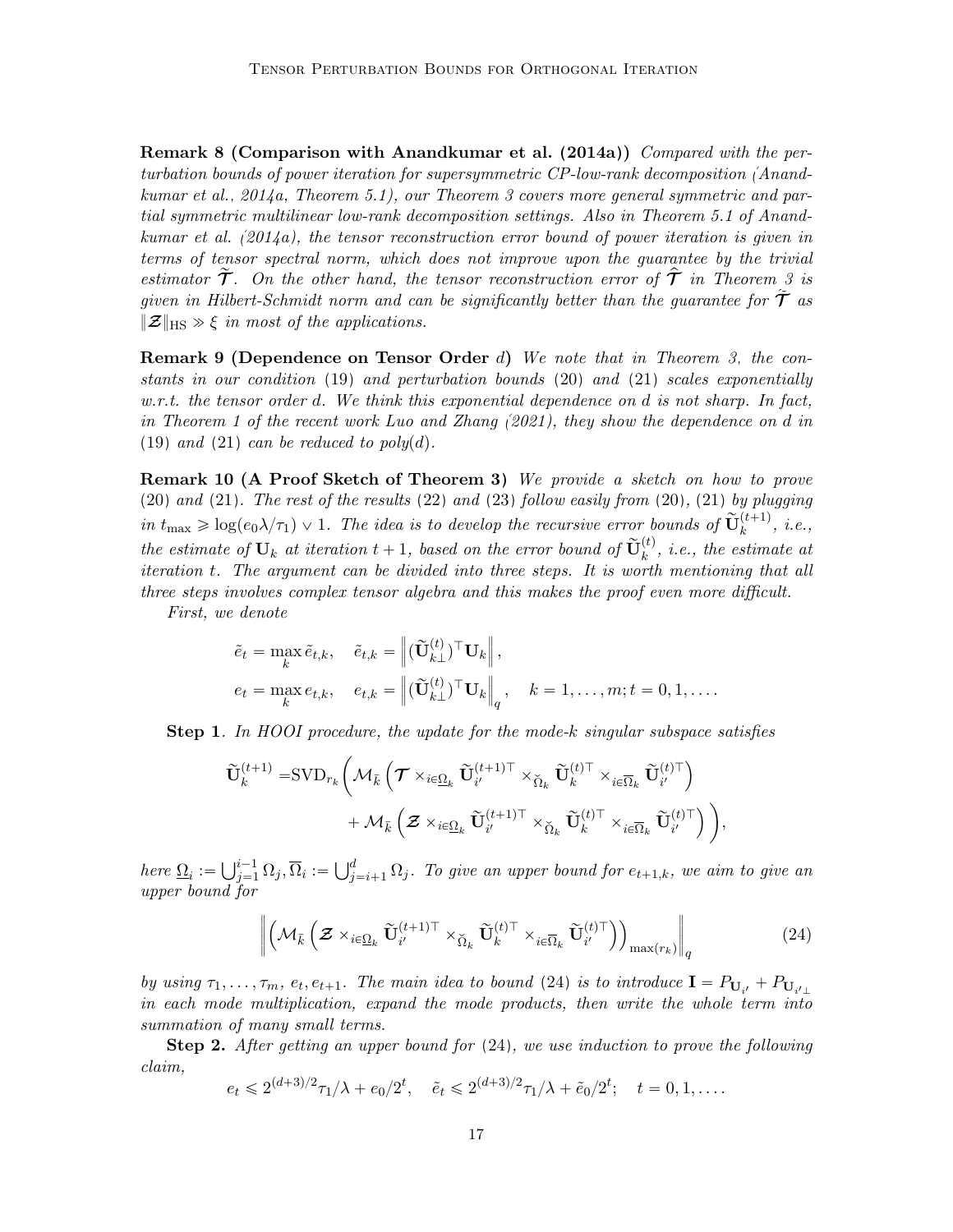One technical difficulty is to deal with the sequential updating of singular subspaces in HOOI and we use the induction idea again to tackle it. Tools we use in this step include the singular subspace bound in [\(Luo et al., 2020,](#page-44-9) Theorem 5).

Step 3. The final and most challenging step involves upper bounding the tensor reconstruction error  $\|\tilde{\mathcal{T}} \times_{\Omega_1} P_{\hat{U}_1} \times \cdots \times_{\Omega_m} P_{\hat{U}_m} - \mathcal{T}\|$ Hs by the unified quantity  $\xi$ . By decomposing  $\mathcal T$  onto the estimated singular subspaces, we can show that

$$
\|\tilde{\boldsymbol{\tau}} \times_{\Omega_1} P_{\hat{\mathbf{U}}_1} \times \cdots \times_{\Omega_m} P_{\hat{\mathbf{U}}_m} - \boldsymbol{\tau} \|_{\text{HS}} \leq \|\boldsymbol{\mathcal{Z}} \times_{\Omega_1} P_{\hat{\mathbf{U}}_1} \times \cdots \times_{\Omega_m} P_{\hat{\mathbf{U}}_m} \|_{\text{HS}} + \sum_{k=1}^d \|\hat{\mathbf{U}}_{k'}^{\top} \mathcal{M}_k(\boldsymbol{\mathcal{T}})\|_{\text{F}}.
$$

By definition,  $\|Z \times_{\Omega_1} P_{\hat{\mathbf{U}}_1} \times \cdots \times_{\Omega_m} P_{\hat{\mathbf{U}}_m}$  $\Big\|$  $H_{\text{HS}} \leq \xi$ . We further show

$$
\left\| \widehat{\mathbf{U}}_{k'\perp}^{\top} \mathcal{M}_k(\mathcal{T}) \right\|_F \stackrel{(a)}{\leqslant} C(\tau_1,d,\lambda) \, \xi.
$$

Here  $C(\tau_1, d, \lambda)$  is a quantity that depends on  $\tau_1, d, \lambda$ . The main challenge to prove (a) is that  $\hat{\mathbf{U}}_{k'}$  is not the left singular subspace of  $\mathcal{M}_k(\tilde{\mathcal{T}})$ . So to leverage the SVD property of  $\hat{\mathbf{U}}_{k'\perp}$ , we have to project  $\tilde{\mathcal{T}}$  onto  $\tilde{\mathbf{U}}_i^{(t_{\text{max}})}$  and  $\tilde{\mathbf{U}}_i^{(t_{\text{max}}-1)}$ , then use the subspace perturbation bounds established before.

Note that Theorem [3](#page-14-0) covers the general situation where  $\mathcal{T}$  may have partial symmetric modes. We provide a corollary for the common asymmetric case, i.e.,  $\Omega_i = \{i\}, i = 1, \ldots, d$ in the Appendix.

# <span id="page-17-0"></span>5. Perturbation Bounds of Power Iteration for Tensors with Partial Low Multilinear Rank Structure

In some applications, e.g., multilayer network analysis [\(Lei et al., 2019\)](#page-43-10), the tensor  $\tilde{\mathcal{T}}$  only has low-rank structure on a subset of modes. Both the tensor power iteration algorithm and our perturbation theory can be generalized to such cases. For a better illustration, we present the modified algorithm and theory for order-3 tensor perturbation with mode 1 to be dense. Specifically, we consider

<span id="page-17-1"></span>
$$
\widetilde{\mathcal{T}} = \mathcal{T} + \mathcal{Z} \in \mathbb{R}^{p_1 \times p_2 \times p_3},\tag{25}
$$

where  $\mathcal T$  is the signal tensor and  $\mathcal Z$  is the noise. We assume  $\mathcal T$  is low-rank on modes 2 and 3, i.e.,  $\mathcal{T} = \mathcal{S} \times_2 \mathbf{U}_2 \times_3 \mathbf{U}_3$ , where  $\mathcal{S} \in \mathbb{R}^{p_1 \times r_2 \times r_3}$  is the core tensor and  $\mathbf{U}_i \in \mathbb{O}_{p_i,r_i}$ for  $i = 2, 3$ . In this setting, we consider the modified tensor power iteration algorithm for low-rank tensor decomposition in Algorithm [3.](#page-18-0)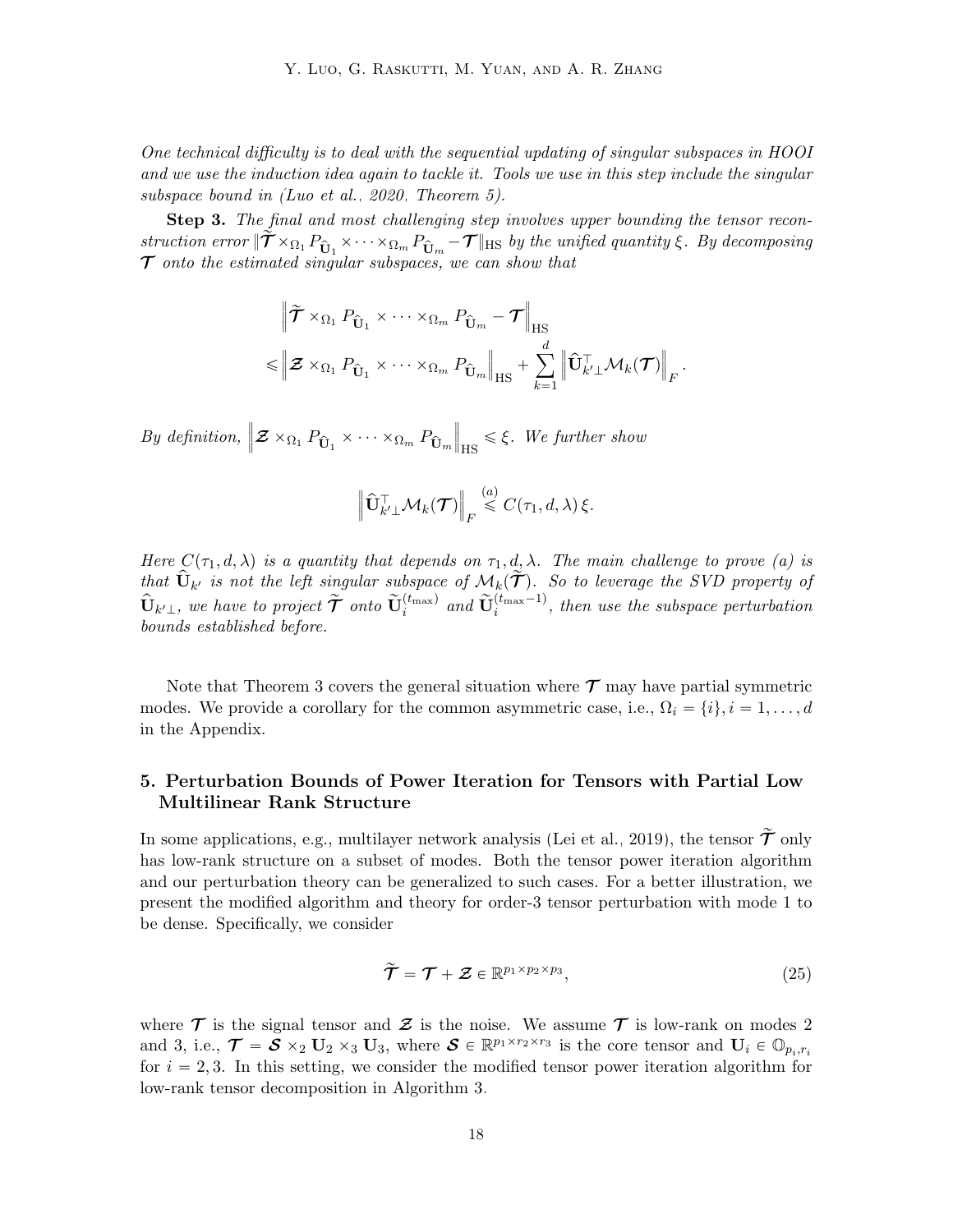Algorithm 3 Power Iteration for Tensor Decomposition in Partial Multilinear Low-Rank Setting [\(25\)](#page-17-1)

<span id="page-18-0"></span>Input:  $\widetilde{\mathcal{T}} \in \mathbb{R}^{p_1 \times p_2 \times p_3}$ , initialization  $\{\widetilde{\mathbf{U}}_i^{(0)} \in \mathbb{O}_{p_i,r_i}\}_{i=2}^3$ , maximum number of iterations  $t_{\text{max}}$ . Output:  $\{\widehat{\mathbf{U}}_i\}_{i=2}^3, \widehat{\boldsymbol{\mathcal{T}}}.$ 

1: For  $t = 1, \ldots, t_{\text{max}}$ , do

$$
\begin{aligned} &\widetilde{\mathbf{U}}_{2}^{(t+1)} = \text{SVD}_{r_{2}}\left(\mathcal{M}_{2}\left(\widetilde{\boldsymbol{\mathcal{T}}}\times_{3}(\widetilde{\mathbf{U}}_{3}^{(t)})^{\top}\right)\right)\\ &\widetilde{\mathbf{U}}_{3}^{(t+1)} = \text{SVD}_{r_{3}}\left(\mathcal{M}_{3}\left(\widetilde{\boldsymbol{\mathcal{T}}}\times_{2}(\widetilde{\mathbf{U}}_{2}^{(t+1)})^{\top}\right)\right).\end{aligned}
$$

2: Let  $\widehat{\mathbf{U}}_i = \widetilde{\mathbf{U}}_i^{(t_{\text{max}})}$  for  $i = 2, 3$  and compute

<span id="page-18-1"></span>
$$
\hat{\mathcal{T}} = \tilde{\mathcal{T}} \times_2 P_{\hat{\mathbf{U}}_2} \times_3 P_{\hat{\mathbf{U}}_3}.
$$

In the setting  $(25)$ , we can define the blockwise errors of  $\mathcal Z$  as follows:

$$
\tau_{1} = \max_{k=2,3} \tau_{1k}, \quad \tau_{12} = \left\| (\mathcal{M}_{2}(\mathcal{Z} \times_{3} \mathbf{U}_{3}^{\top}))_{\max(r_{2})} \right\|_{q}, \tau_{13} = \left\| (\mathcal{M}_{3}(\mathcal{Z} \times_{2} \mathbf{U}_{2}^{\top}))_{\max(r_{3})} \right\|_{q}
$$

$$
\tau_{2} = \max \left\{ \max_{\substack{\mathbf{V} \in \mathbb{R}^{(p_{3}-r_{3}) \times r_{3} \\ \|\mathbf{V}\|_{q} \leq 1}} \left\| (\mathcal{M}_{2}(\mathcal{Z} \times_{3} (\mathbf{U}_{3\perp} \mathbf{V})^{\top}))_{\max(r_{2})} \right\|_{q},
$$

$$
\max_{\substack{\mathbf{V} \in \mathbb{R}^{(p_{2}-r_{2}) \times r_{2} \\ \|\mathbf{V}\|_{q} \leq 1}} \left\| (\mathcal{M}_{3}(\mathcal{Z} \times_{2} (\mathbf{U}_{2\perp} \mathbf{V})^{\top}))_{\max(r_{3})} \right\|_{q};
$$

$$
\xi = \sup_{\text{rank}(\mathbf{Y}) \leq (p_{1}, p_{2}, p_{3}), \|\mathbf{Y}\|_{\text{HS}} \leq 1} \langle \mathbf{Z}, \mathbf{Y} \rangle.
$$

$$
(26)
$$

We have the following perturbation bounds for the outputs of Algorithm [3.](#page-18-0)

Theorem 4 (Tensor Perturbation Bounds with Partial Multilinear Low-Rank) Consider the perturbation model [\(25\)](#page-17-1) with  $\widetilde{\mathcal{T}}, \mathcal{T}, \mathcal{Z} \in \mathbb{R}^{p_1 \times p_2 \times p_3}$ . Suppose  $q \geq 1$ . Define the blockwise errors as in [\(26\)](#page-18-1) and denote the initialization errors of  $\{\widetilde{\mathbf{U}}_{k}^{(0)}\}_{k=2}^{3}$  as  $\tilde{e}_0 := \max_{k=2,3} \|\widetilde{\mathbf{U}}_{k\perp}^{(0)\top} \mathbf{U}_{k}\|, \; e_0 := \max_{k=2,3} \|\widetilde{\mathbf{U}}_{k\perp}^{(0)\top} \mathbf{U}_{k}\|_q.$  Assume the initialization error and the signal strength satisfy

<span id="page-18-2"></span>
$$
\tilde{e}_0 \leqslant \sqrt{2}/2 \ \ and \ \lambda \geqslant 16\xi. \tag{27}
$$

Then with inputs  $\widetilde{\mathcal{T}}$ ,  $\{\widetilde{\mathbf{U}}_i^{(0)}\}_{i=2}^3$ , the mode-k singular subspace updates in Algorithm [3](#page-18-0) after t iterations satisfy  $\overline{\phantom{a}}$ 

$$
\max_{k=2,3} \left\| \sin \Theta \left( \tilde{\mathbf{U}}_k^{(t)}, \mathbf{U}_k \right) \right\|_q \le \frac{4\sqrt{2}\tau_1}{\lambda} + \frac{e_0}{2^t}.\tag{28}
$$

Moreover, when  $t_{\text{max}} \geq C \log(e_0 \lambda/\tau_1) \vee 1$  for some  $C > 0$ , the outputs of estimated mode-k singular subspace of Algorithm [3](#page-18-0) satisfy

$$
\max_{k=2,3} \left\| \sin \Theta\left(\hat{\mathbf{U}}_k, \mathbf{U}_k\right) \right\|_q \leqslant \frac{(4\sqrt{2}+1)\tau_1}{\lambda},
$$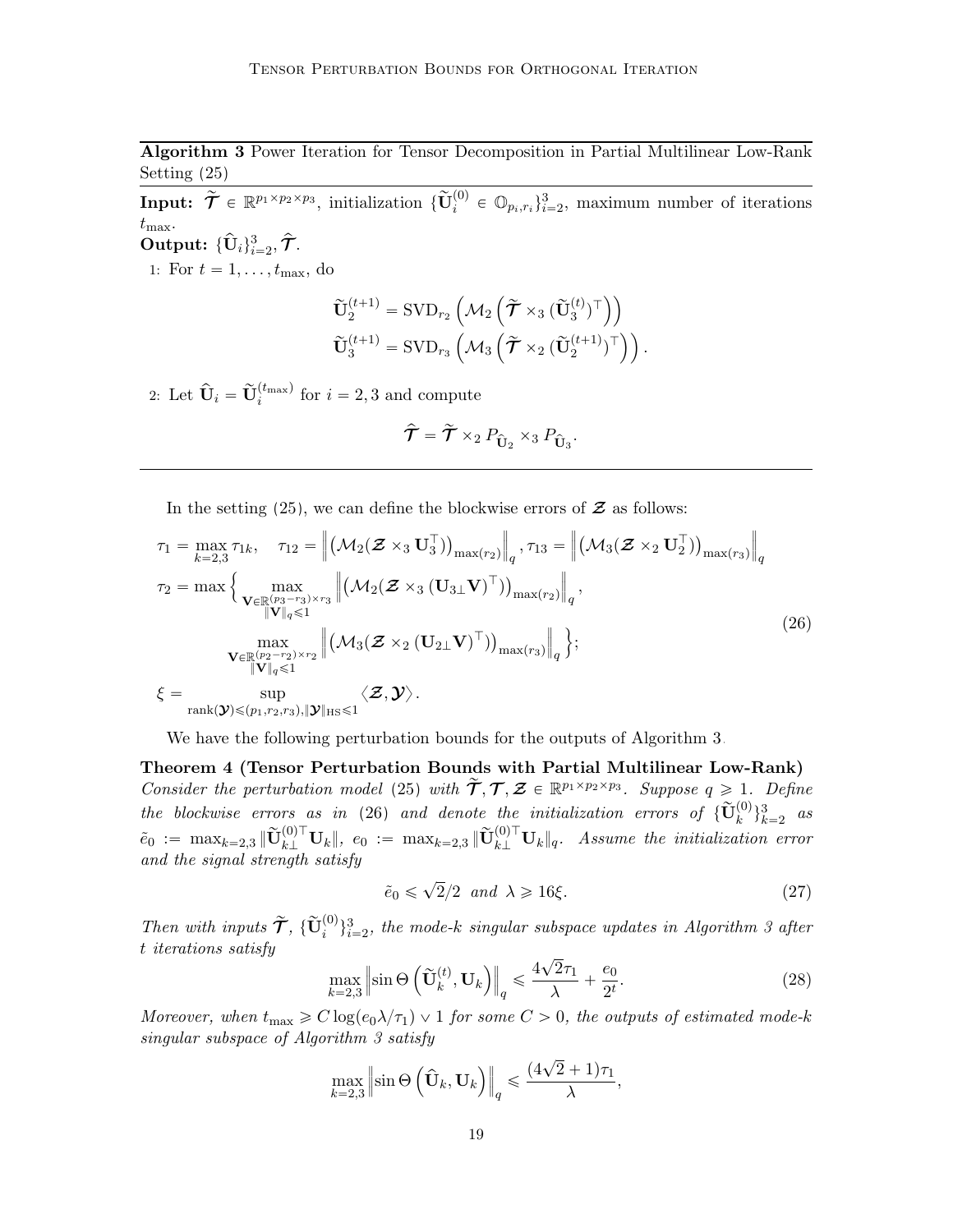$$
\left\|\sin\Theta\left(\hat{\mathbf{U}}_k,\mathbf{U}_k\right)\right\|_q = \left\|\hat{\mathbf{U}}_{k\perp}^\top \mathbf{U}_k\right\|_q \leq 2\sqrt{2}\left(\frac{\tau_{1k}}{\lambda} + \frac{(4\sqrt{2}+1)\tau_1\tau_2}{\lambda^2}\right), \quad k = 2, 3. \tag{29}
$$

The output of tensor reconstruction  $\hat{\mathcal{T}}$  satisfies

$$
\left\| \hat{\mathbf{T}} - \mathbf{T} \right\|_{\mathrm{HS}} \leq \left\| \mathbf{Z} \times_2 P_{\hat{\mathbf{U}}_2} \times_3 P_{\hat{\mathbf{U}}_3} \right\|_{\mathrm{HS}} + \sum_{k=2}^3 \left\| \hat{\mathbf{U}}_{k\perp}^{\top} \mathcal{M}_k(\mathbf{T}) \right\|_F \leq (4\sqrt{2} + 1)\xi.
$$

The proof of Theorem [4](#page-18-2) follows the proof of Theorem [3](#page-14-0) easily. For simplicity, we omit it here.

#### <span id="page-19-0"></span>6. Implications in Statistics and Machine Learning

In this section, we consider a couple of applications of the HOOI perturbation bounds we developed in statistics and machine learning. Specifically, here we consider the perturbation model [\(1\)](#page-2-0) and assume  $\mathcal{Z}_{i_1,\dots,i_d}$ 's are independent, mean-zero  $\sigma$ -subgaussian, where  $\sigma > 0$  is the subgaussianity parameter. More precisely,

$$
\mathbb{E} \exp(\lambda \mathcal{Z}_{i_1,\dots,i_d}) \leq \exp(C\lambda^2 \sigma^2), \text{ for all } (i_1,\dots,i_d) \in [p_1] \times \cdots \times [p_d] \text{ and all } \lambda \in \mathbb{R},
$$

where  $C > 0$  is some absolute constant. For convenience, we let  $p_{\text{max}} = \max_i p_i, p_{\text{min}} =$  $\min_i p_i, r_{\max} = \max_i r_i, r_{\min} = \min_i r_i.$ 

In this setting, the quantity  $\xi$  is in fact closely related to the Gaussian width [\(Gordon,](#page-41-5) [1988\)](#page-41-5) studied in literature that measures the size or complexity of a given set. Recall the Gaussian width of a set  $S \subset \mathbb{R}^{p_1 \times \cdots \times p_d}$  is defined to be

$$
w(\mathcal{S}) := \mathbb{E} \left( \sup_{\mathcal{Y} \in \mathcal{S}} \langle \mathcal{B}, \mathcal{Y} \rangle \right),
$$

where  $\mathcal{B} \in \mathbb{R}^{p_1 \times \cdots \times p_d}$  is a tensor whose entries are independent  $N(0, 1)$  random variables. In view of  $w(S)$ , we can regard  $\xi$  as the Gaussian width with no expectation and  $S = \{Y :$  $\|\mathbf{\mathcal{Y}}\|_{\text{HS}} \leq 1, \text{rank}(\mathbf{\mathcal{Y}}) \leq (r_1, \ldots, r_d)$ . It can be shown in the case that  $\mathbf{\mathcal{Z}}$  has i.i.d.  $N(0, 1)$ entries,  $\xi$  and  $w(S)$  are the same up to constant with high probability [\(Raskutti et al.,](#page-44-0) [2019\)](#page-44-0).

In the following subsections, we consider two particular structures of  $\mathcal T$ , one is pure low multilinear rank structure, namely tensor denoising/tensor PCA/tensor SVD studied in literature [\(Richard and Montanari, 2014;](#page-44-1) [Zhang and Xia, 2018;](#page-47-6) [Perry et al., 2020;](#page-44-11) [Hopkins](#page-42-9) [et al., 2015\)](#page-42-9) and another one is tensor co-clustering/block structure [\(Chi et al., 2020;](#page-40-11) [Wang](#page-46-8) [and Zeng, 2019\)](#page-46-8).

#### <span id="page-19-1"></span>6.1 HOOI for Tensor Denoising

In tensor denoising, we assume  $\mathcal T$  has the following structure,

<span id="page-19-3"></span><span id="page-19-2"></span>
$$
\mathcal{T} = \mathcal{S} \times_1 \mathbf{U}_1 \times \cdots \times_d \mathbf{U}_d, \tag{30}
$$

where  $\mathbf{S} \in \mathbb{R}^{r_1 \times \cdots \times r_d}$  is the core tensor and  $\{\mathbf{U}_i \in \mathbb{O}_{p_i,r_i}\}_{i=1}^d$  are loading matrices. With the established tensor perturbation bounds, we can establish the following theoretical guarantee for the performance of HOOI on tensor denoising with a very short proof.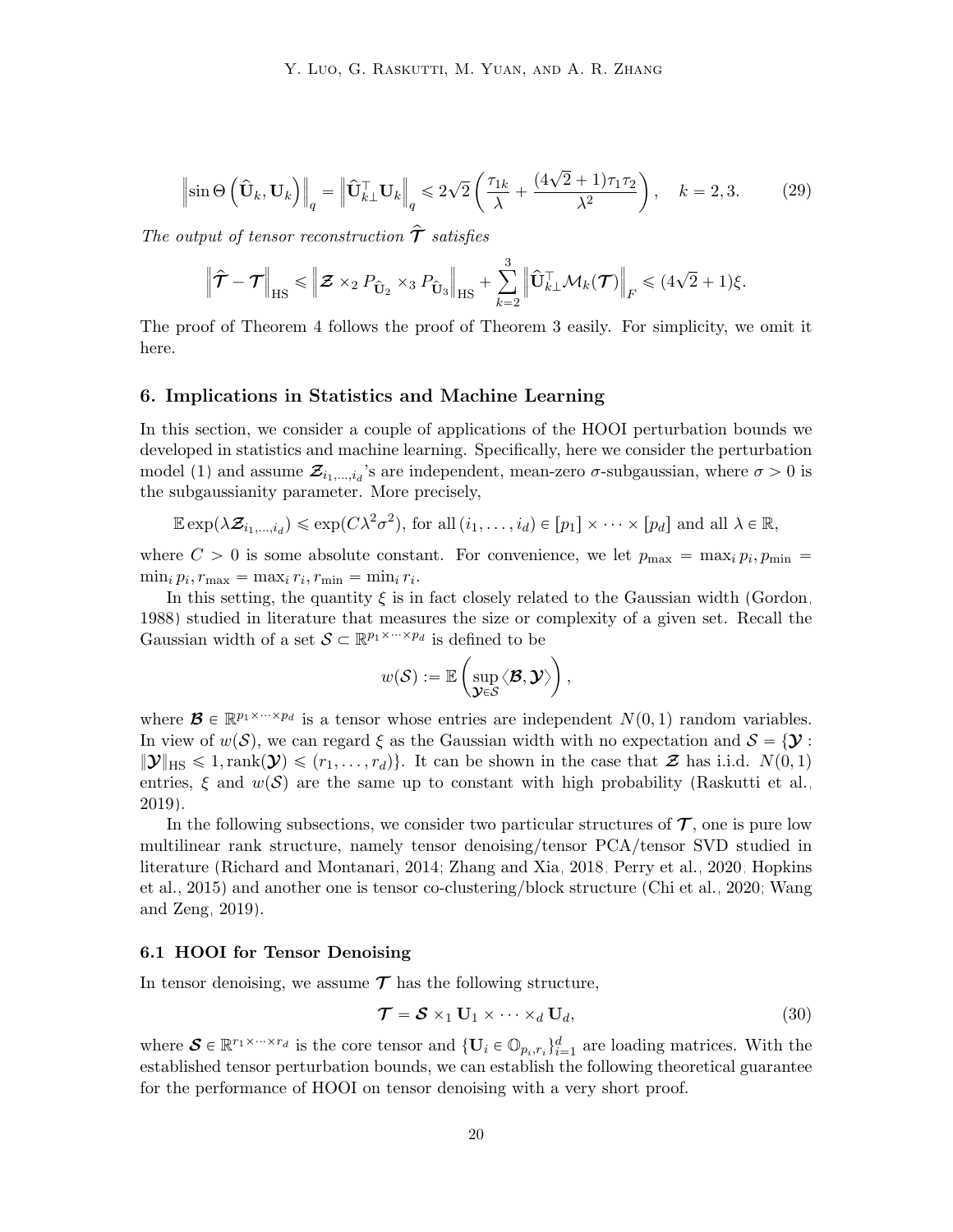**Theorem 5 (Tensor Denoising: General Order d)** Consider the tensor denoising problem "[\(1\)](#page-2-0) + [\(30\)](#page-19-2)" and Algorithm [1](#page-3-0) with inputs  $\widetilde{\mathcal{T}}$ ,  $\Omega_i = \{i\}$ , initialization  $\{\widetilde{\mathbf{U}}_i^{(0)}\}_{i=1}^d$ and  $t_{\max}$  =  $C\left(\log \frac{\lambda/\sigma}{\sqrt{p_{\max}}}\vee 1\right)$  for some  $C > 0$ , where  $\lambda$  =  $\min_k \sigma_{r_k}(\mathcal{M}_k(\mathcal{S}))$  is the minimal singular value of each matricization of S. Assume  $r_{\text{max}} \leqslant p_{\text{min}}^{1/(d-1)}$  and  $\max_i \|\widetilde{\mathbf{U}}_{i\perp}^{(0)\top} \mathbf{U}_i\| \leqslant \sqrt{2}/2.$  Then if  $\lambda/\sigma \geqslant 2^{(d+4)/2}(1+\sigma)$ ?  $\sqrt{2}/2$ <sup>d</sup> $\sqrt{p_{\max}r_{\max}}$ , with probability at least  $1 - \exp(-c p_{\min})$ , the output  $\hat{\mathbf{U}}_k, \hat{\boldsymbol{\tau}}$  satisfy

$$
\left\|\sin\Theta\left(\hat{\mathbf{U}}_k,\mathbf{U}_k\right)\right\| \leq C\left(1 - \frac{c}{r_{\text{max}}}\right)^{-(d-1)/2} \left(\frac{\sqrt{p_k}}{\lambda/\sigma} + \frac{\sqrt{p_{\text{max}}^2 r_{\text{max}}}}{(\lambda/\sigma)^2}\right)
$$

and

$$
\|\hat{\mathcal{T}} - \mathcal{T}\|_{\text{HS}} \leq C \left(1 + 2d\left(1 - \frac{c}{r_{\text{max}}}\right)^{-\frac{d-1}{2}}\right) \sigma \sqrt{\sum_{i=1}^{d} p_i r_i},\tag{31}
$$

for some constants  $c, C > 0$ .

When d is a constant, the upper bound for tensor reconstruction error matches the lower bound in [\(Zhang and Xia, 2018,](#page-47-6) Theorem 3), which shows HOOI achieves the optimal tensor reconstruction error in the tensor denoising problem.

#### 6.2 Tensor Co-clustering/Block Model

Co-clustering is among the most important unsupervised learning methods that reveals the checkerbox-like association pattern in data. A number of algorithms have been proposed [\(Wang et al., 2015;](#page-46-9) [Wu et al., 2016;](#page-46-10) [Kolda and Sun, 2008;](#page-43-7) [Papalexakis et al., 2012;](#page-44-12) [Sun et al.,](#page-45-14) [2009;](#page-45-14) [Jegelka et al., 2009\)](#page-42-12) for tensor co-clustering in the literature, however most of the work does not provide statistical guarantees for recovering the underlying co-clustering structure. Very recently, [Chi et al.](#page-40-11) [\(2020\)](#page-40-11) and [Wang and Zeng](#page-46-8) [\(2019\)](#page-46-8) studied the performance of coclustering estimation and cocluster recovery based on convex relaxation and combinatorial search algorithms. By using the tools of perturbation bounds of HOOI given in Section [4,](#page-14-2) we are able to provide the first guarantee for co-clustering estimation and cocluster recovery based on computational efficient HOOI algorithm. Compared to the convex relaxation approach [\(Chi et al., 2020\)](#page-40-11), HOOI has a better guarantee for tensor reconstruction and it also gives guarantee for cocluster membership recovery. Specifically, in the tensor coclustering/block model, we assume  $\mathcal T$  has the following structure,

<span id="page-20-0"></span>
$$
\mathcal{T} = \mathcal{B} \times_1 \mathbf{\Pi}_1 \times \cdots \times_d \mathbf{\Pi}_d, \tag{32}
$$

where  $\Pi_i \in \mathbb{M}_{p_i,r_i}$  and  $\mathbb{M}_{p_i,r_i}$  is the collection of all  $p_i \times r_i$  membership matrices with each row has exactly one 1 and  $(r_i-1)$  0's. For any  $\mathbf{\Pi}_i$ , the cocluster membership of node k is denoted by  $g_i^{(k)}$  $i^{(k)} \in [r_i]$ , which satisfies  $(\mathbf{\Pi}_i)_{[k,g_i^{(k)}]} = 1$ . Let  $G_i^{(j)} \equiv G_i^{(j)}$ i  $i_j^{(j)}(\mathbf{\Pi}_i) = \{k \in [p_i] : g_i^{(k)} = j\}$  be the set of *i*th mode node indices that belongs to cocluster *j* and  $p_i^{(j)} = |G_i^{(j)}|$  $\binom{[J]}{i}$  for all  $j \in [r_i]$ . For simplicity, we assume the cocluster sizes for each cluster are on the same order for every mode, i.e.,

<span id="page-20-1"></span>
$$
p_i^{(1)} \approx p_i^{(2)} \approx \dots \approx p_i^{(r_i)} \approx \frac{p_i}{r_i}, \text{ for } i = 1, \dots, d.
$$
 (A1)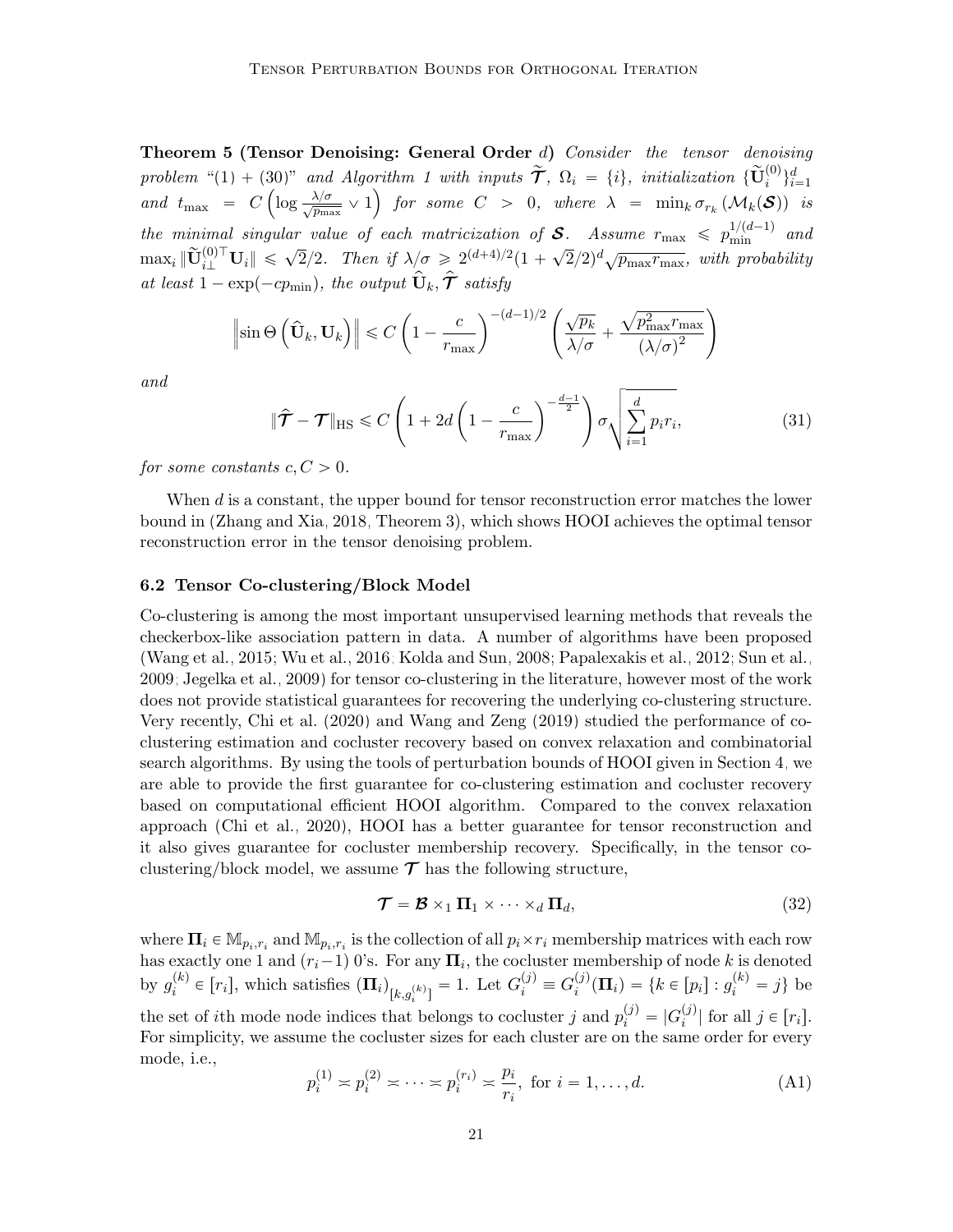We consider two cocluster membership recovery error metrics:

1. Let  $||\mathbf{M}||_0$  be the number of nonzero entries in matrix **M**. Suppose  $\mathbf{E}_{r_i}$  is the set of all  $r_i \times r_i$  permutation matrices. Define

$$
err(\hat{\mathbf{\Pi}}_i, \mathbf{\Pi}_i) = \frac{1}{p_i} \min_{\mathbf{J} \in \mathbf{E}_{r_i}} \|\hat{\mathbf{\Pi}}_i \mathbf{J} - \mathbf{\Pi}_i\|_0
$$
\n(33)

as the misclassification rate of  $\widehat{\mathbf{\Pi}}_i$ .

2. Define

$$
\widetilde{err}(\widehat{\boldsymbol{\Pi}}_i, \boldsymbol{\Pi}_i) = \min_{\boldsymbol{\mathsf{J}} \in \mathbf{E}_{r_i}} \max_{1 \leq j \leq r_i} \frac{1}{p_i^{(j)}} \|(\widehat{\boldsymbol{\Pi}}_i \boldsymbol{\mathsf{J}})_{[G_i^{(j)},:]} - (\boldsymbol{\Pi}_i)_{[G_i^{(j)},:]} \|_0.
$$

Intuitively speaking,  $\widetilde{err}(\hat{\mathbf{\Pi}}_i, \mathbf{\Pi}_i)$  measures the worst relative misclassification rates over all communities.

It is easy to check that  $0 \leqslant err(\hat{\mathbf{\Pi}}_i, \mathbf{\Pi}_i) \leqslant \widetilde{err}(\hat{\mathbf{\Pi}}_i, \mathbf{\Pi}_i) \leqslant 2$ .

The following lemma gives a Tucker decomposition of  $\mathcal T$  in the tensor block model [\(32\)](#page-20-0). This decomposition bridges the tensor co-clustering model and the tensor signal-plus-noise model, which explains why HOOI would work for tensor co-clustering.

**Lemma 3** Suppose  $\mathcal{T}$  has the tensor co-clustering/block structure [\(32\)](#page-20-0), where  $\mathcal{B}$  is a multilinear rank- $(r_1, \ldots, r_d)$  tensor. Assume  $S \times_1 V_1 \times \cdots \times_d V_d$  with  $V_i \in \mathbb{O}_{r_i, r_i}$  is the Tucker decomposition of  $\mathcal{B} \times_1 (\Pi_1^{\top} \Pi_1)^{\frac{1}{2}} \times \cdots \times (\Pi_d^{\top} \Pi_d)^{\frac{1}{2}}$ . Then

<span id="page-21-2"></span>
$$
\boldsymbol{\mathcal{T}} = \boldsymbol{\mathcal{S}} \times_1 \mathbf{U}_1 \times \cdots \times_d \mathbf{U}_d
$$

with  $\mathbf{U}_i = \mathbf{\Pi}_i (\mathbf{\Pi}_i^\top \mathbf{\Pi}_i)^{-\frac{1}{2}} \mathbf{V}_i \in \mathbb{O}_{p_i, r_i}$  for  $i = 1, \ldots, d$ .

The following Theorem [6](#page-21-0) gives the theoretical guarantee on the performance of Algorithm [4](#page-21-1) for tensor reconstruction and cocluster membership recovery.

Algorithm 4 HOOI for Tensor Co-clustering/Block Model

<span id="page-21-1"></span>**Input:** Tensor  $\widetilde{\mathcal{T}} \in \mathbb{R}^{p_1 \times \cdots \times p_d}$ , indices group  $\Omega_i = \{i\}$ , initialization  $\widetilde{\mathbf{U}}_i^{(0)} \in \mathbb{R}^{p_i \times r_i}$  for  $i = 1, \ldots, d$ , maximum number of iterations  $t_{\text{max}}$ , **Output:**  $\hat{\Pi}_i \in M_{p_i, r_i}, i = 1, ..., d$  and  $\hat{\mathcal{T}}$ .

- 1: Apply Algorithm [1](#page-3-0) with input  $\widetilde{\mathcal{T}}$ ,  $\{\Omega_i\}_{i=1}^d$ ,  $\{\widetilde{\mathbf{U}}_i^{(0)}\}_{i=1}^d$ , maximum number of iterations  $t_{\text{max}}$  and get outputs  $\{\widehat{\mathbf{U}}_i\}_{i=1}^d$  and  $\widehat{\widehat{\mathcal{T}}}$ .
- <span id="page-21-0"></span>2: For each mode i, apply  $\epsilon$ -approximation K-means [\(Kumar et al., 2004\)](#page-43-11) on  $\hat{\mathbf{U}}_i$ , i.e., compute  $\hat{\Pi}_i \in M_{p_i,r_i}, \hat{\mathbf{X}}_i \in \mathbb{R}^{r_i \times r_i}$  such that

$$
\|\widehat{\mathbf{H}}_i\widehat{\mathbf{X}}_i - \widehat{\mathbf{U}}_i\|_F^2 \leq (1+\epsilon) \min_{\mathbf{\Pi} \in \mathbb{M}_{p_i, r_i}, \mathbf{X} \in \mathbb{R}^{r_i \times r_i}} \|\mathbf{\Pi}\mathbf{X} - \widehat{\mathbf{U}}_i\|_F^2.
$$
 (34)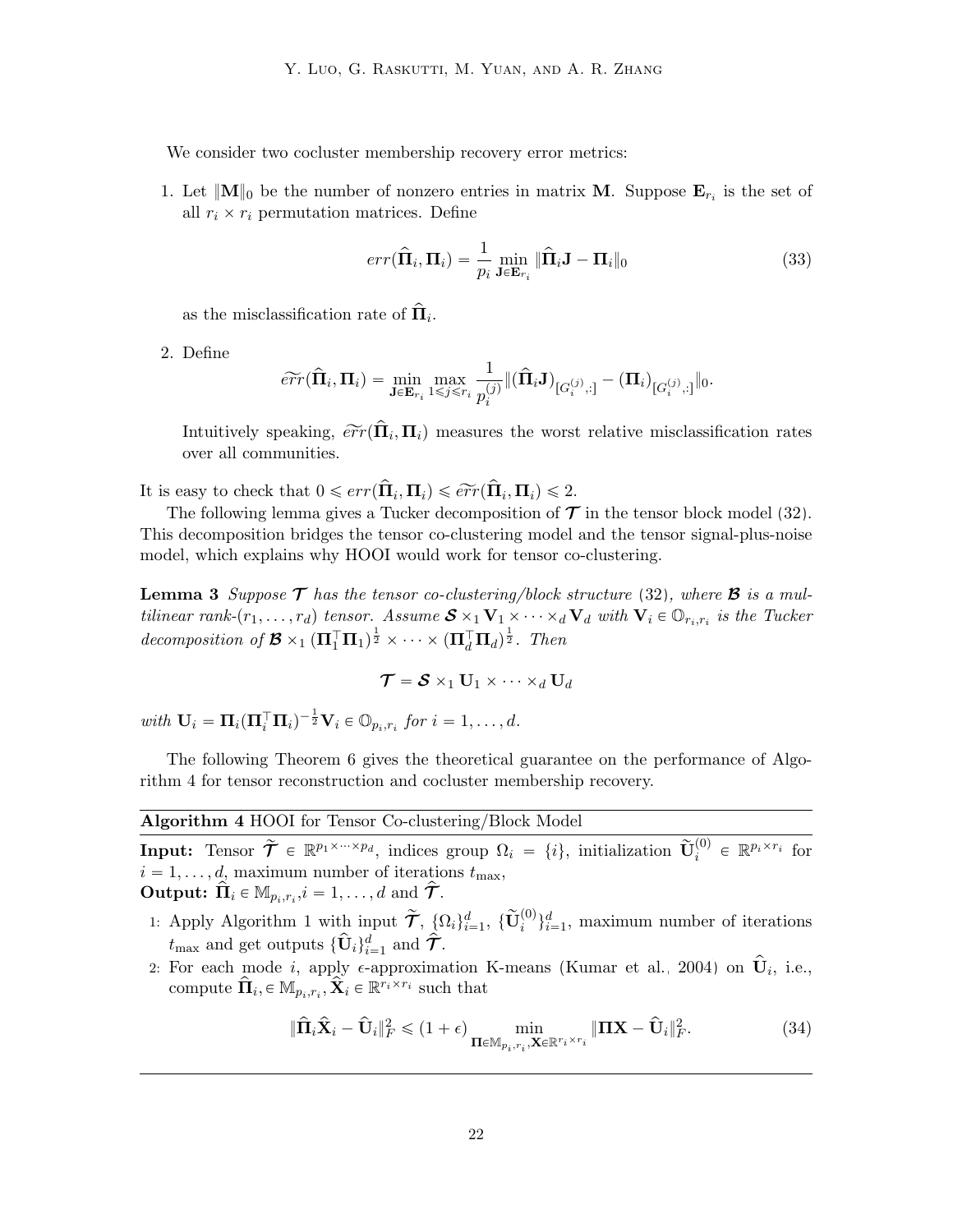Theorem 6 (HOOI for Tensor Co-clustering/Block Model) Consider the tensor co-clustering/block model " $(1) + (32)$  $(1) + (32)$  $(1) + (32)$ " and the Algorithm [4](#page-21-1) with inputs  $\widetilde{\mathcal{T}}$ , initializa- $\begin{array}{lllll} co-clustering/block\ model\end{array} \begin{array}{lll} \text{\small\it (1)} + (32)^\circ\ \text{\small\it and}\ \text{\small\it the\ Algorithm\ }\text{\small\it 4}\ \text{\small\it with\ inputs\ }\boldsymbol{\mathcal{T}},\ \text{\small\it initializa-} \ \text{\small\it 1} & \text{\small\it 1} & \text{\small\it 1} & \text{\small\it 2} & \text{\small\it 3} \end{array} \begin{array}{lll} \text{\small\it (1)} + (32)^\circ\ \text{\small\it and\ the\ Algorithm\ }\text{\small\it 4}\ \text{\small\it with\ inputs\ }\boldsymbol{\mathcal$  $\lambda = \min_k \sigma_{r_k}\left(\mathcal{M}_k(\mathcal{B})\right)$  is the minimal singular value at each matricization of the core tensor  $parameter \mathbf{\mathcal{B}}.$  Assume  $r_{\text{max}} \leqslant p_{\text{min}}^{1/(d-1)}$ ,  $\max_i \|\widetilde{\mathbf{U}}_{i\perp}^{(0)\top} \mathbf{U}_i\| \leqslant$  $\sqrt{2}$  $\frac{\sqrt{2}}{2}$ , and [\(A1\)](#page-20-1) holds. Then if

$$
\lambda/\sigma \geqslant C \sqrt{\frac{p_{\max}^2 r_{\max} \prod_{i=1}^d r_i}{p_{\min} \prod_{i=1}^d p_i}},
$$

for sufficiently large constant  $C > 0$ , with probability at least  $1 - \exp(-cp_{\text{min}})$  for some  $c > 0, \, \mathbf{\hat{U}}_k, \, \mathbf{\hat{\mathcal{T}}}$  satisfy

$$
\|\sin\Theta(\hat{\mathbf{U}}_k, \mathbf{U}_k)\| \le C(d) \frac{\sqrt{p_k}}{\lambda/\sigma} \sqrt{\frac{\prod_{i=1}^d r_i}{\prod_{i=1}^d p_i}}, \quad k = 1, ..., d
$$

$$
\|\hat{\mathbf{T}} - \mathbf{T}\|_{\text{HS}} \le C(d)\sigma \sqrt{\sum_{i=1}^d p_i r_i};
$$

and we also have the following upper bound on cocluster recovery error,

$$
err(\widehat{\Pi}_i, \Pi_i) \le C_1(d, \epsilon) \frac{p'_{i, \max} r_i}{(\lambda/\sigma)^2} \frac{\prod_{i=1}^d r_i}{\prod_{i=1}^d p_i},
$$
  

$$
\widetilde{err}(\widehat{\Pi}_i, \Pi_i) \le C_2(d, \epsilon) \frac{p_i r_i}{(\lambda/\sigma)^2} \frac{\prod_{i=1}^d r_i}{\prod_{i=1}^d p_i}.
$$

Here  $C(d)$ ,  $C_1(d, \epsilon)$ ,  $C_2(d, \epsilon) > 0$  are some constants depending only on d and  $\epsilon$ ,  $p'_{i, \text{max}}$  is the second largest cocluster size at mode i.

Note that our cocluster recovery guarantee is new for polynomial-time algorithms. When  $p = p_1 = \cdots = p_d$ , the best polynomial time algorithm guarantee for tensor reconstruction is  $p^{d-1}$  in [Chi et al.](#page-40-11) [\(2020\)](#page-40-11) and our result can be significantly better.

### <span id="page-22-0"></span>7. Numerical Studies

In this section, we first provide numerical studies to support the main theoretical results in Section [4](#page-14-2) and then compare HOOI with other existing algorithms for tensor decomposition in applications of tensor denoising and tensor co-clustering. Throughout the simulation, we consider order-3 tensor perturbation setting  $\tilde{\mathcal{T}} = \mathcal{T} + \mathcal{Z}$  with  $\mathcal{Z}$  being the noise tensor with i.i.d.  $N(0, \sigma^2)$  entries. Without particular specification, we set  $p = p_1 = p_2 = p_3, r =$  $r_1 = r_2 = r_3$ . The error metrics we consider for tensor reconstruction and mode-k singular subspace estimation are root mean square error  $(RMSE)$   $\Vert \hat{\mathcal{T}} - \mathcal{T} \Vert_{HS}$  and  $\Vert \sin \Theta(\hat{\mathbf{U}}_k, \mathbf{U}_k) \Vert$ , respectively. All simulations are repeated 100 times and the average statistics are reported.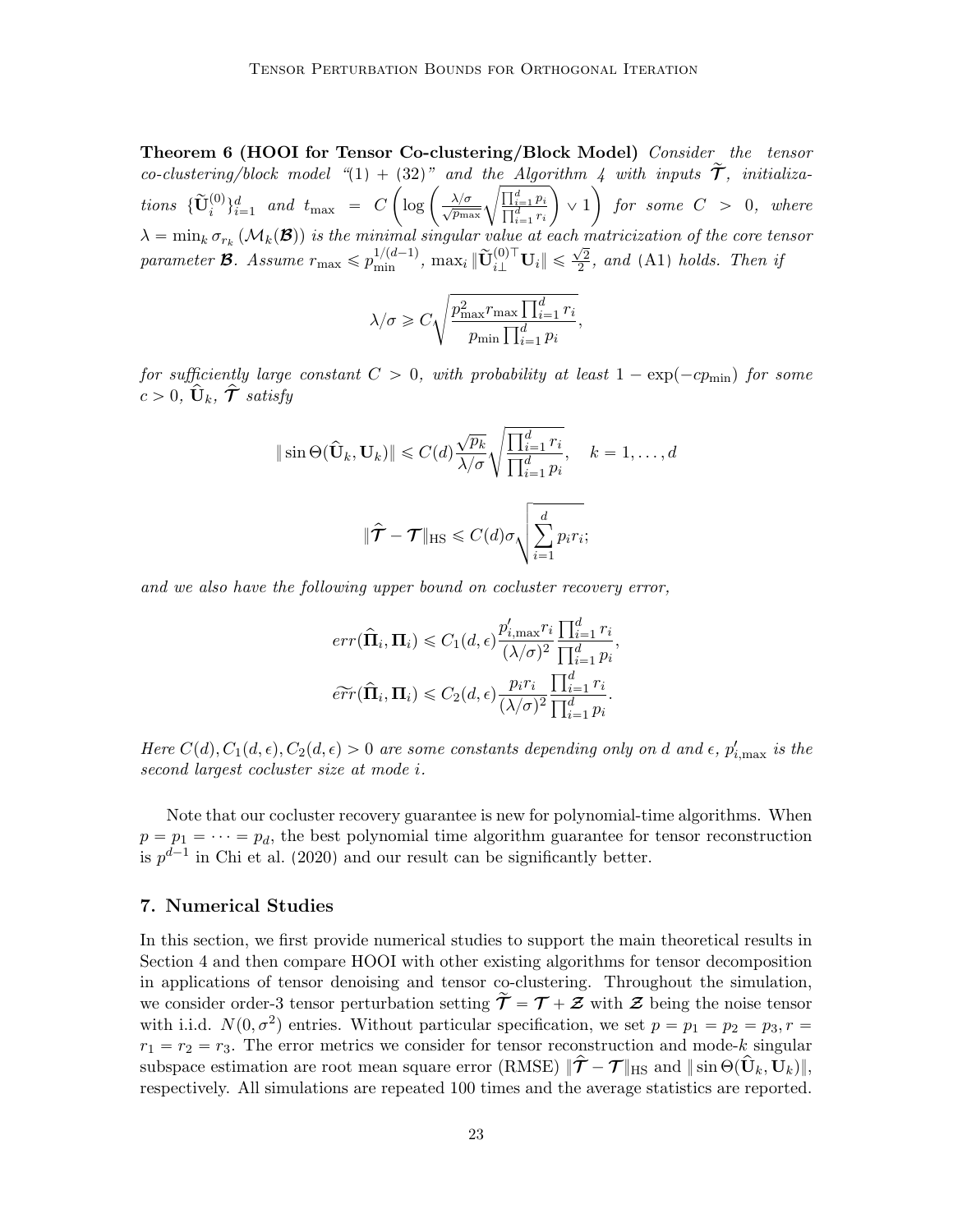

<span id="page-23-1"></span>Figure 2: HOOI with good initialization. (a) Tensor reconstruction error  $\|\hat{\mathcal{T}} - \mathcal{T}\|_{\text{HS}}$  for  $p \in \{20, 30, \ldots, 100\}, r = 5, \sigma \in \{1, 2, 3, 4\}$  and  $\lambda = 5\sqrt{pr}\sigma$ ; (b) Mode-k singular subspace estimation with and without rescaling under  $p_1 = 10, p_2 = 100, p_3 =$ 500,  $r \in \{3, 5\}, \sigma = 1$  and  $\lambda = \alpha \cdot p_3 \frac{\sqrt{r_1}}{\sqrt{p_1}}$  $\frac{r_1}{p_1}$  with varying  $\alpha$ 

#### <span id="page-23-0"></span>7.1 Perturbation Bounds of HOOI with good initialization

In this simulation, we study the perturbation bounds of HOOI with randomly generated good initialization. Let  $\mathcal{T} = \mathcal{S} \times_1 \mathbf{U}_1 \times_2 \mathbf{U}_2 \times_3 \mathbf{U}_3$ , where  $\mathbf{U}_i \in \mathbb{R}^{p_i \times r}$  is generated uniformly at random from  $\mathbb{O}_{p_i,r}$  and  $\mathcal{S} \in \mathbb{R}^{r \times r \times r}$  is a diagonal tensor with diagonal values  $\{i\lambda\}_{i=1}^r$ . The initializations of  $\mathbf{U}_i$  of Algorithm [1](#page-3-0) are  $\widetilde{\mathbf{U}}_i^{(0)} = \frac{1}{\sqrt{n}}$  $\frac{1}{2}\mathbf{U}_i+\frac{1}{\sqrt{2}}$  $\frac{1}{2}$ **U**<sup> $'$ </sup><sub>i</sub>, where **U**<sup> $'$ </sup><sub>i</sub> = **U**<sub>i</sub><sub>1</sub>**O** for some random orthogonal matrix  $\mathbf{O} \in \mathbb{O}_{p_i-r,r}$ . It is easy to check that  $\|\sin \Theta(\mathbf{U}_i, \widetilde{\mathbf{U}}_i^{(0)})\| =$  $\sqrt{2}$  $\frac{2}{2}$  for  $i = 1, 2, 3.$ 

First for tensor reconstruction, let  $p \in \{20, 30, \ldots, 100\}, r = 5, \sigma \in \{1, 2, 3, 4\}$  and  $\lambda = 5\sqrt{pr}\sigma$ . We can check that with high probability,  $\|\mathcal{Z}\|_{\text{HS}} \leqslant Cp^{\frac{3}{2}}\sigma$  and  $\xi \leqslant C\sqrt{pr}\sigma$ for some  $C > 0$  following the same proof as Theorem [5.](#page-19-3) In Figure [2\(](#page-23-1)a), the RMSE of tensor reconstruction of HOOI is presented. We find as the perturbation results in Section [4](#page-14-2) suggest,  $\|\hat{\mathcal{T}} - \mathcal{T}\|_{\text{HS}}$  can be much smaller than  $\|\mathcal{Z}\|_{\text{HS}}$ . This demonstrates the superior performance of the HOOI estimator compared to the trivial estimator  $\mathcal{T}$ . At the same time, the RMSE for tensor reconstruction increases as p and  $\sigma$  become bigger and this matches our theoretical findings in Theorem [3](#page-14-0) that the error bound of HOOI for  $\|\mathcal{T}-\mathcal{T}\|_{\text{HS}}$  is  $O(\xi)$ , which increases as  $p, \sigma$  increase.

Next we demonstrate the unilateral perturbation bounds for mode- $k$  singular subspace estimation. Specifically, we consider  $p_1 = 10, p_2 = 100, p_3 = 500, r \in \{3, 5\}, \sigma = 1$  and  $\lambda = \alpha \cdot p_3 \frac{\sqrt{r}}{\sqrt{p_1}}$  with varying  $\alpha$ . The errors of the mode-1, mode-2, mode-3 estimated singular subspaces with and without rescaling are provided in Figure [2\(](#page-23-1)b). We can see from Figure [2\(](#page-23-1)b) left panel the errors of estimated singular subspaces converge to different values depending on the corresponding mode size  $p_i$ , and a further rescaling of estimation error by  $\sqrt{p_i}$  makes them roughly on the same level (see Figure [2\(](#page-23-1)b) right panel). This matches the unilateral property of the singular subspace perturbation results in Remark [4](#page-12-0) that when  $\lambda = O(p_3 \frac{\sqrt{r}}{\sqrt{p_1}}), \|\sin \Theta(\hat{\mathbf{U}}_k, \mathbf{U}_k)\| \leq C \frac{\sqrt{p_i}}{\lambda/\sigma}$  $\frac{\sqrt{p_i}}{\lambda/\sigma}$  for some  $C > 0$ , and this upper bound increases linearly with respect to  $\sqrt{p_i}$ .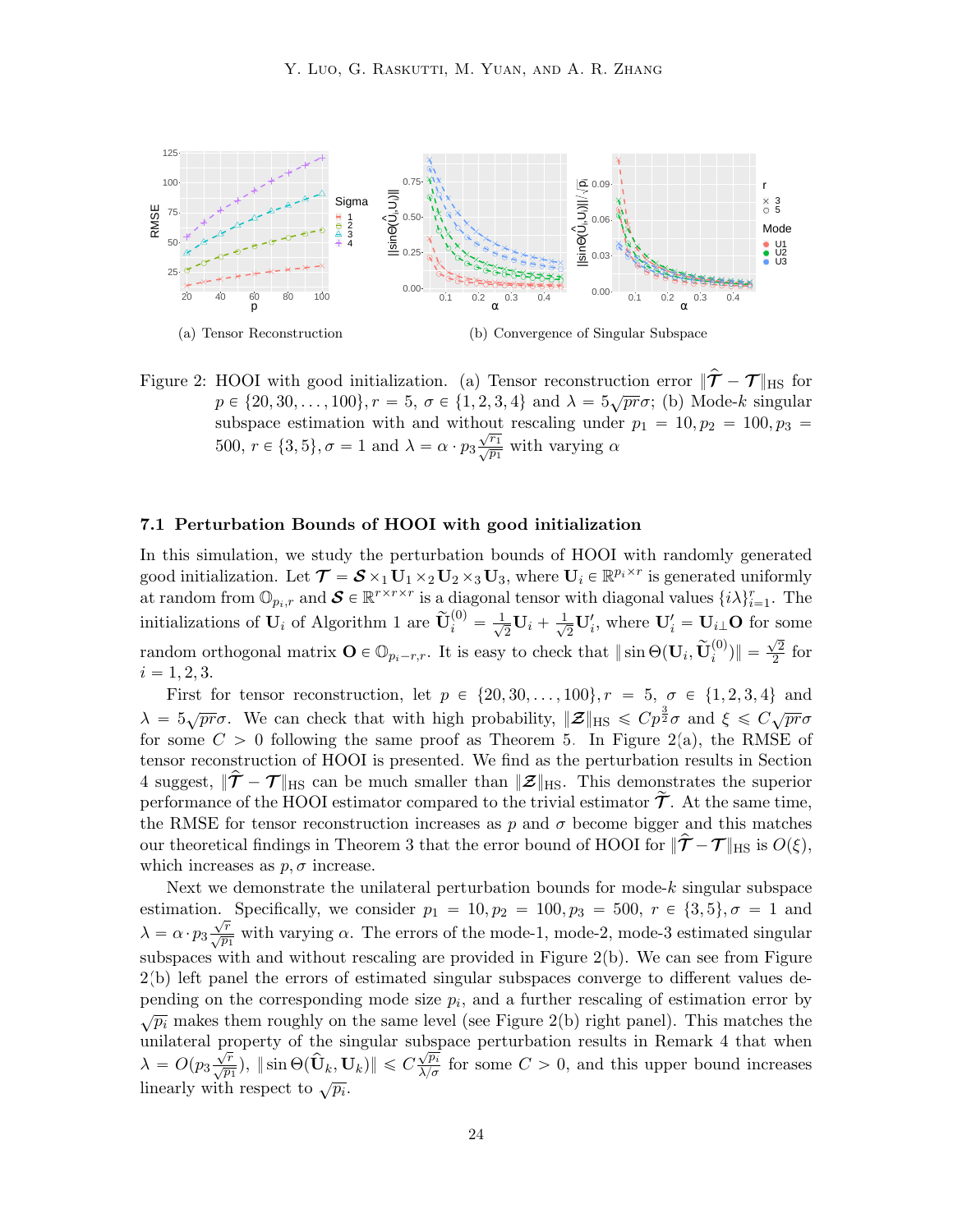<span id="page-24-1"></span>

|                               |                                                                                           | $\mathcal{L}$<br>. ) . H (                                | . H (  | <b>T-HOSVE</b> |
|-------------------------------|-------------------------------------------------------------------------------------------|-----------------------------------------------------------|--------|----------------|
| $\cup$ omplexity<br>$\bullet$ | $d_{\mathbf{r}\mathbf{n}}d^{\dagger}$<br>$U(n^{d+1})$<br>$v_{\text{max}}$ $u_{\ell}$<br>v | $d_{max}u$<br><b>.</b><br>$\boldsymbol{\omega}$<br>◡<br>v | $\sim$ | $\mu$          |

Table 1: Time Complexity of HOOI, O-HOOI, ST-HOSVD and T-HOSVD under setting  $p_1 = \cdots = p_d = p, r_1 = \cdots = r_d = r, r \ll p$ . HOOI and O-HOOI is initialized by ST-HOSVD.

# <span id="page-24-0"></span>7.2 Comparison of HOOI with other Algorithms

In this section, we do a comparison of HOOI with truncated HOSVD (T-HOSVD) [\(De Lath](#page-41-4)[auwer et al., 2000b\)](#page-41-4) and sequentially truncated HOSVD (ST-HOSVD) [\(Vannieuwenhoven](#page-45-1) [et al., 2012\)](#page-45-1) in the tensor denoising and tensor co-clustering applications. We also include one-step HOOI (O-HOOI), since it might be useful as a surrogate of HOOI in large scale tensor decomposition settings as we mentioned in Remark [6.](#page-14-1) The initialization we consider for HOOI and O-HOOI are ST-HOSVD with natural truncation order, i.e.,  $\widetilde{\mathbf{U}}_i^{(0)} = \text{SVD}_r(\mathcal{M}_i(\widetilde{\boldsymbol{\mathcal{T}}} \times_{j In Table [1,](#page-24-1) we give the time complexity of HOOI,$ O-HOOI, ST-HOSVD and T-HOSVD. We can see that as long as  $dr \leq p$ , a common case in practice, the time complexity of O-HOOI and ST-HOSVD are on the same order, and they could be faster than full HOOI and HOSVD in general.

In tensor denoising, the generating process of  $\tau$  is the same as before. Let  $p = 100$ ,  $r = 5$ ,  $\sigma \in \{1, 2\}$ ,  $\lambda = \alpha \cdot p^{\frac{3}{4}}\sigma$  with varying  $\alpha$ . The comparison of these algorithms for tensor reconstruction and singular subspace estimation are given in Figure [3.](#page-25-0) First, we find that HOOI is best in both tensor reconstruction and singular subspace estimation among four algorithms. Meanwhile, O-HOOI is slightly worse than HOOI for small  $\alpha$  and has very close performance with HOOI when  $\alpha$  is relative large, which suggests that in some computationally heavy applications, we can just run HOOI for one iteration to achieve reasonable estimation. Part of this phenomenon can be explained by the one-iteration optimality of HOOI for tensor reconstruction as we discussed in Remark [6.](#page-14-1) On the other hand, HOOI and O-HOOI are often much better than T-HOSVD and ST-HOSVD for both tensor reconstruction and mode-k singular subspace estimation within a wide range of settings.

Finally, we study the performance of the HOOI-based Algorithm [4](#page-21-1) in tensor co-clustering recovery and do a comparison of it with T-HOSVD, ST-HOSVD, and O-HOOI based clustering algorithms. In this simulation, we generate  $\mathcal{T} = \mathcal{B} \times_1 \Pi_1 \times_2 \Pi_2 \times_3 \Pi_3$  such that  ${\{\Pi_i\}}_{i=1}^3$  have balanced cluster size and  ${\mathcal{B}} = \frac{{\mathcal{B}}_0}{\min_i \sigma_r(\mathcal{M}_i({\mathcal{B}}_0))} \lambda$  with  ${\mathcal{B}}_0 \stackrel{i.i.d.}{\sim} N(0, 1)$ . The error metric we consider is the average cocluster membership misclassification error rate in [\(33\)](#page-20-1). The performance of Algorithm [4](#page-21-1) under  $p \in \{50, 80\}, r \in \{3, 5, 8\}, \sigma = 1, \lambda = \alpha \cdot \frac{r^{3/2}}{r^{3/4}}$  $\frac{r^{3/2}}{p^{3/4}}\sigma$ is presented in Figure  $4(a)$ . We can see the misclassification error decreases as the signal strength increases and cocluster number decreases. The comparison of Algorithm [4](#page-21-1) and T-HOSVD, ST-HOSVD, O-HOOI based spectral clustering is given in Figure [4\(](#page-25-1)b) under the same setting with  $r = 5$ . Again, HOOI-based algorithm has the best performance in cocluster recovery. O-HOOI and ST-HOSVD perform similarly here and both of them are much better than T-HOSVD.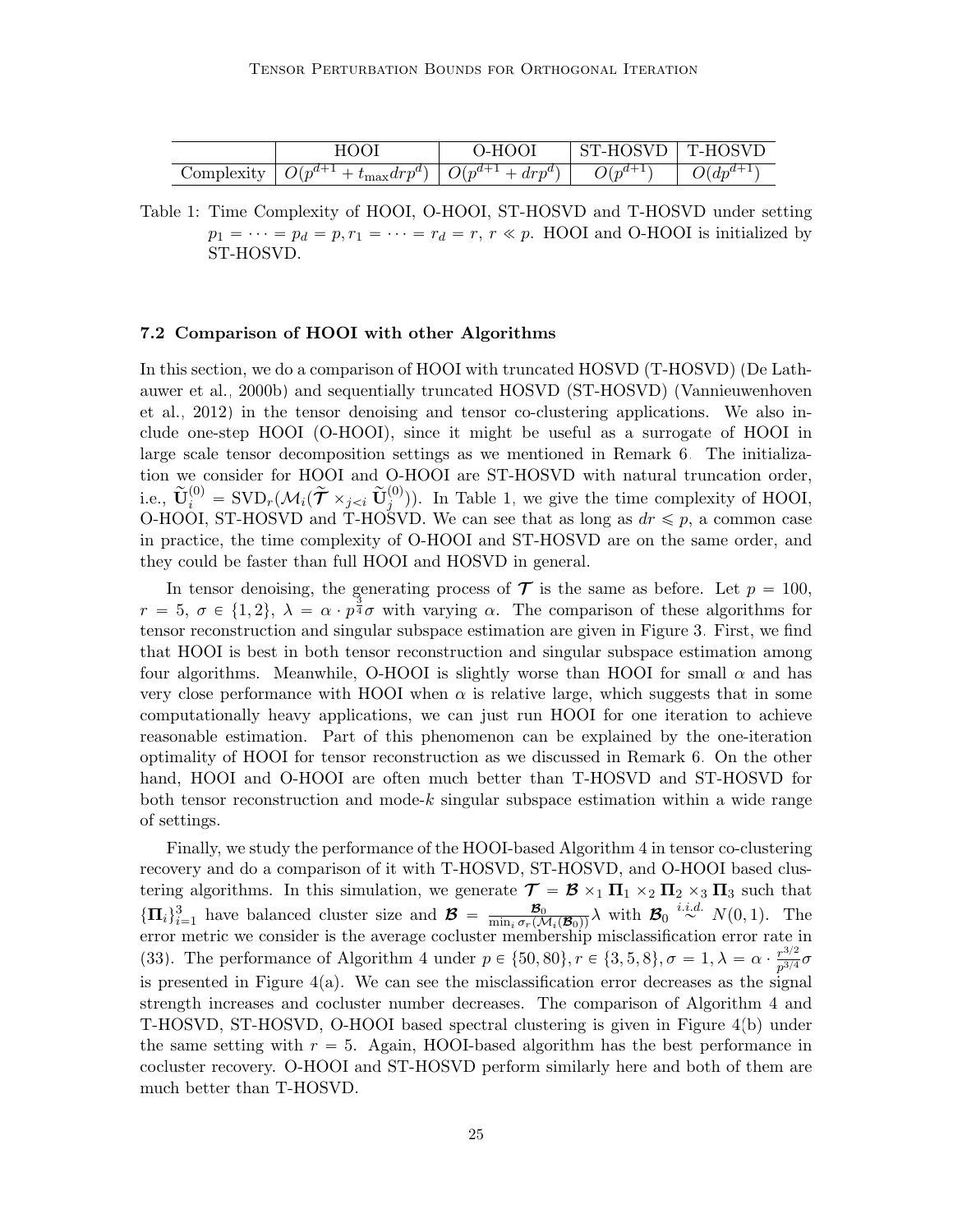<span id="page-25-0"></span>

Figure 3: Comparison of HOOI, one-step HOOI (O-HOOI), truncated HOSVD (T-HOSVD), sequentially truncated HOSVD (ST-HOSVD) in tensor denoising under  $p = 100, r = 5, \sigma \in \{1, 2\}, \lambda = \alpha \cdot p^{\frac{3}{4}}\sigma \text{ with } \alpha \in [1, 4].$  (a) Tensor reconstruction; (b) Averaged singular subspace estimation



<span id="page-25-1"></span>(b) Comparison in Cocluster Recovery

Figure 4: Tensor cocluster recovery under  $\sigma = 1, \ \lambda = \alpha \cdot \frac{r^{3/2}}{r^{3/4}}$  $\frac{r^{3/2}}{p^{3/4}}\sigma$  with varying  $\alpha$ . (a) HOOI on tensor cocluster recovery under  $p \in \{50, 80\}$ ,  $r \in \{3, 5, 8\}$ . (b) Comparison of HOOI, one-step HOOI (O-HOOI), truncated HOSVD (T-HOSVD), sequentially truncated HOSVD (ST-HOSVD) in cocluster recovery under  $p = 80, r = 5$ .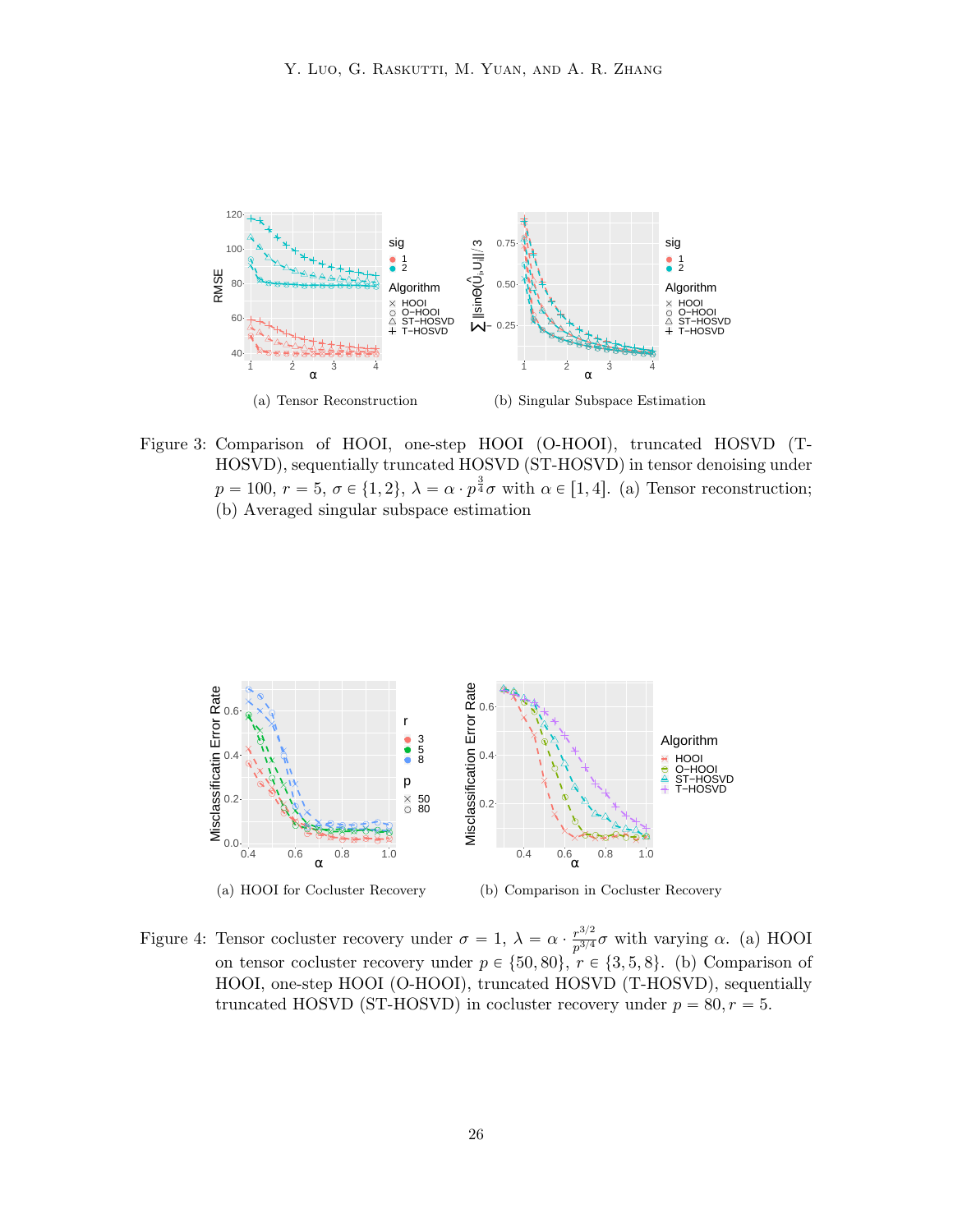# <span id="page-26-0"></span>8. Conclusion and Discussion

In this paper, we provide the first sharp blockwise perturbation bounds of HOOI for tensors with guarantees for both tensor reconstruction and mode-k singular subspace estimation. Furthermore, we show both HOOI and one-step HOOI with good initialization is optimal in terms of tensor reconstruction by providing rate matching lower bound. Finally, we support our theoretical results with extensive numerical studies and apply them to tensor denoising and tensor co-clustering applications. Apart from the applications mentioned above, the main perturbation results can be applied to many other applications where tensor "spectral method" HOOI is applicable, such as tensor completion [\(Yuan and Zhang, 2016,](#page-47-2) [2017;](#page-47-3) [Xia](#page-46-0) [et al., 2020;](#page-46-0) [Xia and Yuan, 2017\)](#page-46-11), hypergraphic stochastic block model [\(Ghoshdastidar](#page-41-11) [and Dukkipati, 2014,](#page-41-11) [2017;](#page-41-12) [Ke et al., 2019;](#page-42-7) [Chien et al., 2019;](#page-40-12) [Ahn et al., 2018;](#page-39-11) [Kim et al.,](#page-42-13) [2018\)](#page-42-13), multilayer network [\(Lei et al., 2019;](#page-43-10) [Jing et al., 2020\)](#page-42-8), MPCA [\(Lu et al., 2008\)](#page-43-12), latent variable model [\(Anandkumar et al., 2014a\)](#page-39-1), etc. In tensor completion [\(Xia et al., 2020\)](#page-46-0) and many other applications, more specialized initializers can achieve better performance than HOSVD – the classic initializers for HOOI in the literature [\(De Lathauwer et al., 2000a\)](#page-41-0). Our tensor perturbation bounds still apply to these cases as our theoretical analysis admits all initializers satisfying certain mild conditions.

At the same time, due to the NP hardness of computing many tensor quantities [\(Hillar](#page-42-3) [and Lim, 2013\)](#page-42-3), the Alternating Least Square (ALS) and Power iteration have been the "workhorse" algorithms in computing low-rank tensor approximation and solving many other tensor problems [\(Kolda and Bader, 2009\)](#page-42-0). Our induction proof idea in Theorem [3](#page-14-0) could also shed light on how to analyze other iterative ALS/Power iteration procedures for tensor problems [\(Zhou et al., 2013;](#page-47-1) [Lu et al., 2008;](#page-43-12) [Wang and Zeng, 2019;](#page-46-8) [Xu et al., 2005;](#page-46-12) [Yan et al., 2005,](#page-46-13) [2006;](#page-47-11) [Lee and Wang, 2020\)](#page-43-13).

The convergence rate of HOOI is another important topic related to the results in this paper. [Savas and Lim](#page-44-3) [\(2010\)](#page-44-3); [Elden and Savas](#page-41-3) [\(2009\)](#page-41-3) observed that HOOI converge fast when the target tensor has fast-decaying multilinear singular values (in other words, the tensor is approximately Tucker low-rank). On the other hand, HOOI may converge slowly when the target tensor is high-rank or approximately sparse [\(Savas and Lim, 2010;](#page-44-3) [Elden](#page-41-3) [and Savas, 2009\)](#page-41-3). In this paper, we studied how HOOI converges when the target tensor is approximately Tucker low-rank. It is interesting to further explore how HOOI converges in the less ideal settings, such as for the high-rank or approximately sparse tensors.

In addition to the perturbation results for HOOI, it is also interesting to develop perturbation results for the second-order algorithms, such as (quasi-)Newton-Grassmann method [\(Elden and Savas, 2009;](#page-41-3) [Savas and Lim, 2010\)](#page-44-3), geometric Newton method [\(Ishteva et al.,](#page-42-5) [2009\)](#page-42-5), Riemannian trust region scheme [\(Ishteva et al., 2011\)](#page-42-4) since these second-order methods may take much fewer iterations than HOOI to converge. Also, this paper mainly focuses on Tucker format of tensor decomposition. Although Tucker format has many advantages, in ultra higher-order tensor problems, the storage cost of the core tensor in Tucker format scales exponentially with respect to the tensor order and it is more desirable to consider other low-rank tensor decomposition formats, such as the hierarchical Tucker decomposition [\(Ballani and Grasedyck, 2013;](#page-39-12) [Grasedyck, 2010;](#page-41-13) Hackbusch and Kühn, 2009) and Tensor-Train decomposition [\(Oseledets, 2011;](#page-44-13) [Oseledets and Tyrtyshnikov, 2009;](#page-44-14) [Zhou et al., 2020\)](#page-47-12).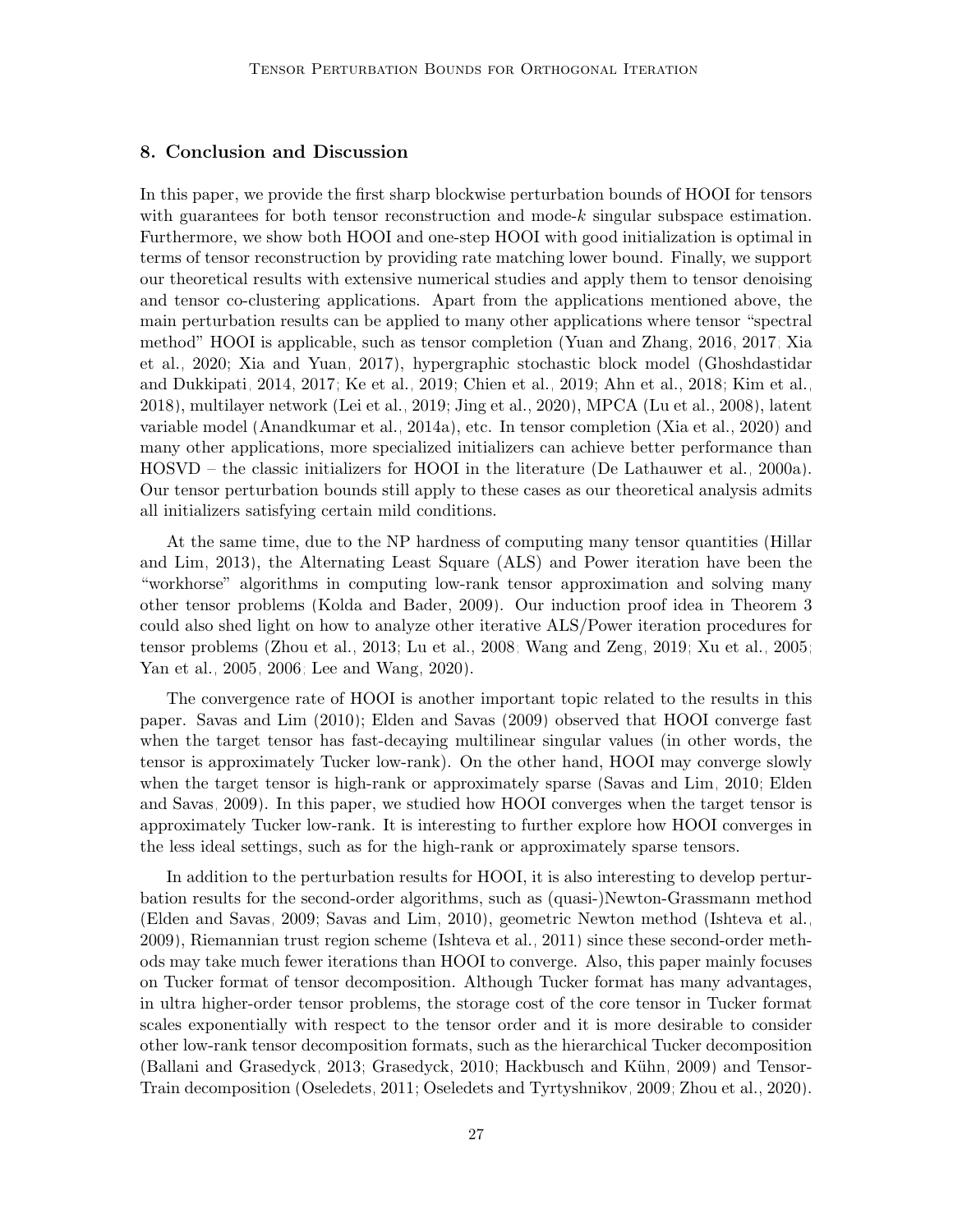It is interesting to develop the perturbation bounds for algorithms on Hierarchical Tucker or Tensor Train tensor decompositions.

# Acknowledgments

The authors would like to thank the Action Editor Animashree Anandkumar and the anonymous referees for constructive suggestions. Y.L. would like to thank Rungang Han for helpful discussions during the project. The research of Y. L. and A. R. Zhang was in part by NSF Grants CAREER-1944904, NSF DMS-1811868, NSF DMS-2023239, NIH Grant R01 GM131399, and Wisconsin Alumni Research Foundation (WARF); the research of G. R. was supported in part by NSF Grant DMS-2015285; the research of M. Y. was supported in part by NSF Grant DMS-1811767.

#### Appendix A. Tensor Perturbation Bounds for HOOI in Asymmetric Case

<span id="page-27-0"></span>In this section, we present a Corollary of Theorem [3](#page-14-0) in the case where  $\Omega_i = \{i\}, i = 1, \ldots, d$ , which appears frequently in practice.

Corollary 1 (Tensor Perturbation Bounds for HOOI in Asymmetric Case) Consider the perturbation model [\(1\)](#page-2-0) with  $\tilde{\mathcal{T}}, \mathcal{T}, \mathcal{Z} \in \mathbb{R}^{p_1 \times \cdots \times p_d}$  and  $\Omega_i = \{i\}, i = 1, \ldots, d$ . Define  $S_i^{(-k)}$  $\mathcal{E}_i^{(-\kappa)} := \{ S \subseteq [d] \backslash \{k\} : |S| = i \}$  as the set of all possible index sets with i elements from  $[d]\backslash\{k\}$  and  $\mathcal{S}^{(-k)}_0$  $D_0^{(-k)} := \emptyset$ . For  $S \in \mathcal{S}_i^{(-k)}$  $e_i^{(-k)}$ , let  $S^c = ([d]\setminus\{k\})\setminus S$ . Now we define the blockwise errors as

$$
\tau_1 = \max_{k=1,\dots,d} \tau_{1k}, \quad \tau_{1k} = \left\| \left( \mathcal{M}_k(\mathcal{Z} \times_{i \neq k} \mathbf{U}_i^{\top}) \right)_{\max(r_k)} \right\|_q, \quad k = 1,\dots,d;
$$
\n
$$
\tau_j = \max_{k=1,\dots,d} \left\{ \max_{S \in \mathcal{S}_{j-1}^{(-k)}} \sup_{\mathbf{V}_i \in \mathbb{R}^{(p_i - r_i) \times r_i}, \dots, \atop ||\mathbf{V}_i||_q \leq 1, i \in S} \left| \left( \mathcal{M}_k(\mathcal{Z} \times_{i \in S} (\mathbf{U}_{i \perp} \mathbf{V}_i)^{\top} \times_{i \in S^c} \mathbf{U}_i^{\top} \right)_{\max(r_k)} \right\|_q \right\},
$$
\nfor  $j = 2, \dots, d;$ 

Denote the initialization errors of  $\{\widetilde{\mathbf{U}}_k^{(0)}\}_{k=1}^d$  as  $\tilde{e}_0 := \max_{k=1,\dots,d} \|\widetilde{\mathbf{U}}_{k\perp}^{(0)\top} \mathbf{U}_k\|$ ,  $e_0 :=$  $\max_{k=1,\dots,d} \|\widetilde{\mathbf{U}}_{k\perp}^{(0)\top} \mathbf{U}_{k}\|_q$ . Assume the initialization error and the signal strength satisfy

$$
\tilde{e}_0 \leq \frac{\sqrt{2}}{2}
$$
 and  $\lambda \geq 2^{\frac{d+4}{2}} \left(1 + \frac{\sqrt{2}}{2}\right)^d \xi$ ,  
 $\langle \mathcal{Z}, \mathbf{Y} \rangle$ .

where  $\xi := \sup$  $\|\boldsymbol{\mathcal{Y}}\|_{\text{HS}}{\leqslant}1,\text{rank}(\boldsymbol{\mathcal{Y}}){\leqslant}(r_1,...,r_d)$ 

Then with inputs  $\widetilde{\mathcal{T}}$ ,  $\{\widetilde{\mathbf{U}}_k^{(0)}\}_{k=1}^d$ ,  $\{\Omega_i\}_{i=1}^d$ , the estimated mode-k singular subspaces up-dates in Algorithm [1](#page-3-0) after t iterations satisfy<br>  $\max \|\sin \Theta\left(\widetilde{\mathbf{U}}_{k}^{(t)}, \mathbf{U}_{k}\right)\|$ 

$$
\max_{k \in [d]} \left\| \sin \Theta\left(\widetilde{\mathbf{U}}_k^{(t)}, \mathbf{U}_k\right) \right\|_q \leq 2^{\frac{d+3}{2}} \frac{\tau_1}{\lambda} + \frac{e_0}{2^t}.
$$

Moreover, when  $t_{\text{max}} \geq \log(e_0 \lambda/\tau_1) \vee 1$ , the outputs of estimated mode-k singular subspaces of Algorithm [1](#page-3-0) satisfy .<br>. . .

$$
\max_{k \in [d]} \left\| \sin \Theta\left(\hat{\mathbf{U}}_k, \mathbf{U}_k\right) \right\|_q \leqslant \left(2^{\frac{d+3}{2}} + 1\right) \frac{\tau_1}{\lambda},
$$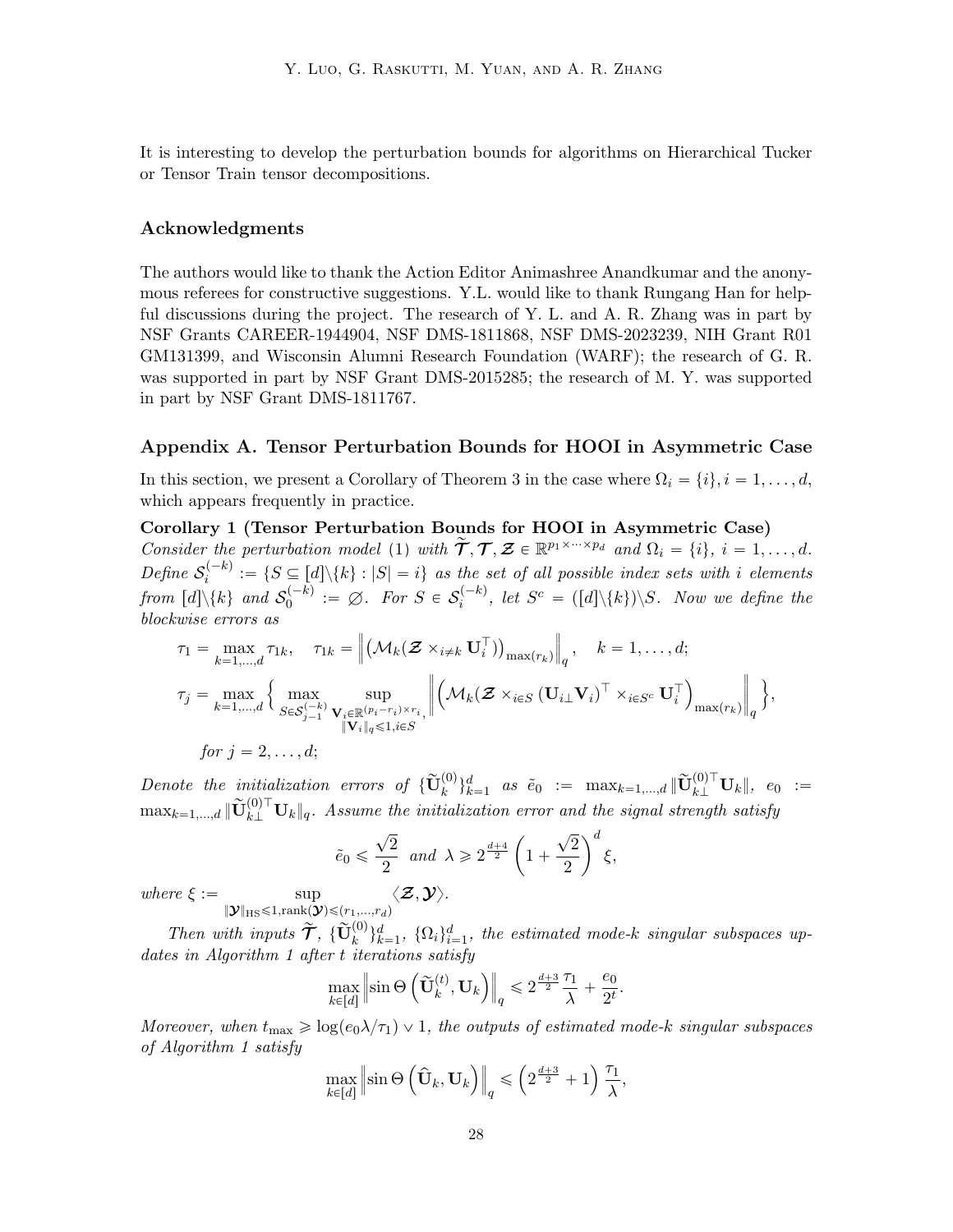$$
\left\|\sin\Theta\left(\hat{\mathbf{U}}_k,\mathbf{U}_k\right)\right\|_q \leq \frac{2}{\left(1-c^*(\tau_1,\lambda,d)\right)^{\frac{d-1}{2}}} \left(\frac{\tau_{1k}}{\lambda} + \sum_{j=1}^{d-1} \frac{\binom{d-1}{j}\left(2^{\frac{d+3}{2}}+1\right)^j \tau_1^j \tau_{j+1}}{\lambda^{j+1}}\right),\,
$$

for  $k = 1, ..., d$ , where  $c^*(\tau_1, \lambda, d) = \left(2^{\frac{d+3}{2}} + 2\right)$  $\left.\begin{array}{l} \lambda \\ \lambda^2 \leq \frac{1}{2} \end{array}\right. \leq \frac{1}{2}$  $\frac{1}{2}$ , and the output of tensor reconstruction  $\hat{\mathcal{T}}$  satisfies

$$
\|\hat{\mathcal{T}} - \mathcal{T}\|_{\text{HS}} \leq \|\mathbf{Z}; \hat{\mathbf{U}}_1^{\top}, \dots, \hat{\mathbf{U}}_d^{\top}\|_{\text{HS}} + \sum_{k=1}^d \left\|\hat{\mathbf{U}}_{k\perp}^{\top} \mathcal{M}_k(\mathcal{T})\right\|_F
$$
  

$$
\leq \left(1 + 2d\left(1 - c^*(\tau_1, \lambda, d)\right)^{-\frac{d-1}{2}}\right)\xi.
$$

# Appendix B. Additional Proofs

## B.1 Proof of Lemma [1](#page-9-1)

For generality, here we present the proof for order  $d$  case. First we show the first equivalent characterization.

$$
\begin{aligned} \sup\limits_{\|\boldsymbol{\mathcal{Y}}\|_{\text{HS}}\leqslant 1, \text{rank}(\boldsymbol{\mathcal{Y}})\leqslant (r_1,...,r_d)}\langle \boldsymbol{\mathcal{Z}},\boldsymbol{\mathcal{Y}}\rangle &\geqslant \sup\limits_{\|\boldsymbol{\mathcal{S}}\|_{\text{HS}}\leqslant 1, \mathbf{U}_i\in\mathbb{O}_{p_i,r_i}}\langle \boldsymbol{\mathcal{Z}},\boldsymbol{\mathcal{S}}\times_1 \mathbf{U}_1\times\cdots\times_d \mathbf{U}_d\rangle \\&= \sup\limits_{\|\boldsymbol{\mathcal{S}}\|_{\text{HS}}\leqslant 1, \mathbf{U}_i\in\mathbb{O}_{p_i,r_i}}\langle \boldsymbol{\mathcal{Z}}\times_1 \mathbf{U}_1^\top\times\cdots\times \mathbf{U}_d^\top, \boldsymbol{\mathcal{S}}\rangle \\&= \sup\limits_{\mathbf{U}_i\in\mathbb{O}_{p_i,r_i}}\|\boldsymbol{\mathcal{Z}}\times_1 \mathbf{U}_1^\top\times\cdots\times_d \mathbf{U}_d^\top \|_{\text{HS}}. \end{aligned}
$$

On the other hand by Theorem 2 of [De Lathauwer et al.](#page-41-4) [\(2000b\)](#page-41-4), we have ´ ¯

$$
\boldsymbol{\mathcal{Y}} = \left(\boldsymbol{\mathcal{Y}} \times_1 \widetilde{\mathbf{U}}_1^\top \times \cdots \times \widetilde{\mathbf{U}}_d^\top \right) \times_1 \widetilde{\mathbf{U}}_1 \times \cdots \times_d \widetilde{\mathbf{U}}_d,
$$

where  $\widetilde{\mathbf{U}}_i \in \mathbb{R}^{p_i \times r_i}$  is the left singular space of  $\mathcal{M}_i(\mathcal{Y})$ . Since  $\|\mathcal{Y} \times_1 \widetilde{\mathbf{U}}_1^{\top} \times \cdots \times \widetilde{\mathbf{U}}_d^{\top}\|_{\text{HS}} \leq 1$ ,

$$
\sup_{\|\boldsymbol{\mathcal{Y}}\|_{\text{HS}}\leqslant 1, \text{rank}(\boldsymbol{\mathcal{Y}})\leqslant (r_1,\dots,r_d)} \langle \boldsymbol{\mathcal{Z}}, \boldsymbol{\mathcal{Y}} \rangle \leqslant \sup_{\|\boldsymbol{\mathcal{S}}\|_{\text{HS}}\leqslant 1, \mathbf{U}_i\in\mathbb{O}_{p_i,r_i}} \langle \boldsymbol{\mathcal{Z}}, \boldsymbol{\mathcal{S}}\times_1 \mathbf{U}_1 \times \dots \times_d \mathbf{U}_d \rangle.
$$

So, we have proved the lemma.  $\blacksquare$ 

# B.2 Proof of Lemma [2](#page-13-2)

This proof idea of this lemma is to project  $\mathcal Z$  onto orthogonal subspaces  $\mathbf U_k$  and  $\mathbf U_{k\perp}$  at each modes.

$$
\mathcal{Z} \times_1 \hat{\mathbf{U}}_1^{\top} \times \cdots \times \hat{\mathbf{U}}_d^{\top} \n= (\mathcal{Z} \times_1 (P_{\mathbf{U}_1} + P_{\mathbf{U}_{1\perp}}) \times \cdots \times_d (P_{\mathbf{U}_d} + P_{\mathbf{U}_{d\perp}})) \times_1 \hat{\mathbf{U}}_1^{\top} \times \cdots \times_d \hat{\mathbf{U}}_d^{\top} \n= \left( \sum_{\Omega \subseteq [d]} \mathcal{Z} \times_{k \in \Omega} P_{\mathbf{U}_k} \times_{k \in \Omega^c} P_{\mathbf{U}_{k\perp}} \right) \times_1 \hat{\mathbf{U}}_1^{\top} \times \cdots \times_d \hat{\mathbf{U}}_d^{\top} \n= \sum_{\Omega \subseteq [d]} \mathcal{Z} \times_{k \in \Omega} \tilde{\mathbf{U}}_k^{\top} P_{\mathbf{U}_k} \times_{k \in \Omega^c} \tilde{\mathbf{U}}_k^{\top} P_{\mathbf{U}_{k\perp}}.
$$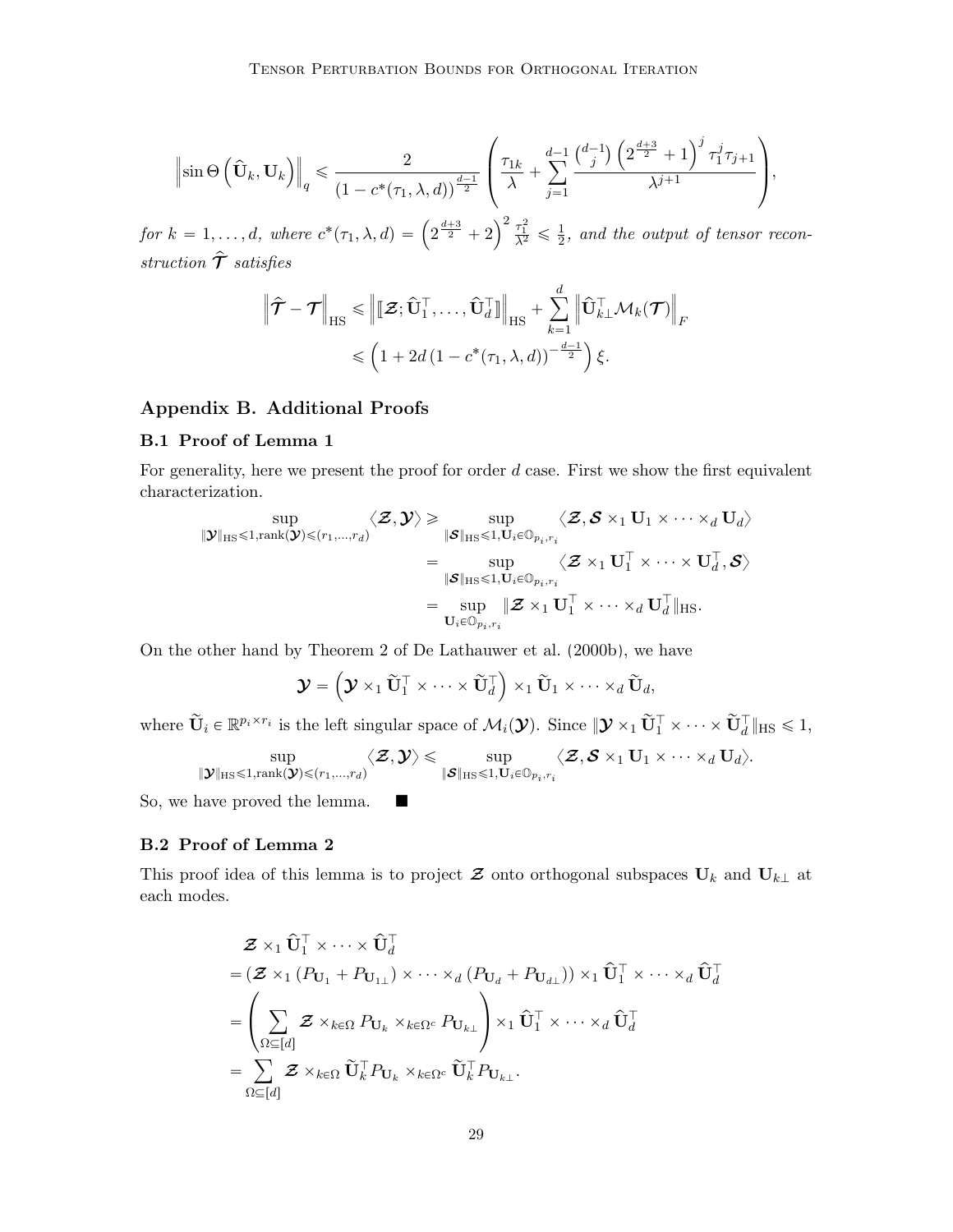So by triangle inequality, we have

$$
\begin{aligned}\n\left\| \left[ \boldsymbol{\mathcal{Z}}; \hat{\mathbf{U}}_1^\top, \ldots, \hat{\mathbf{U}}_d^\top \right] \right\|_{\text{HS}} &\leq \sum_{\Omega \subseteq [d]} \left\| \boldsymbol{\mathcal{Z}} \times_{k \in \Omega} \tilde{\mathbf{U}}_k^\top P_{\mathbf{U}_k} \times_{k \in \Omega^c} \tilde{\mathbf{U}}_k^\top P_{\mathbf{U}_{k\perp}} \right\|_{\text{HS}} \\
&\leqslant \sum_{\Omega \subseteq [d]} \left\| \boldsymbol{\mathcal{Z}} \times_{k \in \Omega} \mathbf{U}_k^\top \times_{k \in \Omega^c} \mathbf{U}_{k\perp}^\top \right\|_{\text{HS}} \prod_{k \in \Omega} \left\| \tilde{\mathbf{U}}_k^\top \mathbf{U}_k \right\|_{\text{HS}} \prod_{k \in \Omega^c} \left\| \tilde{\mathbf{U}}_k^\top \mathbf{U}_{k\perp} \right\| \\
&\leqslant \sum_{\Omega \subseteq [d]} \left\| \boldsymbol{\mathcal{Z}} \times_{k \in \Omega} \mathbf{U}_k^\top \times_{k \in \Omega^c} \mathbf{U}_{k\perp}^\top \right\|_{\text{HS}} \prod_{k \in \Omega^c} \left\| \sin \Theta(\hat{\mathbf{U}}_k, \mathbf{U}_k) \right\| \\
&=\sum_{\Omega \subseteq \{1, \ldots, d\}} \theta_{\Omega} \prod_{k \in \Omega^c} \left\| \sin \Theta(\hat{\mathbf{U}}_k, \mathbf{U}_k) \right\|.\n\end{aligned}
$$

Here the second inequality is due to the fact that  $\|\mathcal{Z} \times_i \mathbf{AB}\|_{\text{HS}} = \|\mathbf{ABM}_i(\mathcal{Z})\|_{\text{HS}} \leq$  $\|{\bf A}\| \|{\bf B}\mathcal{M}_i(\mathcal{Z})\|_{\text{HS}} = \|{\bf A}\| \|\mathcal{Z}\times_i {\bf B}\|_{\text{HS}}$  and we apply iteratively for each mode with  ${\bf A} = {\bf U}_k^\top {\bf U}_k$  $(\text{or } \overset{\sim}{\mathbf{U}}_{k}^{\top} \mathbf{U}_{k})$  and  $\mathbf{B} = \overset{\sim}{\mathbf{U}}_{k}^{\top}$  (or  $\overset{\sim}{\mathbf{U}}_{k}^{\top}$ ). The third inequality is due to that  $\|\overset{\sim}{\mathbf{U}}_{k}^{\top} \mathbf{U}_{k}\| \leq 1$  and  $\big\| \widetilde{\mathbf{U}}_k^\top \mathbf{U}_{k\perp}$  $\|\hat{\mathbf{S}}\| = \|\sin \Theta(\hat{\mathbf{U}}_k, \mathbf{U}_k)\|$  $\parallel.$   $\blacksquare$ 

### B.3 Proof of Theorem [2](#page-13-0)

Ë

The proof is done by construction. Let's denote  $\mathcal{I}_r \in (\mathbb{R}^r)^{\otimes d}$  as the order-d identity tensor with entries  $(i, i, \ldots, i)$  to be 1 and others are 0. We construct

$$
\mathcal{Z}_1 = \frac{\xi}{\sqrt{r}} \mathcal{I}_r \times_1 \left( \begin{array}{c} \mathbf{0}_{r \times r} \\ \mathbf{I}_r \\ \mathbf{0}_{(p_1 - 2r) \times r} \end{array} \right) \times \cdots \times_d \left( \begin{array}{c} \mathbf{0}_{r \times r} \\ \mathbf{I}_r \\ \mathbf{0}_{(p_d - 2r) \times r} \end{array} \right),
$$

where  $\mathbf{0}_{m \times n}$  denotes a  $m \times n$  matrix with all entries to be 0.

It is easy to check that  $\|\boldsymbol{\mathcal{Y}}\|_{\text{HS}}{\leqslant}1,\text{rank}(\boldsymbol{\mathcal{Y}}){\leqslant}(r,...,r)$  $\langle \mathcal{Z}_1, \mathcal{Y} \rangle \leqslant \| \mathcal{Z}_1 \|_{\text{HS}} \ = \ \xi. \ \ \text{Similarly we}$ construct

$$
\mathcal{T}_1 = \frac{\xi}{\sqrt{r}} \mathcal{I}_r \times_1 \left( \begin{array}{c} \mathbf{I}_r \\ \mathbf{0}_{r \times r} \\ \mathbf{0}_{(p_1 - 2r) \times r} \end{array} \right) \times \cdots \times_d \left( \begin{array}{c} \mathbf{I}_r \\ \mathbf{0}_{r \times r} \\ \mathbf{0}_{(p_d - 2r) \times r} \end{array} \right).
$$

Also we let  $\mathcal{Z}_2 = \mathcal{T}_1$  and  $\mathcal{T}_2 = \mathcal{Z}_1$ , and it is easy to check  $(\mathcal{T}_1, \mathcal{Z}_1), (\mathcal{T}_2, \mathcal{Z}_2) \in \mathcal{F}_r(\xi)$ . At the same time, we have  $\mathcal{Z}_1 + \mathcal{T}_1 = \mathcal{T}_2 + \mathcal{Z}_2$ . Thus

$$
\inf_{\hat{\mathcal{T}}} \sup_{(\mathcal{T}, \mathcal{Z}) \in \mathcal{F}_r(\xi)} \| \hat{\mathcal{T}} - \mathcal{T} \|_{\text{HS}} \ge \inf_{\hat{\mathcal{T}}} \max \left\{ \| \hat{\mathcal{T}} - \mathcal{T}_1 \|_{\text{HS}}, \| \hat{\mathcal{T}} - \mathcal{T}_2 \|_{\text{HS}} \right\} \\
\ge \inf_{\hat{\mathcal{T}}} \frac{1}{2} \left( \| \hat{\mathcal{T}} - \mathcal{T}_1 \|_{\text{HS}} + \| \hat{\mathcal{T}} - \mathcal{T}_2 \|_{\text{HS}} \right) \\
\ge \frac{1}{2} \| \mathcal{T}_1 - \mathcal{T}_2 \|_{\text{HS}} = \frac{\sqrt{2}}{2} \xi.
$$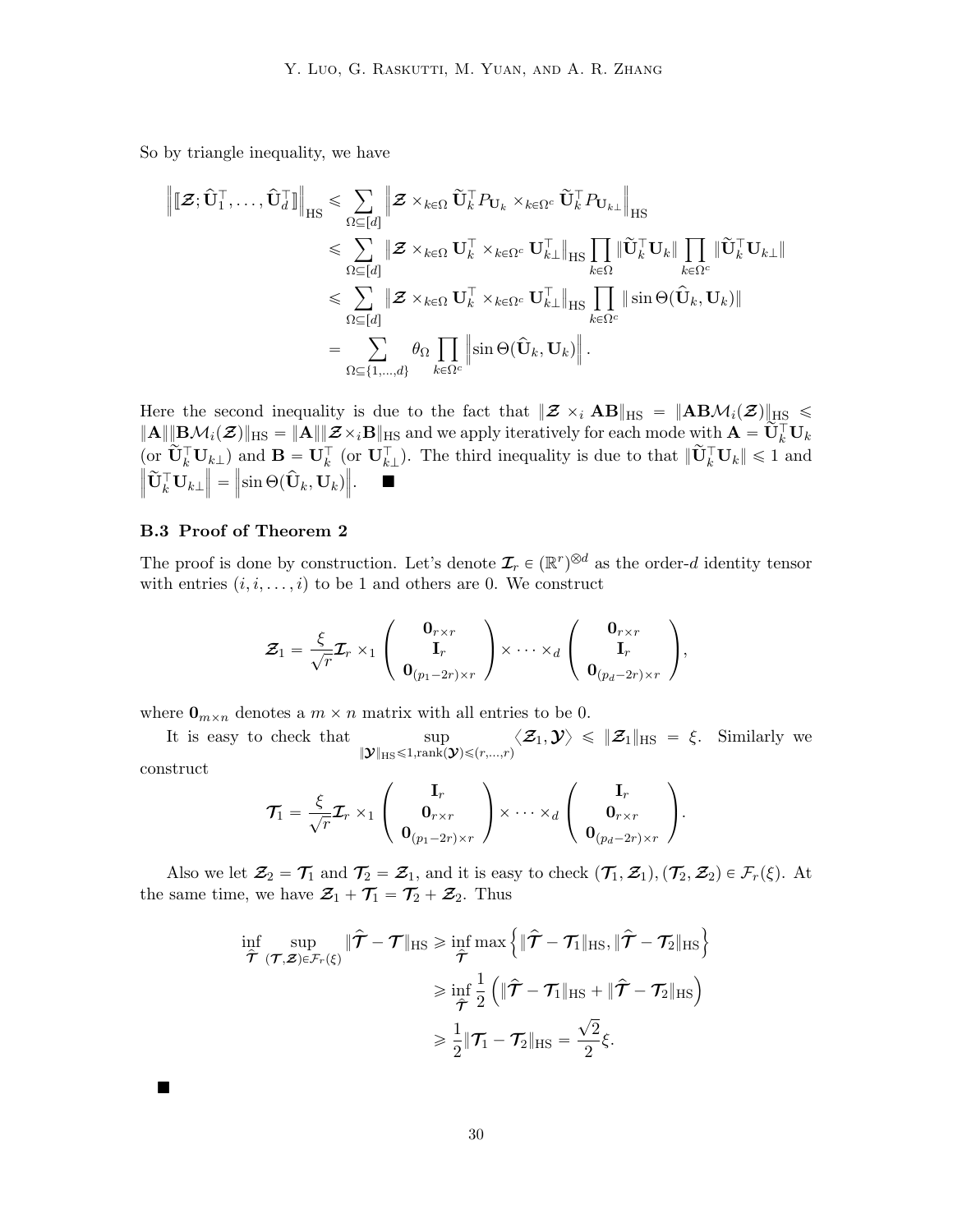# B.4 Proof of Theorem [3](#page-14-0)

The proof is long and nontrivial. The main idea of the proof is to develop the recursive error bound of  $\widetilde{\mathbf{U}}_k^{(t+1)}$  i.e., the estimate of  $\mathbf{U}_k$  at iteration  $t + 1$ , based on the error bound of  $\tilde{\mathbf{U}}_k^{(t)}$ , i.e., the estimate at iteration t. The outline of the proof is the following: after a briefly introduction of notations, the main proof could be divided into three steps.

• Step 1: Recall in HOOI procedure, the update for the mode- $k$  singular subspace satisfies

$$
\begin{aligned} \widetilde{\mathbf{U}}_k^{(t+1)}=&\text{SVD}_{r_k}\bigg(\mathcal{M}_{\bar{k}}\left(\boldsymbol{\mathcal{T}}\times_{i\in\underline{\Omega}_k}\widetilde{\mathbf{U}}_{i'}^{(t+1)\top}\times_{\check{\Omega}_k}\widetilde{\mathbf{U}}_k^{(t)\top}\times_{i\in\overline{\Omega}_k}\widetilde{\mathbf{U}}_{i'}^{(t)\top}\right)\\ &+\mathcal{M}_{\bar{k}}\left(\boldsymbol{\mathcal{Z}}\times_{i\in\underline{\Omega}_k}\widetilde{\mathbf{U}}_{i'}^{(t+1)\top}\times_{\check{\Omega}_k}\widetilde{\mathbf{U}}_k^{(t)\top}\times_{i\in\overline{\Omega}_k}\widetilde{\mathbf{U}}_{i'}^{(t)\top}\right)\bigg). \end{aligned}
$$

To give an upper bound for  $e_{t+1,k}$ , we aim to give an upper bound for

$$
\left\|\left(\mathcal{M}_{\bar{k}}\left(\boldsymbol{\mathcal{Z}}\times_{i\in\underline{\Omega}_{k}}\widetilde{\mathbf{U}}_{i'}^{(t+1)\top}\times_{\check{\Omega}_{k}}\widetilde{\mathbf{U}}_{k}^{(t)\top}\times_{i\in\overline{\Omega}_{k}}\widetilde{\mathbf{U}}_{i'}^{(t)\top}\right)\right)_{\max(r_{k})}\right\|_{q}
$$

by using  $\tau_1, \ldots, \tau_m, e_t, e_{t+1}$  in this step..

• Step 2: After getting an upper bound for [\(24\)](#page-16-0), in this step we use induction to prove the following claim,

$$
e_t \leq 2^{(d+3)/2} \tau_1 / \lambda + e_0 / 2^t; t = 0, 1, \dots
$$
  

$$
\tilde{e}_t \leq 2^{(d+3)/2} \tau_1 / \lambda + \tilde{e}_0 / 2^t; t = 0, 1, \dots
$$

• Step 3: Derive the error bound for  $\|\hat{\mathcal{T}} - \mathcal{T}\|_{\text{HS}}$  by the unified quantity  $\xi$ .

For convenience, in this proof we denote

$$
\mathbf{T}_k = \mathcal{M}_{\bar{k}}(\mathcal{T}), \quad \widetilde{\mathbf{T}}_k = \mathcal{M}_{\bar{k}}(\widetilde{\mathcal{T}}), \quad \mathbf{Z}_k = \mathcal{M}_{\bar{k}}(\mathcal{Z}), \quad k = 1, \ldots, m.
$$

Suppose

$$
e_t = \max_k e_{t,k}, \quad e_{t,k} = \left\| (\widetilde{\mathbf{U}}_{k\perp}^{(t)})^\top \mathbf{U}_k \right\|_q, \quad k = 1, \dots, m; t = 0, 1, \dots
$$

$$
\tilde{e}_t = \max_k \tilde{e}_{t,k}, \quad \tilde{e}_{t,k} = \left\| (\widetilde{\mathbf{U}}_{k\perp}^{(t)})^\top \mathbf{U}_k \right\|, \quad k = 1, \dots, m; t = 0, 1, \dots
$$

Step 1. Recall the procedure of HOOI that

$$
\widetilde{\mathbf{U}}_{k}^{(t+1)} = \text{SVD}_{r_{k}} \left( \mathcal{M}_{\bar{k}} \left( \widetilde{\boldsymbol{\mathcal{T}}} \times_{i \in \underline{\Omega}_{k}} \widetilde{\mathbf{U}}_{i'}^{(t+1)\top} \times_{i \in \widetilde{\Omega}_{k}} \widetilde{\mathbf{U}}_{k}^{(t)\top} \times_{i \in \overline{\Omega}_{k}} \widetilde{\mathbf{U}}_{i'}^{(t)\top} \right) \right) \n= \text{SVD}_{r_{k}} \left( \mathcal{M}_{\bar{k}} \left( \boldsymbol{\mathcal{T}} \times_{i \in \underline{\Omega}_{k}} \widetilde{\mathbf{U}}_{i'}^{(t+1)\top} \times_{\check{\Omega}_{k}} \widetilde{\mathbf{U}}_{k}^{(t)\top} \times_{i \in \overline{\Omega}_{k}} \widetilde{\mathbf{U}}_{i'}^{(t)\top} \right) \n+ \mathcal{M}_{\bar{k}} \left( \boldsymbol{\mathcal{Z}} \times_{i \in \underline{\Omega}_{k}} \widetilde{\mathbf{U}}_{i'}^{(t+1)\top} \times_{\check{\Omega}_{k}} \widetilde{\mathbf{U}}_{k}^{(t)\top} \times_{i \in \overline{\Omega}_{k}} \widetilde{\mathbf{U}}_{i'}^{(t)\top} \right) \right). \tag{36}
$$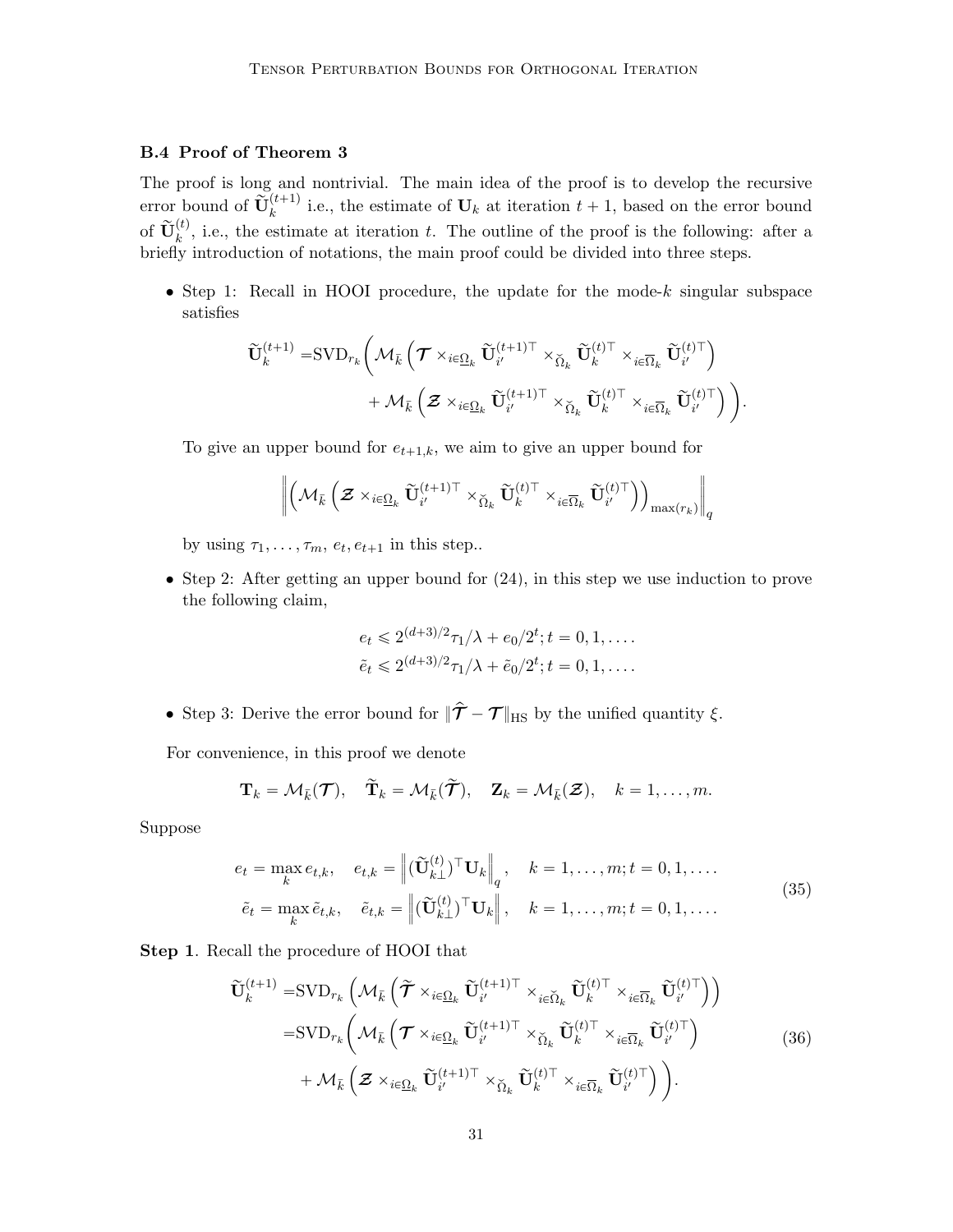Notice that rank  $\left(\mathcal{M}_{\bar{k}}\right)$  $\boldsymbol{\mathcal{T}}\times_{i\in\overline{\Omega}_k}\widetilde{\mathbf{U}}_{i'}^{(t+1)\top}\times_{\widecheck{\Omega}_k}\widetilde{\mathbf{U}}_{k}^{(t)\top}\times_{i\in\overline{\Omega}_k}\widetilde{\mathbf{U}}_{i'}^{(t)\top}$ ¯¯  $\leq r_k$ , to apply Theorem 5 in [Luo et al.](#page-44-9) [\(2020\)](#page-44-9), the key is to give an upper bound for

$$
\left\| \left({\mathcal M}_{\bar{k}} \left({\boldsymbol{\mathcal Z}} \times_{i \in \underline{\Omega}_k} \widetilde{\mathbf{U}}_{i'}^{(t+1)\top} \times_{\widecheck{\Omega}_k} \widetilde{\mathbf{U}}_k^{(t)\top} \times_{i \in \overline{\Omega}_k} \widetilde{\mathbf{U}}_{i'}^{(t)\top} \right) \right)_\text{max}(r_k) \right\|_q.
$$

To simplify the notation, for  $S_j \in \mathcal{S}_j^{(-\bar{k})}$  $j_j^{(-\kappa)}$ , we let  $S_{j1} = S_j$ ş  $\Omega_k, S_{j2} = S_j$  $\bigcap (\breve{\Omega}_k \bigcup$  $\overline{\Omega}_k)$ and  $S_{j1}^c = S_j^c$  $\mathbf{y}$  $\underline{\Omega}_k$ ,  $S_{j2}^c = S_j^c$  $\bigcap (\v{\Omega}_k \bigcup$  $\overline{\Omega}_k$ . First we can introduce  $\mathbf{I} =$  $\overline{\phantom{a}}$  $P_{\mathbf{U}_{i'}} + P_{\mathbf{U}_{i'\perp}}$  $\boldsymbol{k}$ in the expression,

<span id="page-31-0"></span>
$$
\left\| \left( \mathcal{M}_{\bar{k}} \left( \mathcal{Z} \times_{i \in \underline{\Omega}_k} \widetilde{\mathbf{U}}_{i'}^{(t+1)\top} \times_{\widetilde{\Omega}_k} \widetilde{\mathbf{U}}_k^{(t)\top} \times_{i \in \overline{\Omega}_k} \widetilde{\mathbf{U}}_{i'}^{(t)\top} \right) \right)_{\max(r_k)} \right\|_q
$$
\n
$$
= \left\| \left( \mathcal{M}_{\bar{k}} \left( \mathcal{Z} \times_{i \in \underline{\Omega}_k} \widetilde{\mathbf{U}}_{i'}^{(t+1)\top} \left( P_{\mathbf{U}_{i'}} + P_{\mathbf{U}_{i'\perp}} \right) \times_{\widetilde{\Omega}_k} \widetilde{\mathbf{U}}_k^{(t)\top} \left( P_{\mathbf{U}_k} + P_{\mathbf{U}_{k\perp}} \right) \right) \times_{i \in \overline{\Omega}_k} \widetilde{\mathbf{U}}_{i'}^{(t)\top} \left( P_{\mathbf{U}_{i'}} + P_{\mathbf{U}_{i'\perp}} \right) \right) \right\|_{\max(r_k)} \right\|_q.
$$
\n
$$
(37)
$$

<span id="page-31-1"></span>Then

$$
(37) \leq \left\| (\mathcal{M}_{\bar{k}} \left( \mathbf{Z} \times_{i \in \Omega_{k}} \tilde{\mathbf{U}}_{i'}^{(t+1) \top} P_{\mathbf{U}_{i'}} \times_{\tilde{\Omega}_{k}} \tilde{\mathbf{U}}_{k}^{(t) \top} P_{\mathbf{U}_{k}} \times_{i \in \overline{\Omega}_{k}} \tilde{\mathbf{U}}_{i'}^{(t) \top} P_{\mathbf{U}_{i'}}) \right)_{\max(r_{k})} \right\|_{q} + \sum_{S_{1} \in S_{1}^{(-\bar{k})}} \left\| (\mathcal{M}_{\bar{k}} \left( \mathbf{Z} \times_{i \in S_{11}} \tilde{\mathbf{U}}_{i'}^{(t+1) \top} P_{\mathbf{U}_{i'} \bot} \times_{i \in S_{11}} \tilde{\mathbf{U}}_{i'}^{(t+1) \top} P_{\mathbf{U}_{i'}}) \right)_{\max(r_{k})} \right\|_{q} + \cdots + \sum_{S_{j} \in S_{j}^{(-\bar{k})}} \left\| (\mathcal{M}_{\bar{k}} \left( \mathbf{Z} \times_{i \in S_{j1}} \tilde{\mathbf{U}}_{i'}^{(t+1) \top} P_{\mathbf{U}_{i'} \bot} \times_{i \in S_{j1}^{c}} \tilde{\mathbf{U}}_{i'}^{(t+1) \top} P_{\mathbf{U}_{i'}}) \right)_{\max(r_{k})} \right\|_{q} + \cdots + \sum_{S_{j} \in S_{j}^{(-\bar{k})}} \left\| (\mathcal{M}_{\bar{k}} \left( \mathbf{Z} \times_{i \in S_{j1}} \tilde{\mathbf{U}}_{i'}^{(t+1) \top} P_{\mathbf{U}_{i'} \bot} \times_{i \in S_{j2}^{c}} \tilde{\mathbf{U}}_{i'}^{(t) \top} P_{\mathbf{U}_{i'}}) \right)_{\max(r_{k})} \right\|_{q} + \cdots \qquad (38)
$$
  
+ 
$$
\left\| (\mathcal{M}_{\bar{k}} \left( \mathbf{Z} \times_{i \in \Omega_{k}} \tilde{\mathbf{U}}_{i'}^{(t+1) \top} P_{\mathbf{U}_{i'} \bot} \times_{\tilde{\Omega}_{k}} \tilde{\mathbf{U}}_{i'}^{(t) \top}
$$

Here  $(a)$  is due to the triangle inequality for truncated Schatten-q norm given in Lemma 4 of [Luo et al.](#page-44-9)  $(2020)$ . The right hand side of  $(38)$  can be divided into the sum of d groups and the value of  $j^{th}$  group is denoted as  $G_j$  where

$$
G_0:=\left\|\left(\mathcal{M}_{\bar{k}}\left(\boldsymbol{\mathcal{Z}}\times_{i\in\underline{\Omega}_{k}}\tilde{\mathbf{U}}_{i'}^{(t+1)\top}P_{\mathbf{U}_{i'}}\times_{\check{\Omega}_{k}}\tilde{\mathbf{U}}_{k}^{(t)\top}P_{\mathbf{U}_{k}}\times_{i\in\overline{\Omega}_{k}}\tilde{\mathbf{U}}_{i'}^{(t)\top}P_{\mathbf{U}_{i'}}\right)\right)_{\max(r_{k})}\right\|_{q}
$$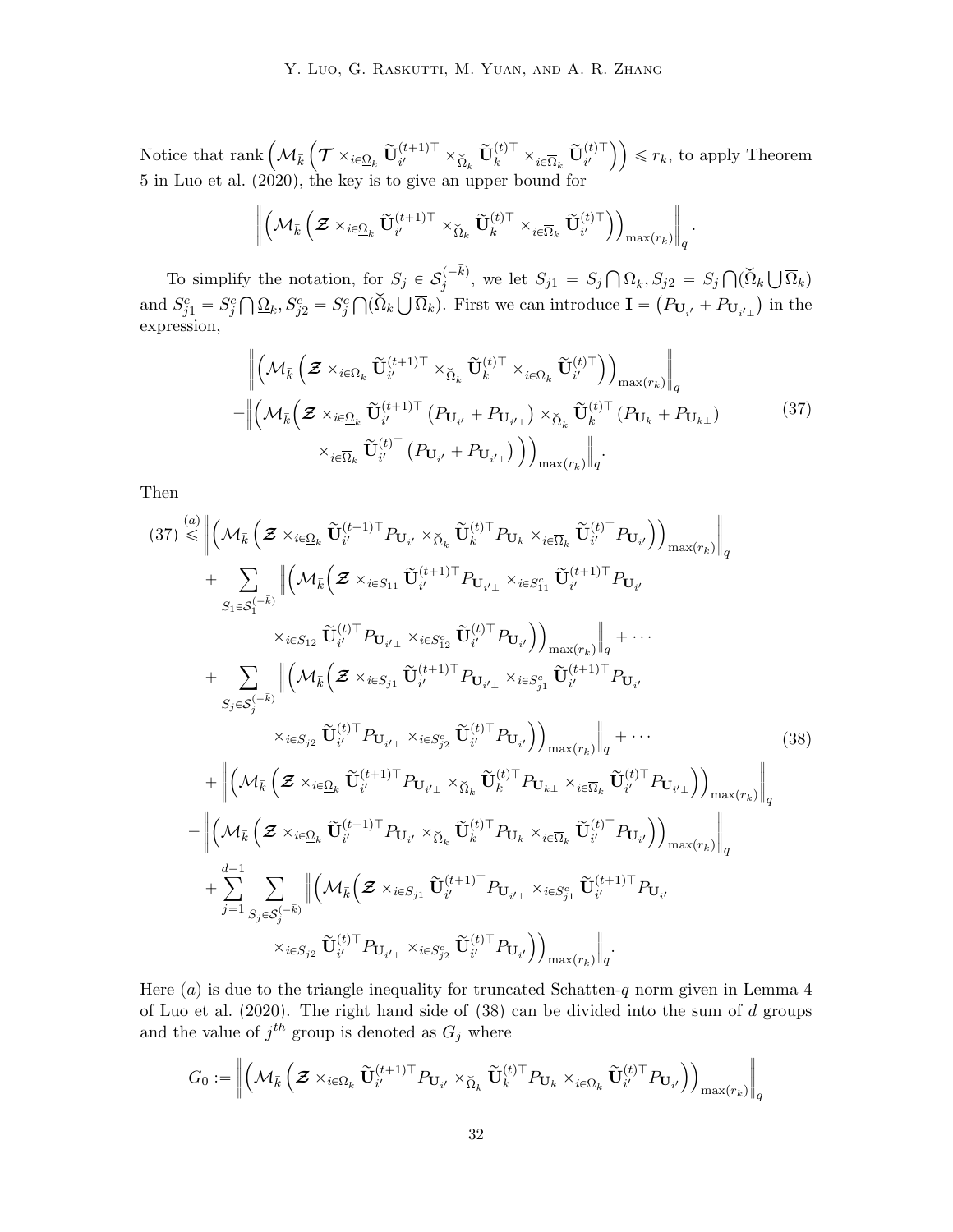and for  $1 \leqslant j \leqslant d-1,$  define  $G_j$  to be,

$$
G_j = \sum_{S_j \in \mathcal{S}_j^{(-\bar{k})}} \Big\| \Big( \mathcal{M}_{\bar{k}} \Big( \mathcal{Z} \times_{i \in S_{j1}} \widetilde{\mathbf{U}}_{i'}^{(t+1)\top} P_{\mathbf{U}_{i'\perp}} \times_{i \in S_{j1}^c} \widetilde{\mathbf{U}}_{i'}^{(t+1)\top} P_{\mathbf{U}_{i'}}
$$

$$
\times_{i \in S_{j2}} \widetilde{\mathbf{U}}_{i'}^{(t)\top} P_{\mathbf{U}_{i'\perp}} \times_{i \in S_{j2}^c} \widetilde{\mathbf{U}}_{i'}^{(t)\top} P_{\mathbf{U}_{i'}} \Big) \Big)_{\max(r_k)} \Big\|_q.
$$

Next we are going to upper bound  $G_j$   $(0 \le j \le d - 1)$ .

• Upper Bound of  $G_0$ .

$$
G_{0} = \left\| \left( \mathcal{M}_{\bar{k}} \left( \boldsymbol{\mathcal{Z}} \times_{i \in \underline{\Omega}_{k}} \widetilde{\mathbf{U}}_{i'}^{(t+1)\top} P_{\mathbf{U}_{i'}} \times_{\check{\Omega}_{k}} \widetilde{\mathbf{U}}_{k}^{(t)\top} P_{\mathbf{U}_{k}} \times_{i \in \overline{\Omega}_{k}} \widetilde{\mathbf{U}}_{i'}^{(t)\top} P_{\mathbf{U}_{i'}} \right) \right)_{\max(r_{k})} \right\|_{q}
$$
  
\n
$$
= \left\| \left( \mathcal{M}_{\bar{k}} \left( \left( \boldsymbol{\mathcal{Z}} \times_{i \neq \bar{k}} \mathbf{U}_{i'}^{\top} \right) \times_{i \in \underline{\Omega}_{k}} \widetilde{\mathbf{U}}_{i'}^{(t+1)\top} \mathbf{U}_{i'} \times_{\check{\Omega}_{k}} \widetilde{\mathbf{U}}_{k}^{(t)\top} \mathbf{U}_{k} \right. \right) \times_{i \in \overline{\Omega}_{k}} \widetilde{\mathbf{U}}_{i'}^{(t)\top} \mathbf{U}_{i'} \right) \right\|_{q}
$$
  
\n
$$
\leq \left\| \left( \mathcal{M}_{\bar{k}} \left( \boldsymbol{\mathcal{Z}} \times_{i \neq \bar{k}} \mathbf{U}_{i'}^{\top} \right) \right)_{\max(r_{k})} \right\|_{q} = \tau_{1k}.
$$

Here the inequality is due to the fact  $\|\widetilde{\mathbf{U}}_{i'}^{(t)\top}\mathbf{U}_{i'}\| \leq 1$  for any t and the following fact: for any matrix **A** s.t.  $||A|| \le 1$ ,

<span id="page-32-0"></span>
$$
\sigma_k \left( \mathcal{M}_i(\mathcal{Z} \times_j \mathbf{A}) \right) = \sigma_k \left( \mathcal{M}_i(\mathcal{Z}) \cdot \mathbf{A}^\top \right) \leq \sigma_k \left( \mathcal{M}_i(\mathcal{Z}) \right) \|\mathbf{A}\| \leq \sigma_k \left( \mathcal{M}_i(\mathcal{Z}) \right), \tag{39}
$$

where the first inequality is due to Lemma 7 of [Luo et al.](#page-44-9) [\(2020\)](#page-44-9).

• Upper Bound of  $G_j$   $(1 \le j \le d - 1)$ .

$$
G_{j} \leq \binom{d-1}{j} \times \max_{S_{j} \in S_{j}^{(-\bar{k})}} \left\| \left( \mathcal{M}_{\bar{k}} \left( \mathcal{Z} \times_{i \in S_{j1}} \widetilde{\mathbf{U}}_{i'}^{(t+1)\top} P_{\mathbf{U}_{i'} \perp} \times_{i \in S_{j1}^{c}} \widetilde{\mathbf{U}}_{i'}^{(t+1)\top} P_{\mathbf{U}_{i'}} \times_{i \in S_{j2}} \widetilde{\mathbf{U}}_{i'}^{(t)\top} P_{\mathbf{U}_{i' \perp}} \right\|_{\times \left. \underset{\leq \epsilon_{j}^{c}}{\times} \widetilde{\mathbf{U}}_{i'}^{(t)\top} P_{\mathbf{U}_{i'}} \right) \right\|_{\max(r_{k})}} \right\|_{q}
$$
\n
$$
\leq \binom{d-1}{j} \max_{S_{j} \in S_{j}^{(-\bar{k})}} \left( \prod_{i \in S_{j1}} \left\| \widetilde{\mathbf{U}}_{i'}^{(t+1)\top} \mathbf{U}_{i' \perp} \right\|_{q} \prod_{i \in S_{j2}} \left\| \widetilde{\mathbf{U}}_{i'}^{(t)\top} \mathbf{U}_{i' \perp} \right\|_{q} \right) \times \left\| \left( 40 \right) \right\|_{\max(r_{k})} \left( \mathcal{Z} \times_{i \in S_{j1}} \frac{\widetilde{\mathbf{U}}_{i'}^{(t+1)\top} P_{\mathbf{U}_{i' \perp}}}{\left\| \widetilde{\mathbf{U}}_{i'}^{(t+1)\top} P_{\mathbf{U}_{i' \perp}} \right\|_{q}} \times_{i \in S_{j2}} \frac{\widetilde{\mathbf{U}}_{i'}^{(t)\top} P_{\mathbf{U}_{i' \perp}}}{\left\| \widetilde{\mathbf{U}}_{i'}^{(t)\top} P_{\mathbf{U}_{i' \perp}} \right\|_{q}} \times_{i \in S_{j}^{c}} \mathbf{U}_{i'}^{\top} \right) \right) \max(r_{k})} \right|_{q}, \tag{40}
$$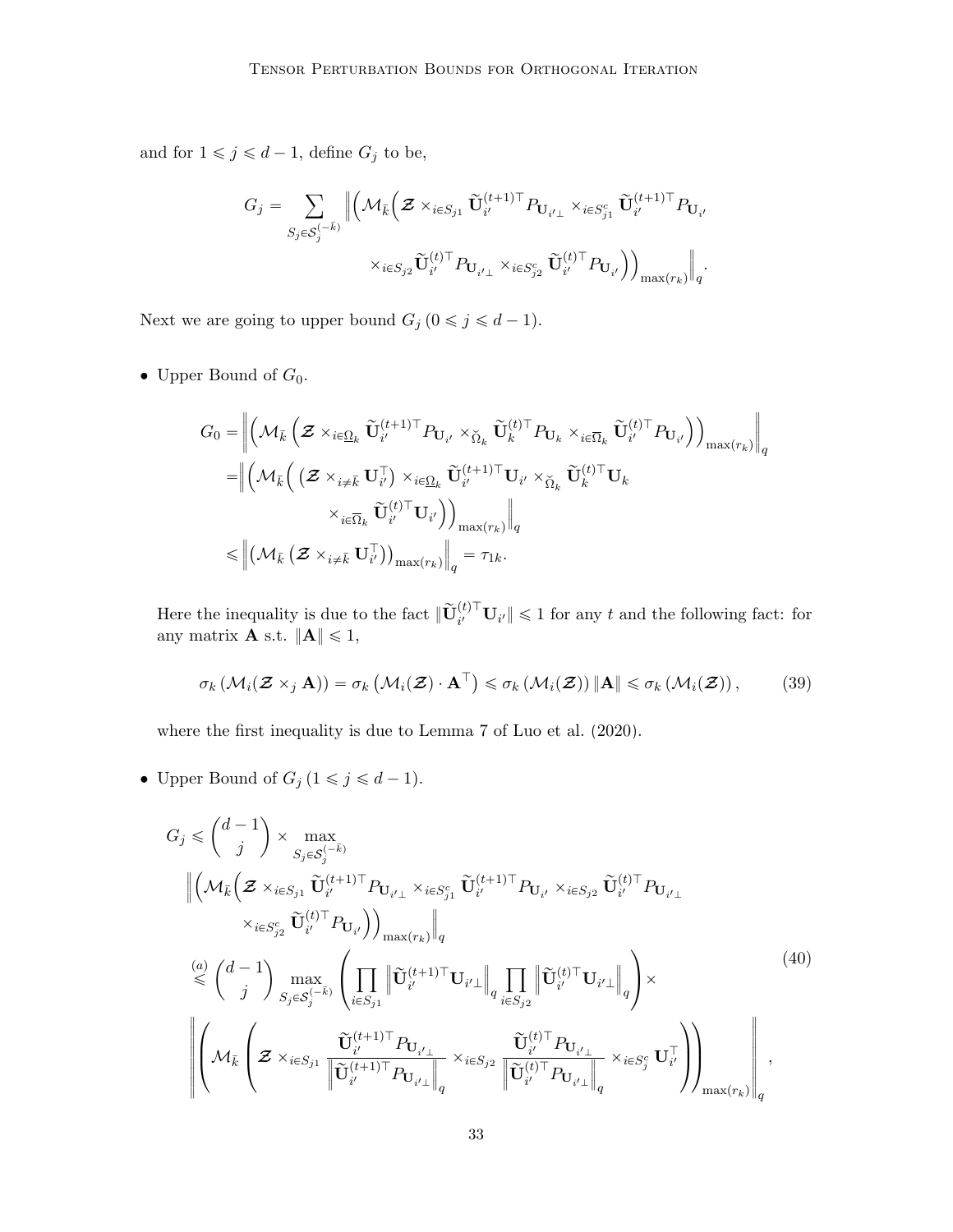where (a) is due to the fact that  $\|\tilde{\mathbf{U}}_i^{(t)\top}\mathbf{U}_{i'}\| \leq 1$  for any t. By simplifying [\(40\)](#page-32-0), we get ¨ ˛

<span id="page-33-0"></span>
$$
G_{j} \leq \binom{d-1}{j} \max_{S_{j} \in S_{j}^{(-\bar{k})}} \left( \prod_{i \in S_{j1}} \left\| \widetilde{\mathbf{U}}_{i'}^{(t+1)\top} \mathbf{U}_{i'\perp} \right\|_{q} \prod_{i \in S_{j2}} \left\| \widetilde{\mathbf{U}}_{i'}^{(t)\top} \mathbf{U}_{i'\perp} \right\|_{q} \right) \times \left\| \left( \mathcal{M}_{\bar{k}} \left( \mathcal{Z} \times_{i \in S_{j1}} \frac{\widetilde{\mathbf{U}}_{i'}^{(t+1)\top} \mathbf{U}_{i'\perp}}{\left\| \widetilde{\mathbf{U}}_{i'}^{(t+1)\top} \mathbf{U}_{i'\perp} \right\|_{q}} \mathbf{U}_{i'\perp}^{\top} \right. \times \sum_{i \in S_{j2}} \frac{\widetilde{\mathbf{U}}_{i'}^{(t)\top} \mathbf{U}_{i'\perp}}{\left\| \widetilde{\mathbf{U}}_{i'}^{(t)\top} \mathbf{U}_{i'\perp} \right\|_{q}} \mathbf{U}_{i'\perp}^{\top} \times_{i \in S_{j}^{c}} \mathbf{U}_{i'}^{\top} \right) \right)_{\max(r_{k})} \left\|_{q} \right\|
$$
\n
$$
\stackrel{(b)}{\leq} \binom{d-1}{j} \max_{S_{j} \in S_{j}^{(-\bar{k})}} \left( \prod_{i \in S_{j1}} \left\| \widetilde{\mathbf{U}}_{i'}^{(t+1)\top} \mathbf{U}_{i'\perp} \right\|_{q} \prod_{i \in S_{j2}} \left\| \widetilde{\mathbf{U}}_{i'}^{(t)\top} \mathbf{U}_{i'\perp} \right\|_{q} \right) \times \tau_{j+1}
$$
\n
$$
\leq \binom{d-1}{j} \max_{S_{j} \in S_{j}^{(-\bar{k})}} (e_{t})^{|S_{j2}|} (e_{t+1})^{|S_{j1}|} \tau_{j+1}
$$
\n
$$
(41)
$$

where (b) is due to the fact that › › › › ›  $\frac{\widetilde{\mathbf{U}}_{i'}^{(t+1)\top}\mathbf{U}_{i'\perp}}{\left\Vert \widetilde{\mathbf{U}}_{i'}^{(t+1)\top}\mathbf{U}_{i'\perp}\right\Vert }$  $\overline{\big\Vert}_q$ › › › › › q  $\leq 1$  and the definition of  $\tau_{j+1}$ .

So in summary, plug [\(41\)](#page-33-0) into [\(38\)](#page-31-1), now we have the following bound

<span id="page-33-2"></span><span id="page-33-1"></span>
$$
\left\| \left( \mathcal{M}_{\bar{k}} \left( \mathcal{Z} \times_{i \in \Omega_k} \tilde{\mathbf{U}}_{i'}^{(t+1)\top} \times_{\check{\Omega}_k} \tilde{\mathbf{U}}_k^{(t)\top} \times_{i \in \overline{\Omega}_k} \tilde{\mathbf{U}}_{i'}^{(t)\top} \right) \right)_{\max(r_k)} \right\|_q
$$
  

$$
\leq \tau_{1k} + \sum_{j=1}^{d-1} {d-1 \choose j} \max_{S_j \in \mathcal{S}_j^{(-\bar{k})}} (e_t)^{|S_{j2}|} (e_{t+1})^{|S_{j1}|} \tau_{j+1}.
$$
 (42)

Step 2. In this step we want to use induction to prove the following claims,

<span id="page-33-3"></span>
$$
e_t \leq 2^{\frac{d+3}{2}} \frac{\tau_1}{\lambda} + e_0/2^t
$$
 and  $\tilde{e}_t \leq 2^{\frac{d+3}{2}} \frac{\tau_1}{\lambda} + \tilde{e}_0/2^t$ ;  $t = 0, 1, ...$  (43)

Since the proof of two statements in [\(43\)](#page-33-1) are similar, we mainly focus on the proof of the first statement. Claim [\(43\)](#page-33-1) clearly holds if  $t = 0$ . Assume the first claim of (43) holds for t and next we show it also holds for  $t + 1$ .

Let's first show the upper bound of  $e_t$  can be used to upper bound  $e_{t+1,1}$ . Notice

$$
2\left\| \left( \mathcal{M}_{\bar{1}}\left( \mathcal{Z} \times_{i \neq \bar{1}} \widetilde{\mathbf{U}}_{i'}^{(t)\top} \right) \right)_{\max(r_{1})} \right\|_{q} \stackrel{(a)}{\geq} \left\| \widetilde{\mathbf{U}}_{1\perp}^{(t+1)\top} \mathbf{U}_{1} \right\|_{q} \sigma_{r_{1}}\left( \mathcal{M}_{\bar{1}}\left( \mathcal{T} \times_{i \neq \bar{1}} \widetilde{\mathbf{U}}_{i'}^{(t)\top} \right) \right) \n\geqslant (e_{t+1,1}) \sigma_{r_{1}}\left( \mathbf{T}_{1} \left( \otimes_{i \neq \bar{1}} \mathbf{U}_{i'} \right) \cdot \left( \otimes_{i \neq \bar{1}} \mathbf{U}_{i'}^{\top} \widetilde{\mathbf{U}}_{i'}^{(t)} \right) \right) \n\geqslant (e_{t+1,1}) \lambda \left( \prod_{i \neq \bar{1}} \sigma_{\min} \left( \mathbf{U}_{i'}^{\top} \widetilde{\mathbf{U}}_{i'}^{(t)} \right) \right) \n\geqslant (e_{t+1,1}) \lambda (1 - \tilde{e}_{t}^{2})^{\frac{d-1}{2}}.
$$
\n(44)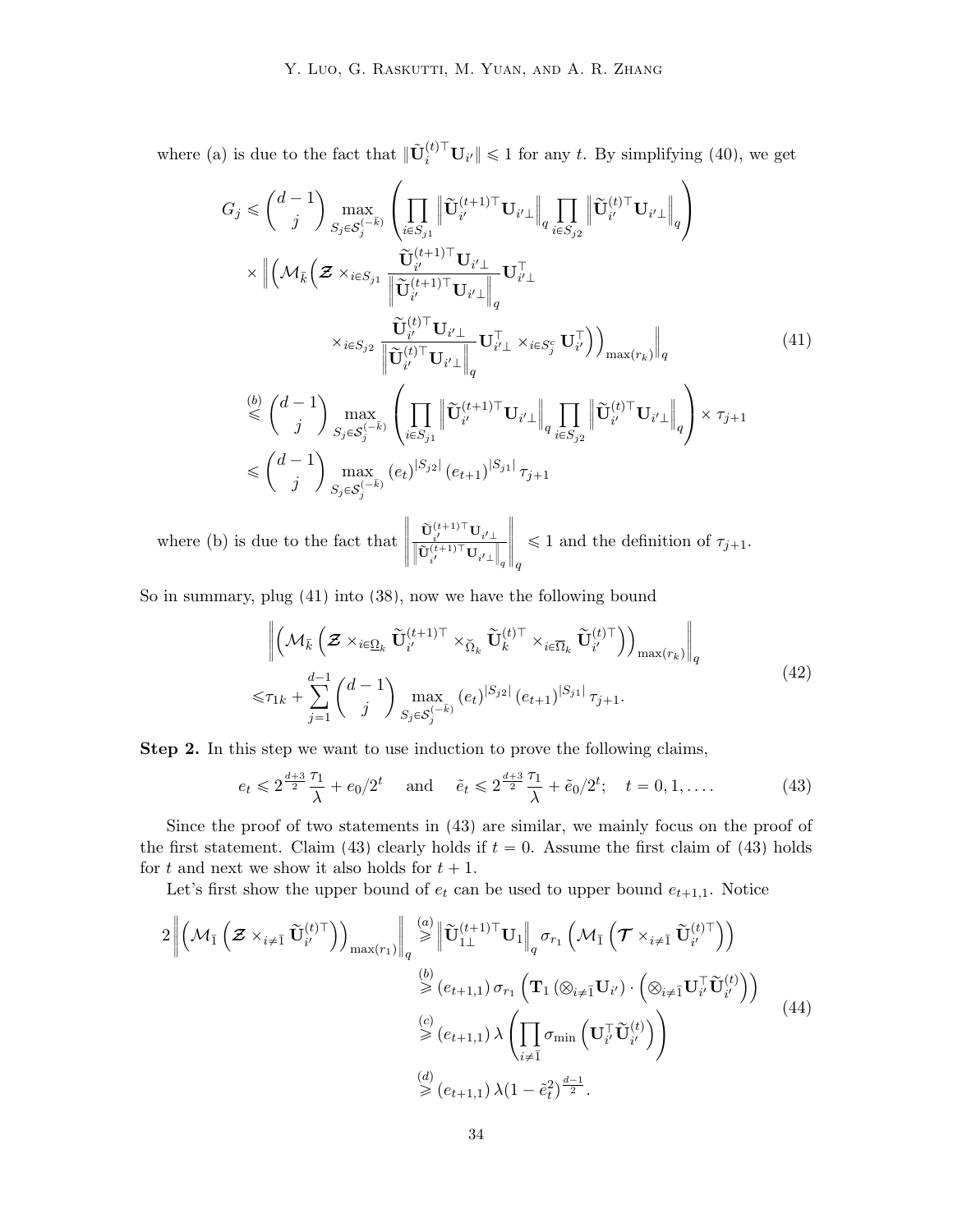Here (a) is due to Theorem 5 in [Luo et al.](#page-44-9) [\(2020\)](#page-44-9) and the fact the left singular space of  $\mathcal{M}_{\bar{1}}\left(\mathcal{T} \times_{i \neq \bar{1}} \widetilde{\mathbf{U}}_{i'}^{(t)\top}\right)$  is  $\mathbf{U}_1$  and its rank is less than  $r_1$ , (b) is due to the fact that the right singular space of  $\mathbf{T}_1$  is  $\otimes_{i \neq \tilde{1}} \mathbf{U}_{i'}$ , equation [\(8\)](#page-8-4), (c) is by Lemma 7 of [Luo et al.](#page-44-9) [\(2020\)](#page-44-9) and singular space of  $\mathbf{I}_1$  is  $\otimes_{i \neq 1} \mathbf{U}_{i'}$ , equation (8), (c) is by Lemma 1 of Luo et al. (2020) and<br>
(d) is due to the fact  $\sigma_{\min} (\mathbf{U}_{i'}^{\top} \tilde{\mathbf{U}}_i^{(t)}) = \sqrt{1 - ||\mathbf{U}_{i'}^{\top} \tilde{\mathbf{U}}_i^{(t)}||^2} \geq \sqrt{1 - \tilde{e}_$ [and Zhang](#page-40-3) [\(2018\)](#page-40-3).

Plugging the upper bound of  $\begin{array}{c} \hline \end{array}$  $\mathcal{M}_{\bar{1}}$  $\boldsymbol{\mathcal{Z}}\times_{i\neq\bar{1}}\widetilde{\mathbf{U}}_{i'}^{(t)\top}$  $max(r_1)$  $\begin{array}{c} \hline \end{array}$ q in [\(42\)](#page-33-2) into [\(44\)](#page-33-3), we get

<span id="page-34-0"></span>
$$
e_{t+1,1} \leq 2 \frac{\tau_{11} + \sum_{j=1}^{d-1} {d-1 \choose j} (e_t)^j \tau_{j+1}}{\lambda (1 - \tilde{e}_t^2)^{\frac{d-1}{2}}}.
$$
\n(45)

Next we show under condition [\(19\)](#page-15-1),  $e_{t+1,1} \leqslant 2^{\frac{d+3}{2}} \frac{\tau_1}{\lambda} + e_0/2^t$ , i.e., the upper bound of  $e_t$ can be used to upper bound  $e_{t+1,1}$ . First, under [\(19\)](#page-15-1), we have

<span id="page-34-1"></span>
$$
\lambda \geq 2^{\frac{d+6}{2}} \tau_1 \vee \left( \sum_{j=1}^{d-1} 2^{\frac{d+4-j}{2}} {d-1 \choose j} \tau_{j+1} \right), \tag{46}
$$

due to the fact that  $\xi \ge \tau_j$  for  $j = 1, ..., d$ . And under the assumption of  $\lambda$ , we have  $\tilde{e}_t \leq \sqrt{2}/2$ . So by [\(45\)](#page-34-0), we have

<span id="page-34-2"></span>
$$
\left(\frac{1}{2}\right)^{\frac{d-1}{2}} e_{t+1,1} \leq 2 \frac{\tau_{11} + \sum_{j=1}^{d-1} {d-1 \choose j} (e_t)^j \tau_{j+1}}{\lambda} \leq 2 \left(\frac{\tau_{11}}{\lambda} + \frac{\sum_{j=1}^{d-1} {d-1 \choose j} (\frac{\sqrt{2}}{2})^{j-1} \tau_{j+1}}{\lambda} e_t\right)
$$
\n
$$
\stackrel{(46)}{\leq} 2 \left(\frac{\tau_{11}}{\lambda} + 2^{-\frac{d+3}{2}} e_t\right)
$$
\n(47)

Since [\(43\)](#page-33-1) holds for t and plug in the upper bound of  $e_t$  in [\(47\)](#page-34-2), multiply  $2^{\frac{d-1}{2}}$  at both side of [\(47\)](#page-34-2), we get

$$
e_{t+1,1} \leqslant 2^{\frac{d+3}{2}}\frac{\tau_1}{\lambda} + \frac{e_0}{2^{t+1}} \leqslant 2^{\frac{d+3}{2}}\frac{\tau_1}{\lambda} + \frac{e_0}{2^t}.
$$

So the upper bound of  $e_t$  can be used to bound  $e_{t+1,1}$  and by doing similar analysis for all modes, we conclude that the upper bound for  $e_t$  also holds for  $e_{t+1}$ , i.e., we have

<span id="page-34-4"></span><span id="page-34-3"></span>
$$
e_{t+1} \leqslant 2^{\frac{d+3}{2}} \frac{\tau_1}{\lambda} + \frac{e_0}{2^t}.\tag{48}
$$

Now we can show the first statement in [\(43\)](#page-33-1) also holds for  $t + 1$  given it holds for t. With [\(48\)](#page-34-3), when we do the similar analysis of [\(44\)](#page-33-3) for other modes, we can use the same upper bound of  $e_t$  to bound  $e_{t+1}$ . So repeat [\(44\)](#page-33-3), for any  $1 \leq k \leq m$ , we have

$$
e_{t+1,k} \left(1 - \tilde{e}_t^2\right)^{\frac{d-1}{2}} \leq 2 \frac{\tau_{1k} + \sum_{j=1}^{d-1} {d-1 \choose j} (e_t)^j \tau_{j+1}}{\lambda}.
$$
 (49)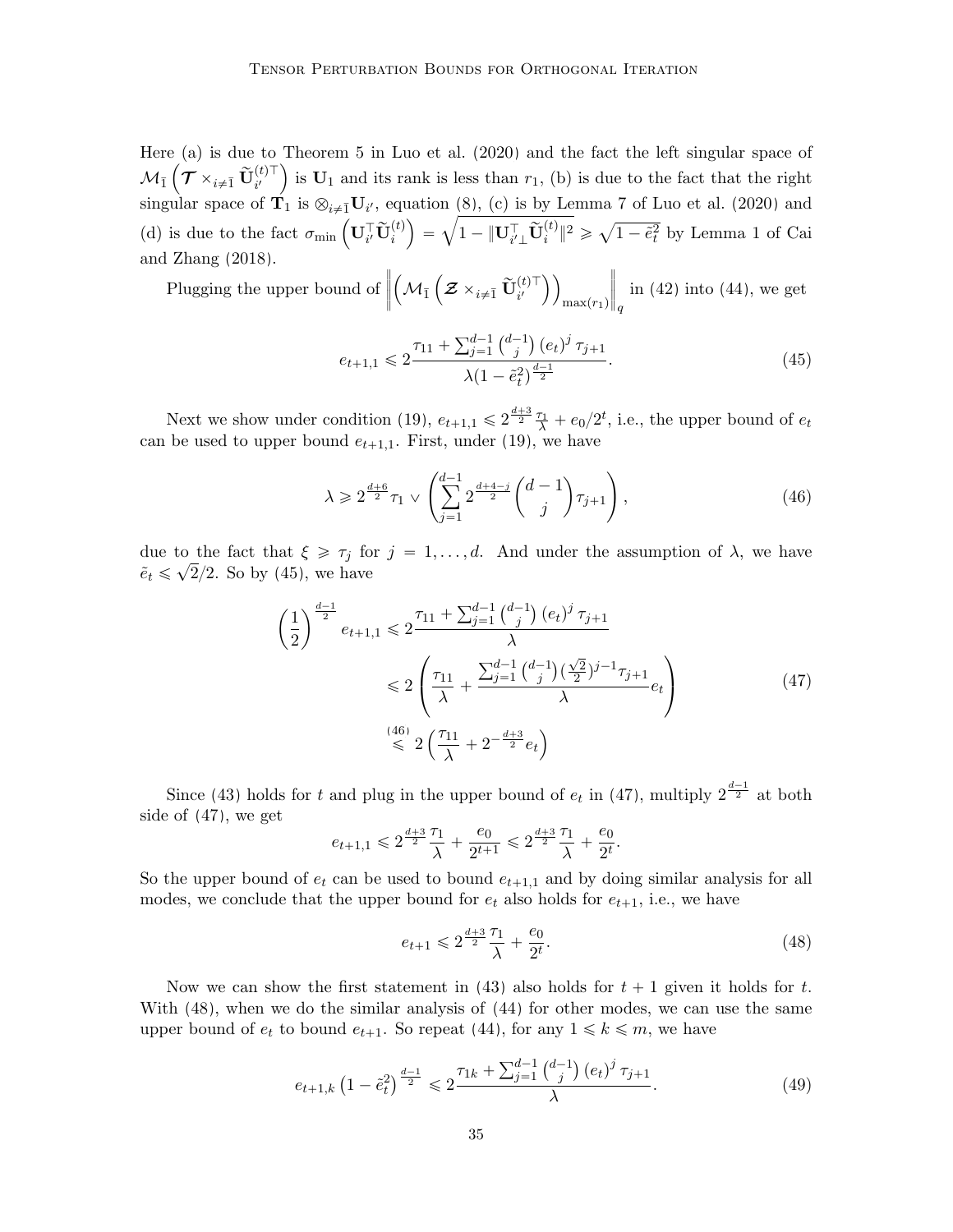Since it is true for every k, we obtain the following recursive inequality for  $e_{t+1}$ ,

$$
e_{t+1}\left(\frac{1}{2}\right)^{\frac{d-1}{2}} \leq 2\frac{\tau_1 + \sum_{j=1}^{d-1} {d-1 \choose j} (e_t)^j \tau_{j+1}}{\lambda}.
$$
 (50)

By applying the same argument as in [\(47\)](#page-34-2), we can show that

<span id="page-35-0"></span>
$$
e_{t+1}\leqslant 2^{\frac{d+3}{2}}\frac{\tau_1}{\lambda}+\frac{e_0}{2^{t+1}},
$$

given [\(43\)](#page-33-1) holds for  $e_t$ . Similarly we can show  $\tilde{e}_{t+1} \leq 2^{\frac{d+3}{2}} \frac{\tau_1}{\lambda} + \frac{\tilde{e}_0}{2^{t+1}}$ <br>Thus, (43) holds for all t. Given  $t_{\text{max}} \geq \log(e_0 \lambda/\tau_1) \vee 1$ , we get the upper bounds for  $e_t$ 

and  $\tilde{e}_t$ :  $\sqrt{\tau_1}$  $\sqrt{\tau_1}$ 

$$
e_t \leqslant \left(2^{\frac{d+3}{2}} + 1\right) \frac{\tau_1}{\lambda}, \quad \tilde{e}_t \leqslant \left(2^{\frac{d+3}{2}} + 1\right) \frac{\tau_1}{\lambda} \tag{51}
$$

Plug [\(50\)](#page-35-0) and [\(46\)](#page-34-1) into the upper bound [\(49\)](#page-34-4), we get

$$
e_{t+1,k} \leqslant 2 \left(1 - \frac{\left(2^{\frac{d+3}{2}} + 1\right)^2 \tau_1^2}{\lambda^2} \right)^{-\frac{d-1}{2}} \left( \frac{\tau_{1k}}{\lambda} + \sum_{j=1}^{d-1} \frac{\binom{d-1}{j} \left(2^{\frac{d+3}{2}} + 1\right)^j \tau_1^j \tau_{j+1}}{\lambda^{j+1}} \right),
$$

for  $k = 1, \ldots, m$ .

Finally the perturbation of signal subspaces follows by observing that  $e_{t,k}$  :=  $\left\| (\widetilde{\mathbf{U}}_{k\perp}^{(t)})^\top \mathbf{U}_k \right\|$  $\frac{1}{q}$ perturbation of<br>  $\sin \Theta \left( \tilde{\mathbf{U}}_k^{(t)}, \mathbf{U}_k \right)$  $\parallel$ due to Lemma 6 of [Luo et al.](#page-44-9) [\(2020\)](#page-44-9).

Step 3. In this step, we are going to give an upper bound for the tensor reconstruction error for  $\|\tilde{\boldsymbol{\tau}} \times_{\Omega_1} P_{\hat{\mathbf{U}}_1} \times \cdots \times_{\Omega_m} P_{\hat{\mathbf{U}}_m} - \boldsymbol{\tau}\|_{\text{HS}}.$ 

First, notice the following decomposition

 $\mathcal{L}^{\mathcal{L}}$ 

$$
\mathcal{T} = \mathcal{T} \times_1 \left( P_{\hat{\mathbf{U}}_{1'}} + P_{\hat{\mathbf{U}}_{1'}} \right) \times_2 \left( P_{\hat{\mathbf{U}}_{2'}} + P_{\hat{\mathbf{U}}_{2'}} \right) \times \cdots \times_d \left( P_{\hat{\mathbf{U}}_{d'}} + P_{\hat{\mathbf{U}}_{d'}} \right) \n= \mathcal{T} \times_1 P_{\hat{\mathbf{U}}_{1'}} \times \cdots \times_d P_{\hat{\mathbf{U}}_{d'}} + \mathcal{T} \times_1 P_{\hat{\mathbf{U}}_{1'}} \times_2 P_{\hat{\mathbf{U}}_{2'}} \times \cdots \times_d P_{\hat{\mathbf{U}}_{d'}} \n+ \mathcal{T} \times_1 \mathbf{I}_{p_{1'}} \times_2 P_{\hat{\mathbf{U}}_{2'}} \times \cdots \times_d P_{\hat{\mathbf{U}}_{d'}} + \mathcal{T} \times_1 \mathbf{I}_{p_{1'}} \times_2 \mathbf{I}_{p_{2'}} \times \cdots \times_d P_{\hat{\mathbf{U}}_{d'}} \n+ \cdots + \mathcal{T} \times_{i \leq d-1} \mathbf{I}_{p_{i'}} \times_d P_{\hat{\mathbf{U}}_{d'_{1}}}
$$
\n
$$
= \mathcal{T} \times_{\Omega_1} P_{\hat{\mathbf{U}}_1} \times \cdots \times_{\Omega_m} P_{\hat{\mathbf{U}}_m} + \sum_{k=1}^d \mathcal{T} \times_{i \leq k} \mathbf{I}_{p_{i'}} \times_k P_{\hat{\mathbf{U}}_{k'}_{1}} \times_{i > k} P_{\hat{\mathbf{U}}_{i'}}.
$$

Thus,

<span id="page-35-1"></span>
$$
\|\tilde{\boldsymbol{\tau}} \times_{\Omega_1} P_{\hat{\mathbf{U}}_1} \times \cdots \times_{\Omega_m} P_{\hat{\mathbf{U}}_m} - \boldsymbol{\tau} \|_{\text{HS}}
$$
\n
$$
\leq \|\tilde{\boldsymbol{\tau}} - \boldsymbol{\tau}\| \times_{\Omega_1} P_{\hat{\mathbf{U}}_1} \times \cdots \times_{\Omega_m} P_{\hat{\mathbf{U}}_m} \|_{\text{HS}} + \sum_{k=1}^d \|\boldsymbol{\tau} \times_{i < k} \mathbf{I}_{p_{i'}} \times_k P_{\hat{\mathbf{U}}_{k'} \times k} P_{\hat{\mathbf{U}}_{i'}} \|_{\text{HS}} \quad (52)
$$
\n
$$
\leq \|\boldsymbol{Z} \times_{\Omega_1} P_{\hat{\mathbf{U}}_1} \times \cdots \times_{\Omega_m} P_{\hat{\mathbf{U}}_m} \|_{\text{HS}} + \sum_{k=1}^d \|\hat{\mathbf{U}}_{k'}^\top \mathcal{M}_k(\boldsymbol{\tau})\|_F.
$$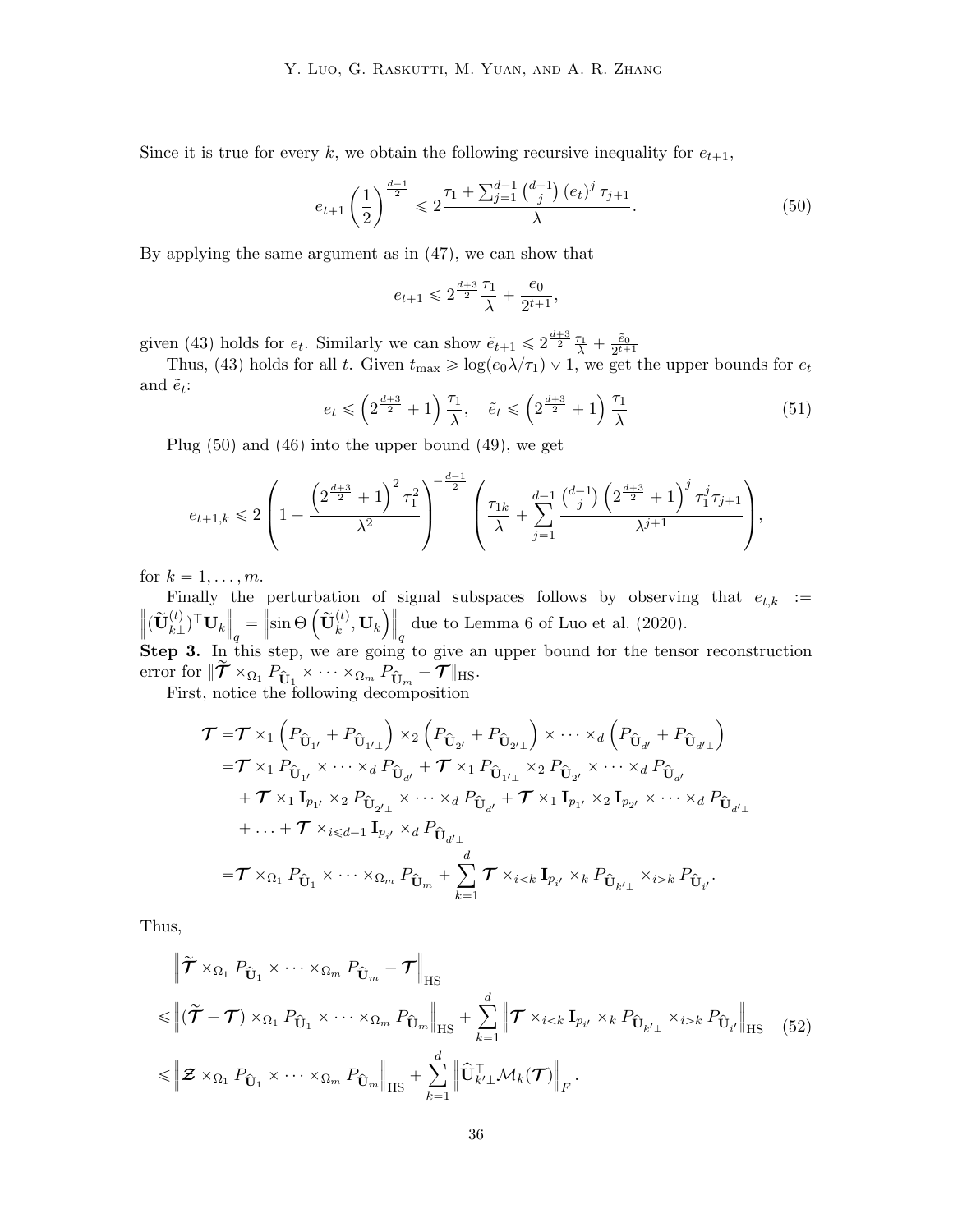Notice that for  $k_1, k_2 \in \Omega_k$ ,  $\mathcal{M}_{k_1}(\mathcal{T}) = \mathcal{M}_{k_2}(\mathcal{T})P_1$  where  $P_1$  is a permutation matrix. So  $\frac{1}{\nabla^d}$  $k=1$  $\big\| \widehat{\mathbf{U}}_{k' \bot}^{\top} \boldsymbol{\mathcal{M}}_k(\boldsymbol{\mathcal{T}})$  $\tilde{\parallel}$  $E = \sum_{k=1}^{n}$  $_{k=1}^{m}$  | $\Omega_k$ |  $\|\hat{\mathbf{U}}_{k\perp}^{\top} \mathbf{T}_{k}$ › › F .

<span id="page-36-0"></span>
$$
\left\| \widehat{\mathbf{U}}_{k\perp}^{\top} \mathbf{T}_{k} \right\|_{F} \left( 1 - \frac{\left( 2^{\frac{d+3}{2}} + 2 \right)^{2} \tau_{1}^{2}}{\lambda^{2}} \right)^{\frac{d-1}{2}} \n\stackrel{(a)}{\leq} \left\| \widehat{\mathbf{U}}_{k\perp}^{\top} \mathbf{T}_{k} \right\|_{F} \sigma_{\min} \left( \left( \otimes_{i \in \Omega_{k}} \mathbf{U}_{i'}^{\top} \widetilde{\mathbf{U}}_{i}^{(t_{\max})} \otimes_{i \in \widetilde{\Omega}_{k}} \mathbf{U}_{i'}^{\top} \widetilde{\mathbf{U}}_{i'}^{(t_{\max}-1)} \right) \right) \n\stackrel{(b)}{=} \left\| \widehat{\mathbf{U}}_{k\perp}^{\top} \mathbf{T}_{k} \otimes_{i \neq \overline{k}} \mathbf{U}_{i'} \right\|_{F} \sigma_{\min} \left( \left( \otimes_{i \in \Omega_{k}} \mathbf{U}_{i'}^{\top} \widetilde{\mathbf{U}}_{i}^{(t_{\max})} \otimes_{i \in \widetilde{\Omega}_{k}} \mathbf{U}_{i'}^{\top} \widetilde{\mathbf{U}}_{i'}^{(t_{\max}-1)} \right) \right) \n\stackrel{(c)}{\leq} \left\| \widehat{\mathbf{U}}_{k\perp}^{\top} \mathbf{T}_{k} \left( \otimes_{i \neq \overline{k}} \mathbf{U}_{i'} \right) \left( \otimes_{i \neq \overline{k}} \mathbf{U}_{i'} \right)^{\top} \left( \otimes_{i \in \Omega_{k}} \widetilde{\mathbf{U}}_{i'}^{(t_{\max})} \otimes_{i \in \widetilde{\Omega}_{k}} \mathbf{U}_{i'}^{\top} \widetilde{\mathbf{U}}_{i'}^{(t_{\max}-1)} \right) \right) \right\|_{F} \n\stackrel{(d)}{\leq} \left\| \left( \mathcal{M}_{k} \left( \mathcal{Z} \times_{i \in \Omega_{k}} \widetilde{\mathbf{U}}_{i'}^{(t_{\max})} \right) \times_{i \in \widetilde{\Omega}_{k}} \mathbf{U}_{i'}^{\top} \widetilde{\mathbf{U}}_{i'}^{(t_{\max
$$

where  $\xi$  := sup  $\|\boldsymbol{\mathcal{Y}}\|_{\text{HS}}\leqslant1,\text{rank}(\boldsymbol{\mathcal{Y}})\leqslant(r_{1},...,r_{d'})$  $\langle \mathcal{Z}, \mathcal{Y} \rangle$ . (a) is due to the fact  $\sigma_{\min} \left( \mathbf{U}_{i'}^\top \widetilde{\mathbf{U}}_{i}^{(t)} \right)$  $=$ **b** 

 $1-\|\mathbf{U}_{i'\perp}^{\top} \widetilde{\mathbf{U}}_{i}^{(t)}\|^{2} \geqslant$ a  $1 - \tilde{e}_t^2$  and  $\max(\tilde{e}_{t_{\text{max}}}, \tilde{e}_{t_{\text{max}}-1}) \leq$  $2^{\frac{d+3}{2}}+2\right) \tau_1$  $\frac{1}{\lambda}$ ; (b) is due to the fact that the right singular space of  $\mathbf{T}_k$  is  $\otimes_{i \neq \bar{k}} \mathbf{U}_{i'}$ ; (c) is due to Lemma 7 of [Luo et al.](#page-44-9) [\(2020\)](#page-44-9), equation [\(8\)](#page-8-4) and properties of Kronecker product, (d) is due to Theorem 2 in [Luo et al.](#page-44-9) [\(2020\)](#page-44-9) and ¯¯

$$
\operatorname{rank}\left(\widehat{\mathbf{U}}_{k\perp}^{\top}\mathbf{T}_{k}\left(\otimes_{i\in\underline{\Omega}_{k}}\widetilde{\mathbf{U}}_{i'}^{(t_{\max})}\otimes_{i\in\widecheck{\Omega}_{k}\bigcup\overline{\Omega}_{k}}\widetilde{\mathbf{U}}_{i'}^{(t_{\max}-1)}\right)\right)\leqslant r_{k};
$$

and the last inequality  $(e)$  is due to the fact that

$$
\begin{array}{l} \left\| \left( \mathcal{M}_{\bar{k}} \left( \boldsymbol{\mathcal{Z}} \times_{i \in \underline{\Omega}_k} \tilde{\mathbf{U}}_{i'}^{(t_{\max})\top} \times_{i \in \widecheck{\Omega}_k} \bigcup_{\overline{\Omega}_k} \tilde{\mathbf{U}}_{i'}^{(t_{\max}-1)\top} \right) \right)_{\max(r_k)} \right\|_F \\ = \sup_{\|\mathbf{X}\|_F \leqslant 1, \mathrm{rank}(\mathbf{X}) \leqslant r_k} \left\langle \mathcal{M}_{\bar{k}} \left( \boldsymbol{\mathcal{Z}} \times_{i \in \underline{\Omega}_k} \tilde{\mathbf{U}}_{i'}^{(t_{\max})\top} \times_{i \in \widecheck{\Omega}_k} \bigcup_{\overline{\Omega}_k} \tilde{\mathbf{U}}_{i'}^{(t_{\max}-1)\top} \right), \mathbf{X} \right\rangle \leqslant \xi, \end{array}
$$

for  $k = 1, ..., d$  and the equality is due to Lemma 2 of [Luo et al.](#page-44-9) [\(2020\)](#page-44-9).

Combined with the fact  $\mathbf{z} \times_{\Omega_1} P_{\hat{\mathbf{U}}_1} \times \cdots \times_{\Omega_m} P_{\hat{\mathbf{U}}_m}$  $\sum_{i=1}^{n}$  $_{\text{HS}} \le \xi$  and [\(53\)](#page-36-0) and plug them into [\(52\)](#page-35-1), we have

$$
\begin{split}\n&\|\widetilde{\boldsymbol{\mathcal{T}}}\times\Omega_{1} P_{\widehat{\mathbf{U}}_{1}}\times\cdots\times\Omega_{m} P_{\widehat{\mathbf{U}}_{m}} - \boldsymbol{\mathcal{T}}\|_{\text{HS}} \\
&\leqslant \|\mathbf{\mathcal{Z}}\times\Omega_{1} P_{\widehat{\mathbf{U}}_{1}}\times\cdots\times\Omega_{m} P_{\widehat{\mathbf{U}}_{m}}\|_{\text{HS}} + \sum_{k=1}^{d} \|\widehat{\mathbf{U}}_{k'\perp}^{\top} \mathcal{M}_{k}(\boldsymbol{\mathcal{T}})\|_{F} \\
&=\|\mathbf{\mathcal{Z}}\times\Omega_{1} \widehat{\mathbf{U}}_{1}^{\top}\times\cdots\times\Omega_{m} \widehat{\mathbf{U}}_{m}^{\top}\|_{\text{HS}} + \sum_{k=1}^{m} |\Omega_{k}| \|\widehat{\mathbf{U}}_{k\perp}^{\top} \mathcal{M}_{k}(\boldsymbol{\mathcal{T}})\|_{F} \\
&\leqslant \left(1+2d\left(1-\frac{\left(2^{\frac{d+3}{2}}+2\right)^{2}\tau_{1}^{2}}{\lambda^{2}}\right)^{-\frac{d-1}{2}}\right)\xi.\n\end{split} \tag{54}
$$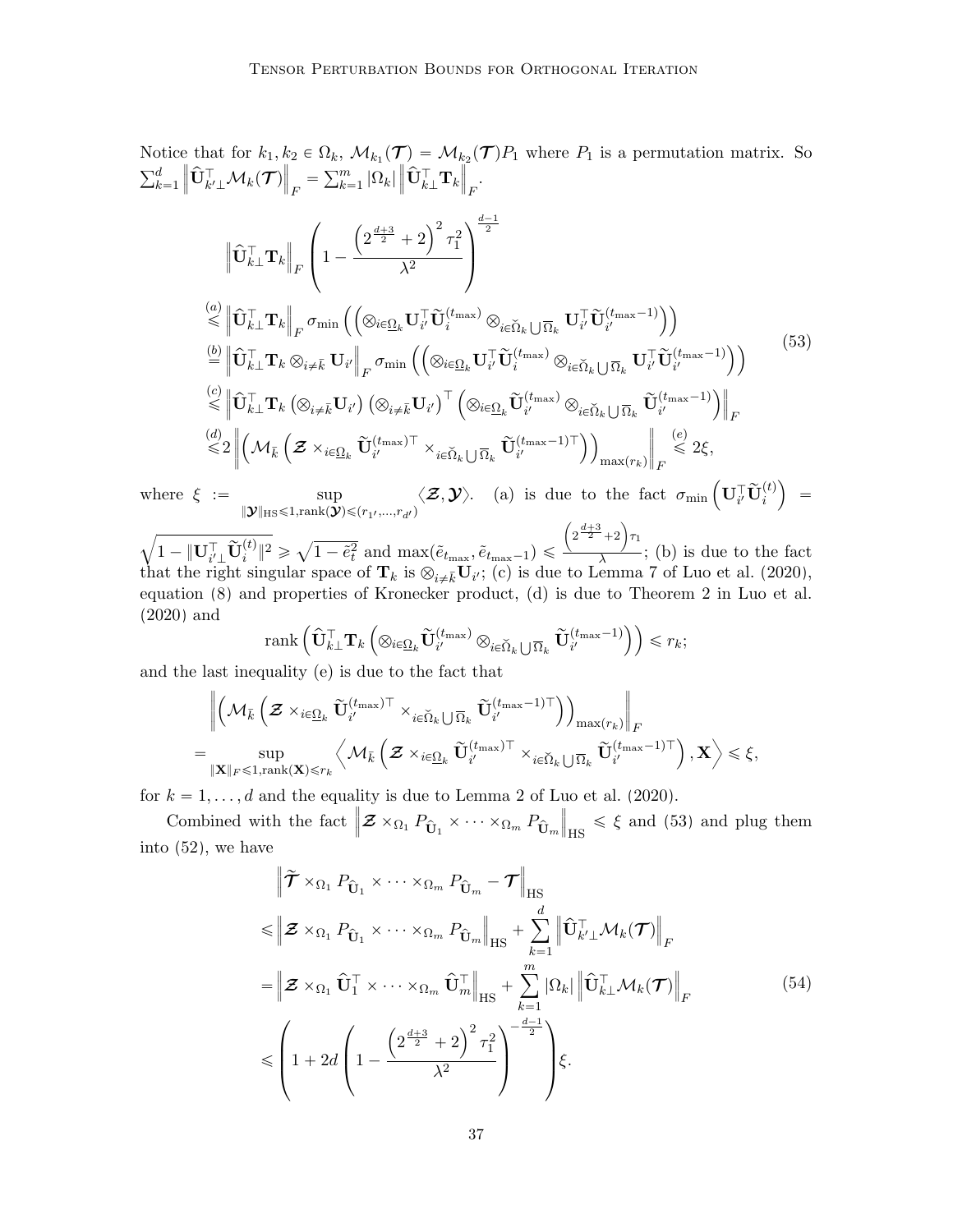Finally, notice that [\(21\)](#page-15-3) follows exact the same proof as Step 3 except that in [\(53\)](#page-36-0), we need to replace  $\widetilde{\mathbf{U}}_i^{(t_{\text{max}})}$ ,  $\widetilde{\mathbf{U}}_i^{(t_{\text{max}}-1)}$  with  $\widetilde{\mathbf{U}}_i^{(t)}$ ,  $\widetilde{\mathbf{U}}_i^{(t-1)}$  and use  $\max(\tilde{e}_t, \tilde{e}_{t-1}) \leq 2^{\frac{d+3}{2}} \frac{\tau_1}{\lambda} + \frac{\tilde{e}_0}{2^{t-1}}$ . Therefore, we have finished the proof of this theorem.

### B.5 Proof of Theorem [5](#page-19-3)

In this setting, we consider applying Corollary [1.](#page-27-0) To apply Corollary [1,](#page-27-0) we only need to compute  $\tau_{1i}, \xi$ .

Consider the case  $q = \infty$  and let's first bound  $\tau_{1k}$ . Notice

$$
\mathcal{M}_k(\mathcal{Z}\times_{i\neq k} \mathbf{U}_i^\top) = \mathcal{M}_k(\mathcal{Z}) \otimes_{i\neq k} \mathbf{U}_i.
$$

Each row of  $\mathcal{M}_k(\mathcal{Z}) \otimes_{i \neq k} U_i$  is independent multivariate Gaussian with covariance matrix  $\sigma I_{r_{-k}}$  where  $r_{-k} = \prod_{i \neq k} r_i$ . By random matrix theory [\(Vershynin, 2010\)](#page-45-13), we have

$$
\mathbb{P}\left(\|\mathcal{M}_k(\mathcal{Z}\times_{i\neq k}\mathbf{U}_i^\top)\|/\sigma\leqslant\sqrt{p_k}+\sqrt{r_{-k}}\right)\geqslant 1-c\exp(-(p_k+r_{-k})/2).
$$

Since  $r_{\text{max}} \leqslant p_{\text{min}}^{\frac{1}{d-1}}$ , we have  $\tau_{1k} \leqslant C \sigma \sqrt{p_k}$  with probability at least  $1 - c \exp(-(p_k + r_{-k})/2)$ . Similarly by Lemma 5 of [Zhang and Xia](#page-47-6) [\(2018\)](#page-47-6), we have

$$
\xi \leq C\sigma \sqrt{\sum_{i=1}^{d} p_i r_i}
$$

w.p. at least  $1 - \exp(-cp_{\min}).$ 

As we mentioned in Remark [7,](#page-15-6)  $\tau_j \leq \xi$ . So the results follows by plugging the bound of  $\tau_j, \xi$  into Corollary [1](#page-27-0) and noticing that

$$
\frac{\sum_{j=1}^{d-1} {d-j \choose j} \left( \left( 2^{\frac{d+3}{2}} + 1 \right) \tau_1/\lambda \right)^j \tau_{j+1}}{\lambda} \leqslant C \frac{\tau_1 \max_j \tau_j}{\lambda^2},
$$

under the assumption of the signal to ratio  $\lambda/\sigma$ .

# B.6 Proof of Lemma [3](#page-21-2)

The proof of this Lemma is straight forward.

$$
\mathcal{T} = \mathcal{B} \times_1 \mathbf{\Pi}_1 \times \cdots \times_d \mathbf{\Pi}_d
$$
  
\n
$$
= \mathcal{B} \times_1 \mathbf{\Pi}_1 (\mathbf{\Pi}_1^\top \mathbf{\Pi}_1)^{-\frac{1}{2}} (\mathbf{\Pi}_1^\top \mathbf{\Pi}_1)^{\frac{1}{2}} \times \cdots \times_d \mathbf{\Pi}_d (\mathbf{\Pi}_d^\top \mathbf{\Pi}_d)^{-\frac{1}{2}} (\mathbf{\Pi}_d^\top \mathbf{\Pi}_d)^{\frac{1}{2}}
$$
  
\n
$$
= \left( \mathcal{B} \times_1 (\mathbf{\Pi}_1^\top \mathbf{\Pi}_1)^{\frac{1}{2}} \times \cdots \times_d (\mathbf{\Pi}_d^\top \mathbf{\Pi}_d)^{\frac{1}{2}} \right) \times_1 \mathbf{\Pi}_1 (\mathbf{\Pi}_1^\top \mathbf{\Pi}_1)^{-\frac{1}{2}} \times \cdots \times_d \mathbf{\Pi}_d (\mathbf{\Pi}_d^\top \mathbf{\Pi}_d)^{-\frac{1}{2}}
$$
  
\n
$$
= \mathcal{S} \times_1 \mathbf{\Pi}_1 (\mathbf{\Pi}_1^\top \mathbf{\Pi}_1)^{-\frac{1}{2}} \mathbf{V}_1 \times \cdots \times_d \mathbf{\Pi}_d (\mathbf{\Pi}_d^\top \mathbf{\Pi}_d)^{-\frac{1}{2}} \mathbf{V}_d,
$$

where the last inequality comes from the assumption about the decomposition of  $\mathcal{B} \times_1$  $(\mathbf{\Pi}_1^{\top} \mathbf{\Pi}_1)^{\frac{1}{2}} \times \cdots \times_d (\mathbf{\Pi}_d^{\top} \mathbf{\Pi}_d)^{\frac{1}{2}}.$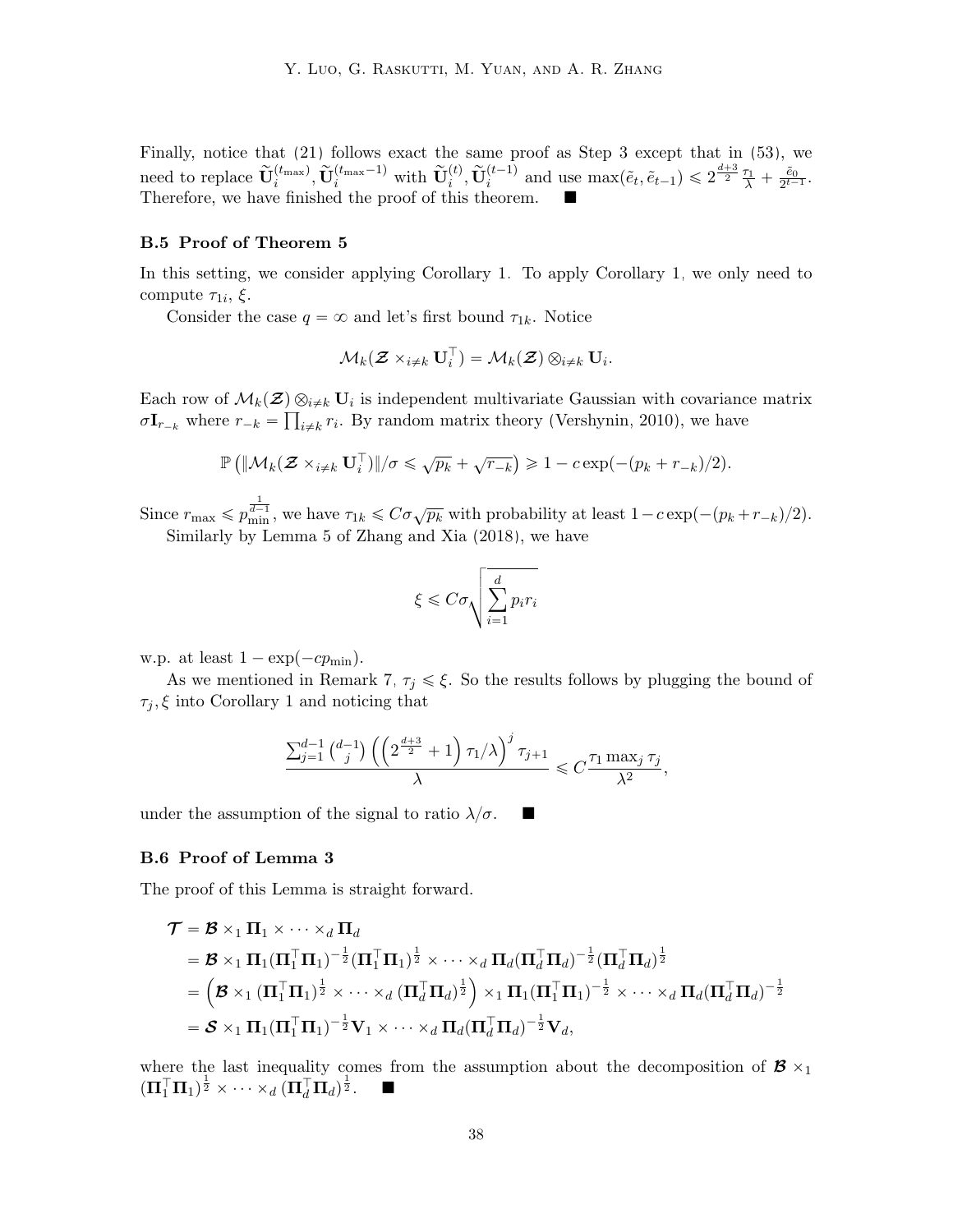# B.7 Proof of Theorem [6](#page-21-0)

First by the same argument in the proof of Theorem [5,](#page-19-3) with probability at least  $1 -$ First by the same argument in the proof of The<br>  $\exp(-cp_{\text{min}})$ ,  $\tau_{1k} \leq C\sigma\sqrt{p_k}$  and  $\xi \leq C\sigma\sqrt{\sum_{i=1}^d p_i r_i}$ .

Under the assumption [\(A1\)](#page-20-1), we have  $\lambda(\mathcal{S}) := \min_i \sigma_{r_i}(\mathcal{M}_i(\mathcal{S})) \geq C \lambda \sqrt{\frac{\prod_{i=1}^d p_i}{\prod_{i=1}^d r_i}} \geq$ 

 $\mathcal{C}_{0}^{(n)}$  $p_{\rm max}^2 r_{\rm max}$  $\frac{\mu_{\text{max}} r_{\text{max}}}{p_{\text{min}}}$  by the definition of  $\mathcal{S}$ .

Notice that under the signal strength in Theorem [6,](#page-21-0) the first order perturbation error  $\lim_{n \to \infty} \frac{1}{n} \sin \Theta(\hat{\mathbf{U}}_i, \mathbf{U}_i)$  dominates as we discussed in Remark [4.](#page-12-0) So from Corollary [1](#page-27-0) we have

<span id="page-38-0"></span>
$$
\|\sin\Theta(\widehat{\mathbf{U}}_i, \mathbf{U}_i)\| \leq C \frac{\sqrt{p_k}}{\lambda/\sigma} \sqrt{\frac{\prod_{i=1}^d r_i}{\prod_{i=1}^d p_i}},
$$

and the bound for  $\|\hat{\mathcal{T}} - \mathcal{T}\|_{\text{HS}}$ .

For the cocluster membership recovery, first we have

$$
\|\sin\Theta(\widehat{\mathbf{U}}_i, \mathbf{U}_i)\|_F \leq \sqrt{r_i} \|\sin\Theta(\widehat{\mathbf{U}}_i, \mathbf{U}_i)\| \leq C \frac{\sqrt{p_i r_i}}{\lambda/\sigma} \sqrt{\frac{\prod_{i=1}^d r_i}{\prod_{i=1}^d p_i}}.
$$
(55)

The following proof is relative standard for proving misclassification error based on singular subspace estimation. Without loss of generality, we focus on the mode-1 clustering singular subspace estima<br>analysis. Take  $\delta_k = \sqrt{\frac{1}{\pi^{(l)}}}$  $\frac{1}{p_1^{(k)}} + \frac{1}{\max\{p_1^{(l)}\}}$  $\frac{1}{\max\{p_1^{(l)}:l\neq k\}}$ , and let  $S_k = \{i \in G_1^{(k)}\}$  $\hat{\tilde{\mathbf{H}}}_1^{(k)}: \|(\mathbf{\hat{\Pi}}_1\mathbf{\hat{X}}_1)_{[i,:]}-(\mathbf{U}_1)_{[i,:]} \| \geqslant 0$  $\frac{\delta_k}{2}$  where  $\mathbf{U}_1$  is defined in Lemma [3.](#page-21-2) Here we can imagine  $S_k$  as the set of nodes in cluster k of mode 1 that may not be correctly clustered. By Lemma 5.3 of [Lei and Rinaldo](#page-43-14)  $(2015)$ and [\(55\)](#page-38-0), we have

$$
\sum_{k=1}^{r_1} |S_k| \delta_k^2 \leqslant C \frac{p_i r_i}{(\lambda/\sigma)^2} \frac{\prod_{i=1}^d r_i}{\prod_{i=1}^d p_i}.
$$

Moreover, under the signal strength condition in Theorem [6,](#page-21-0) we have that there exists a Moreover, under the signal strength condition in Theorem 6, we have that<br>permutation matrix such that after permutation, the nodes in  $G_1 = \bigcup_{k=1}^{r_1}$  $_{k=1}^{r_1} (G_1^{(k)}$  $\binom{\kappa}{1} \langle S_k \rangle$  can be perfectly recovered based on Lemma 5.3 of [Lei and Rinaldo](#page-43-14) [\(2015\)](#page-43-14). So to analyze the misclassification error, we just need to consider about  $S_k$ .

$$
\widetilde{err}(\widehat{\boldsymbol{\Pi}}_1,\boldsymbol{\Pi}_1) \leqslant \max_{1 \leqslant k \leqslant r_1} \frac{|S_k|}{p_1^{(k)}} \leqslant \sum_{1 \leqslant k \leqslant r_1} \frac{|S_k|}{p_1^{(k)}} \stackrel{(a)}{\leqslant} \sum_{k=1}^{r_1} |S_k| \delta_k^2 \leqslant C \frac{p_1 r_1}{(\lambda/\sigma)^2} \frac{\prod_{i=1}^d r_i}{\prod_{i=1}^d p_i},
$$

where (a) is because of the choice of  $\delta_k$  and

$$
err(\hat{\mathbf{\Pi}}_1, \mathbf{\Pi}_1) \le \sum_{1 \le k \le r_1} \frac{|S_k|}{p_1} \le C \frac{p'_{1,\max} r_1}{(\lambda/\sigma)^2} \frac{\prod_{i=1}^d r_i}{\prod_{i=1}^d p_i}.
$$

The proof for other modes are similar and this finishes the proof of this theorem.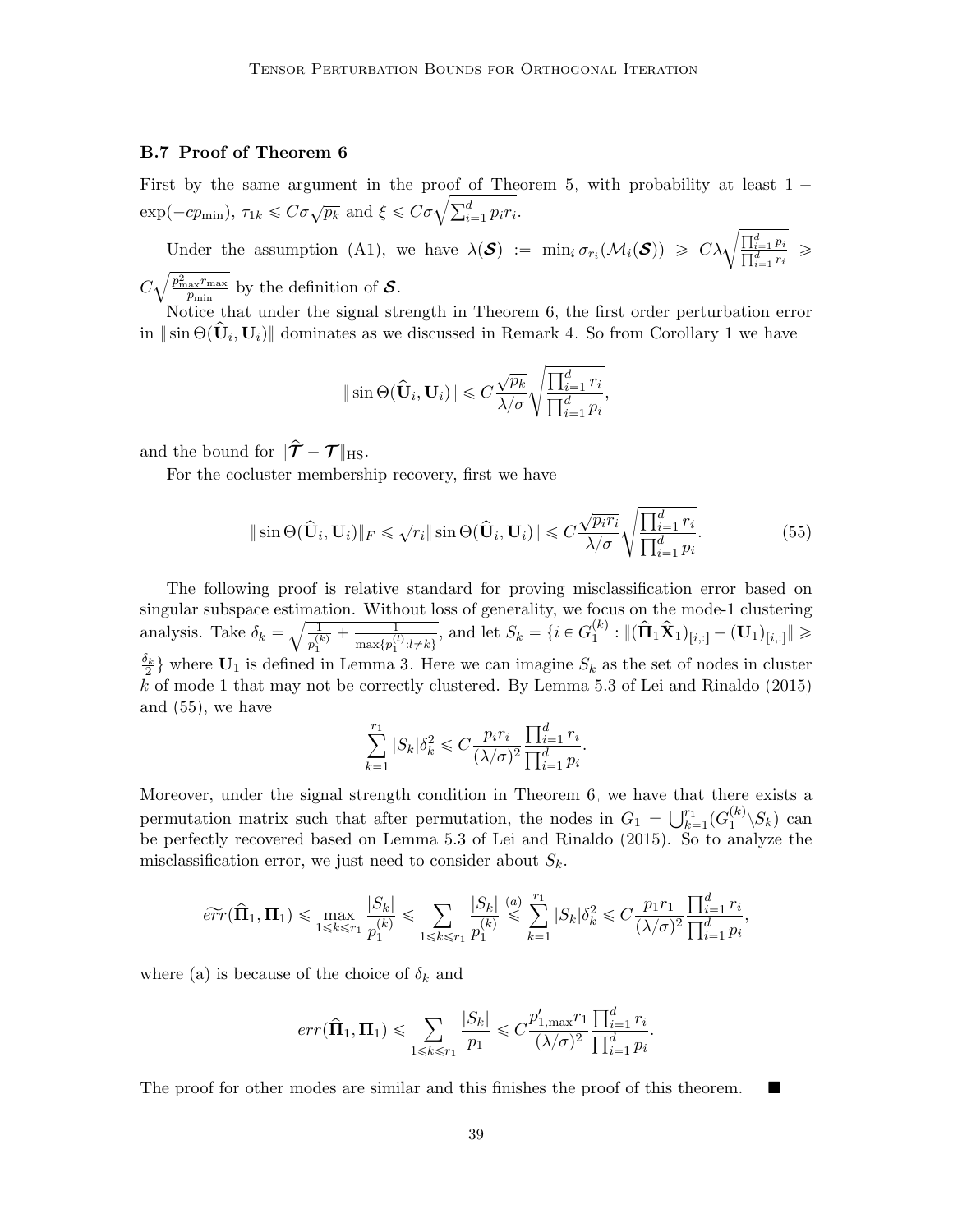# References

- <span id="page-39-6"></span>Emmanuel Abbe, Jianqing Fan, Kaizheng Wang, Yiqiao Zhong, et al. Entrywise eigenvector analysis of random matrices with low expected rank. Annals of Statistics, 48(3):1452– 1474, 2020.
- <span id="page-39-11"></span>Kwangjun Ahn, Kangwook Lee, and Changho Suh. Hypergraph spectral clustering in the weighted stochastic block model. IEEE Journal of Selected Topics in Signal Processing, 12(5):959–974, 2018.
- <span id="page-39-8"></span>Anima Anandkumar, Prateek Jain, Yang Shi, and Uma Naresh Niranjan. Tensor vs. matrix methods: Robust tensor decomposition under block sparse perturbations. In Artificial Intelligence and Statistics, pages 268–276, 2016.
- <span id="page-39-1"></span>Animashree Anandkumar, Rong Ge, Daniel Hsu, Sham M Kakade, and Matus Telgarsky. Tensor decompositions for learning latent variable models. Journal of Machine Learning Research, 15:2773–2832, 2014a.
- <span id="page-39-10"></span>Animashree Anandkumar, Rong Ge, and Majid Janzamin. Guaranteed non-orthogonal tensor decomposition via alternating rank-1 updates.  $arXiv$  preprint  $arXiv:1402.5180$ , 2014b.
- <span id="page-39-9"></span>Arnab Auddy and Ming Yuan. Perturbation bounds for orthogonally decomposable tensors and their applications in high dimensional data analysis.  $arXiv$  preprint arXiv:2007.09024, 2020.
- <span id="page-39-4"></span>Brett W Bader and Tamara G Kolda. Matlab tensor toolbox version 2.5. Available online, January, 7, 2012.
- <span id="page-39-2"></span>Krishnakumar Balasubramanian, Jianqing Fan, and Zhuoran Yang. Tensor methods for additive index models under discordance and heterogeneity. arXiv preprint arXiv:1807.06693, 2018.
- <span id="page-39-12"></span>Jonas Ballani and Lars Grasedyck. A projection method to solve linear systems in tensor format. Numerical linear algebra with applications, 20(1):27–43, 2013.
- <span id="page-39-5"></span>Florent Benaych-Georges and Raj Rao Nadakuditi. The eigenvalues and eigenvectors of finite, low rank perturbations of large random matrices. Advances in Mathematics, 227  $(1):494-521, 2011.$
- <span id="page-39-7"></span>Florent Benaych-Georges and Raj Rao Nadakuditi. The singular values and vectors of low rank perturbations of large rectangular random matrices. Journal of Multivariate Analysis, 111:120–135, 2012.
- <span id="page-39-3"></span>Rajendra Bhatia. Matrix analysis, volume 169. Springer Science & Business Media, 2013.
- <span id="page-39-0"></span>Xuan Bi, Annie Qu, and Xiaotong Shen. Multilayer tensor factorization with applications to recommender systems. The Annals of Statistics, 46(6B):3308–3333, 2018.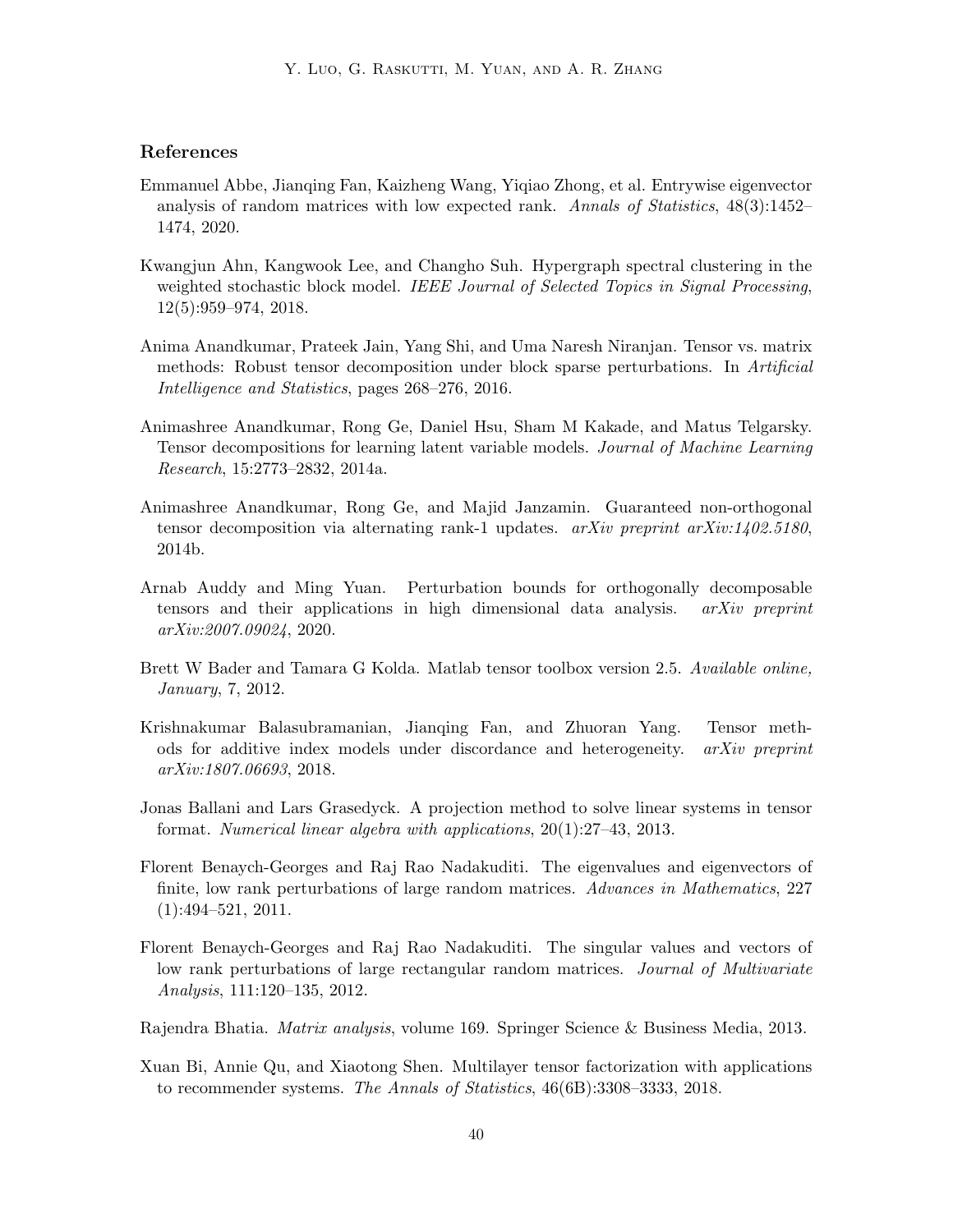- <span id="page-40-3"></span>T Tony Cai and Anru Zhang. Rate-optimal perturbation bounds for singular subspaces with applications to high-dimensional statistics. The Annals of Statistics,  $46(1):60-89$ , 2018.
- <span id="page-40-9"></span>Tianxi Cai, T. Tony Cai, and Anru Zhang. Structured matrix completion with applications to genomic data integration. Journal of the American Statistical Association, 111(514): 621–633, 2016.
- <span id="page-40-5"></span>Joshua Cape, Minh Tang, and Carey E Priebe. Signal-plus-noise matrix models: eigenvector deviations and fluctuations. Biometrika, 106(1):243–250, 2019a.
- <span id="page-40-4"></span>Joshua Cape, Minh Tang, and Carey E Priebe. The two-to-infinity norm and singular subspace geometry with applications to high-dimensional statistics. The Annals of Statistics, 47(5):2405–2439, 2019b.
- <span id="page-40-7"></span>Kamalika Chaudhuri, Fan Chung, and Alexander Tsiatas. Spectral clustering of graphs with general degrees in the extended planted partition model. In *Conference on Learning* Theory, pages 35–1, 2012.
- <span id="page-40-1"></span>Han Chen, Garvesh Raskutti, and Ming Yuan. Non-convex projected gradient descent for generalized low-rank tensor regression. The Journal of Machine Learning Research, 20 (1):172–208, 2019.
- <span id="page-40-6"></span>Yuxin Chen, Chen Cheng, and Jianqing Fan. Asymmetry helps: Eigenvalue and eigenvector analyses of asymmetrically perturbed low-rank matrices. arXiv preprint arXiv:1811.12804, 2018.
- <span id="page-40-11"></span>Eric C Chi, Brian J Gaines, Will Wei Sun, Hua Zhou, and Jian Yang. Provable convex co-clustering of tensors. Journal of Machine Learning Research, 21(214):1–58, 2020.
- <span id="page-40-12"></span>I Chien, Chung-Yi Lin, and I-Hsiang Wang. On the minimax misclassification ratio of hypergraph community detection. IEEE Transactions on Information Theory, 2019.
- <span id="page-40-8"></span>Peter Chin, Anup Rao, and Van Vu. Stochastic block model and community detection in sparse graphs: A spectral algorithm with optimal rate of recovery. In Conference on Learning Theory, pages 391–423, 2015.
- <span id="page-40-0"></span>Andrzej Cichocki, Danilo Mandic, Lieven De Lathauwer, Guoxu Zhou, Qibin Zhao, Cesar Caiafa, and Huy Anh Phan. Tensor decompositions for signal processing applications: From two-way to multiway component analysis. IEEE Signal Processing Magazine, 32  $(2):145-163, 2015.$
- <span id="page-40-2"></span>Chandler Davis and William Morton Kahan. The rotation of eigenvectors by a perturbation. iii. SIAM Journal on Numerical Analysis, 7(1):1–46, 1970.
- <span id="page-40-10"></span>Lieven De Lathauwer. First-order perturbation analysis of the best rank-(r1, r2, r3) approximation in multilinear algebra. Journal of Chemometrics: A Journal of the Chemometrics Society, 18(1):2–11, 2004.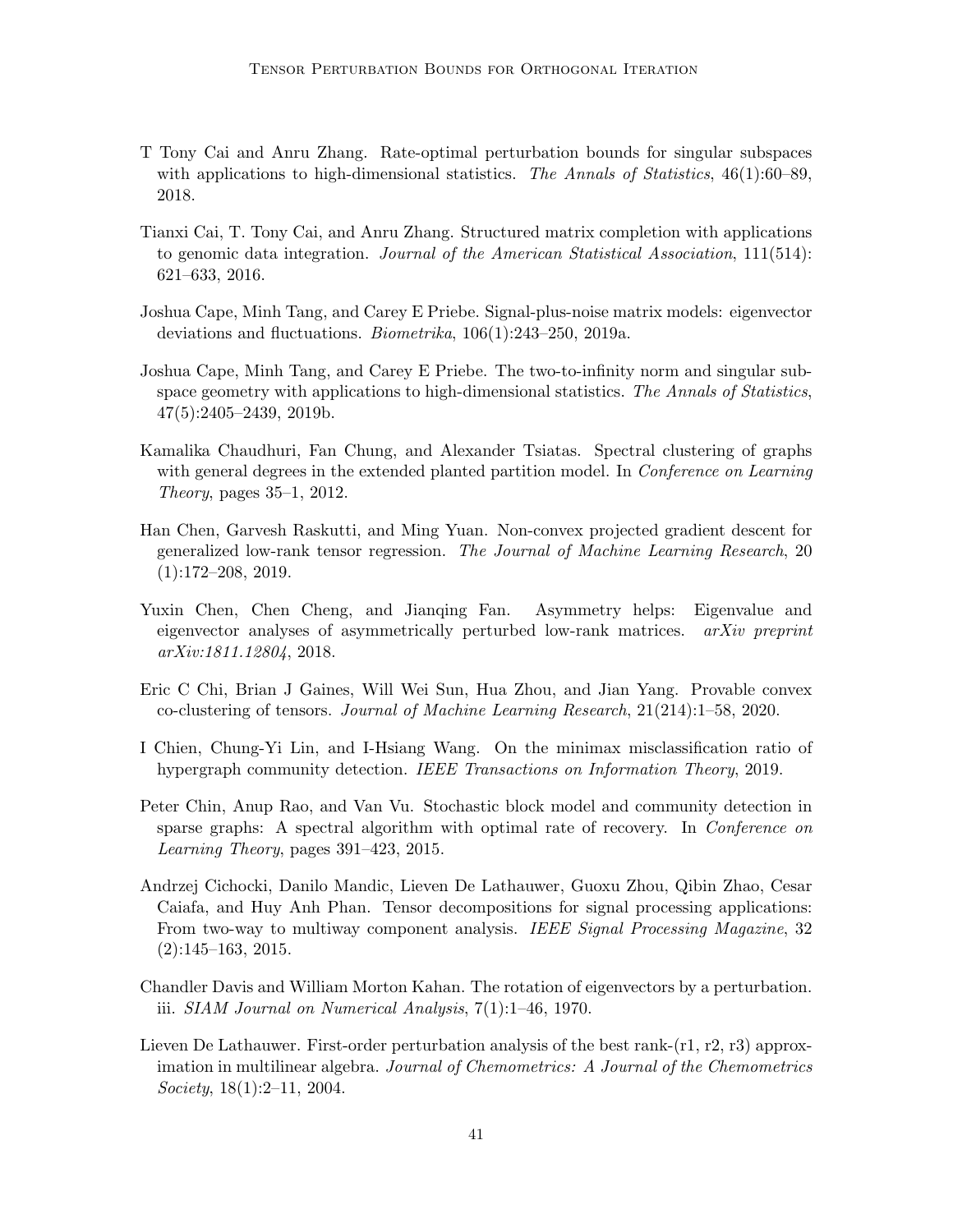- <span id="page-41-6"></span>Lieven De Lathauwer and Joos Vandewalle. Dimensionality reduction in higher-order signal processing and rank-(r1, r2,, rn) reduction in multilinear algebra. Linear Algebra and its Applications, 391:31–55, 2004.
- <span id="page-41-0"></span>Lieven De Lathauwer, Bart De Moor, and Joos Vandewalle. On the best rank-1 and rank-(r 1, r 2,..., rn) approximation of higher-order tensors. SIAM journal on Matrix Analysis and Applications, 21(4):1324–1342, 2000a.
- <span id="page-41-4"></span>Lieven De Lathauwer, Bart De Moor, and Joos Vandewalle. A multilinear singular value decomposition. SIAM journal on Matrix Analysis and Applications, 21(4):1253–1278, 2000b.
- <span id="page-41-1"></span>Carl Eckart and Gale Young. The approximation of one matrix by another of lower rank. Psychometrika, 1(3):211–218, 1936.
- <span id="page-41-3"></span>Lars Elden and Berkant Savas. A newton–grassmann method for computing the best multilinear rank-(r1, r2, r3) approximation of a tensor. SIAM Journal on Matrix Analysis and applications, 31(2):248–271, 2009.
- <span id="page-41-9"></span>Lars Elden and Berkant Savas. Perturbation theory and optimality conditions for the best multilinear rank approximation of a tensor. SIAM journal on matrix analysis and applications, 32(4):1422–1450, 2011.
- <span id="page-41-8"></span>Justin Eldridge, Mikhail Belkin, and Yusu Wang. Unperturbed: spectral analysis beyond davis-kahan. arXiv preprint arXiv:1706.06516, 2017.
- <span id="page-41-7"></span>Jianging Fan, Weichen Wang, and Yiqiao Zhong. An  $l_{\infty}$  eigenvector perturbation bound and its application to robust covariance estimation. Journal of Machine Learning Research, 18(207):1–42, 2018.
- <span id="page-41-11"></span>Debarghya Ghoshdastidar and Ambedkar Dukkipati. Consistency of spectral partitioning of uniform hypergraphs under planted partition model. In Advances in Neural Information Processing Systems, pages 397–405, 2014.
- <span id="page-41-12"></span>Debarghya Ghoshdastidar and Ambedkar Dukkipati. Consistency of spectral hypergraph partitioning under planted partition model. The Annals of Statistics, 45(1):289–315, 2017.
- <span id="page-41-10"></span>Donald Goldfarb and Zhiwei Qin. Robust low-rank tensor recovery: Models and algorithms. SIAM Journal on Matrix Analysis and Applications, 35(1):225–253, 2014.
- <span id="page-41-2"></span>Gene H Golub, Alan Hoffman, and Gilbert W Stewart. A generalization of the eckartyoung-mirsky matrix approximation theorem. Linear Algebra and its applications, 88: 317–327, 1987.
- <span id="page-41-5"></span>Yehoram Gordon. On milman's inequality and random subspaces which escape through a mesh in  $r^n$ . In Geometric aspects of functional analysis, pages 84–106. Springer, 1988.
- <span id="page-41-13"></span>Lars Grasedyck. Hierarchical singular value decomposition of tensors. *SIAM Journal on* Matrix Analysis and Applications, 31(4):2029–2054, 2010.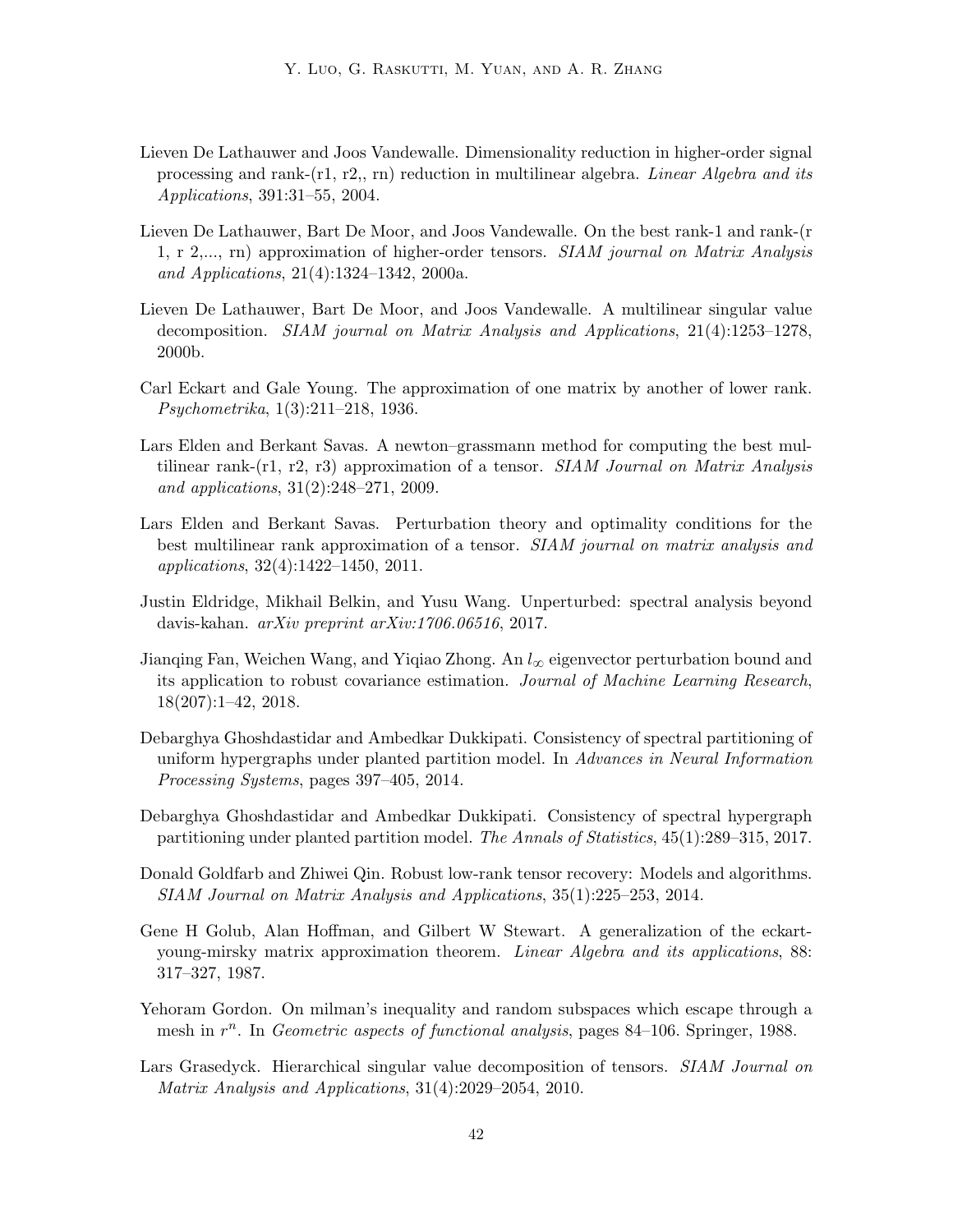- <span id="page-42-6"></span>Lars Grasedyck, Daniel Kressner, and Christine Tobler. A literature survey of low-rank tensor approximation techniques. GAMM-Mitteilungen, 36(1):53–78, 2013.
- <span id="page-42-10"></span>Quanquan Gu, Huan Gui, and Jiawei Han. Robust tensor decomposition with gross corruption. In Advances in Neural Information Processing Systems, pages 1422–1430, 2014.
- <span id="page-42-14"></span>Wolfgang Hackbusch and Stefan Kühn. A new scheme for the tensor representation. *Journal* of Fourier analysis and applications, 15(5):706–722, 2009.
- <span id="page-42-1"></span>Rungang Han, Rebecca Willett, and Anru Zhang. An optimal statistical and computational framework for generalized tensor estimation. arXiv preprint arXiv:2002.11255, 2020.
- <span id="page-42-2"></span>Botao Hao, Anru Zhang, and Guang Cheng. Sparse and low-rank tensor estimation via cubic sketchings. IEEE Transactions on Information Theory, 2020.
- <span id="page-42-3"></span>Christopher J Hillar and Lek-Heng Lim. Most tensor problems are np-hard. Journal of the ACM (JACM), 60(6):45, 2013.
- <span id="page-42-9"></span>Samuel B Hopkins, Jonathan Shi, and David Steurer. Tensor principal component analysis via sum-of-square proofs. In Conference on Learning Theory, pages 956–1006, 2015.
- <span id="page-42-5"></span>Mariya Ishteva, Lieven De Lathauwer, P-A Absil, and Sabine Van Huffel. Differentialgeometric newton method for the best rank- $(r1, r2,r3)$  approximation of tensors. Numerical Algorithms, 51(2):179–194, 2009.
- <span id="page-42-4"></span>Mariya Ishteva, P-A Absil, Sabine Van Huffel, and Lieven De Lathauwer. Best low multilinear rank approximation of higher-order tensors, based on the riemannian trust-region scheme. SIAM Journal on Matrix Analysis and Applications, 32(1):115–135, 2011.
- <span id="page-42-12"></span>Stefanie Jegelka, Suvrit Sra, and Arindam Banerjee. Approximation algorithms for tensor clustering. In International Conference on Algorithmic Learning Theory, pages 368–383. Springer, 2009.
- <span id="page-42-8"></span>Bing-Yi Jing, Ting Li, Zhongyuan Lyu, and Dong Xia. Community detection on mixture multi-layer networks via regularized tensor decomposition. arXiv preprint arXiv:2002.04457, 2020.
- <span id="page-42-7"></span>Zheng Tracy Ke, Feng Shi, and Dong Xia. Community detection for hypergraph networks via regularized tensor power iteration. arXiv preprint arXiv:1909.06503, 2019.
- <span id="page-42-13"></span>Chiheon Kim, Afonso S Bandeira, and Michel X Goemans. Stochastic block model for hypergraphs: Statistical limits and a semidefinite programming approach. *arXiv preprint* arXiv:1807.02884, 2018.
- <span id="page-42-11"></span>Tamara G Kolda. Orthogonal tensor decompositions. SIAM Journal on Matrix Analysis and Applications, 23(1):243–255, 2001.
- <span id="page-42-0"></span>Tamara G Kolda and Brett W Bader. Tensor decompositions and applications. SIAM review, 51(3):455–500, 2009.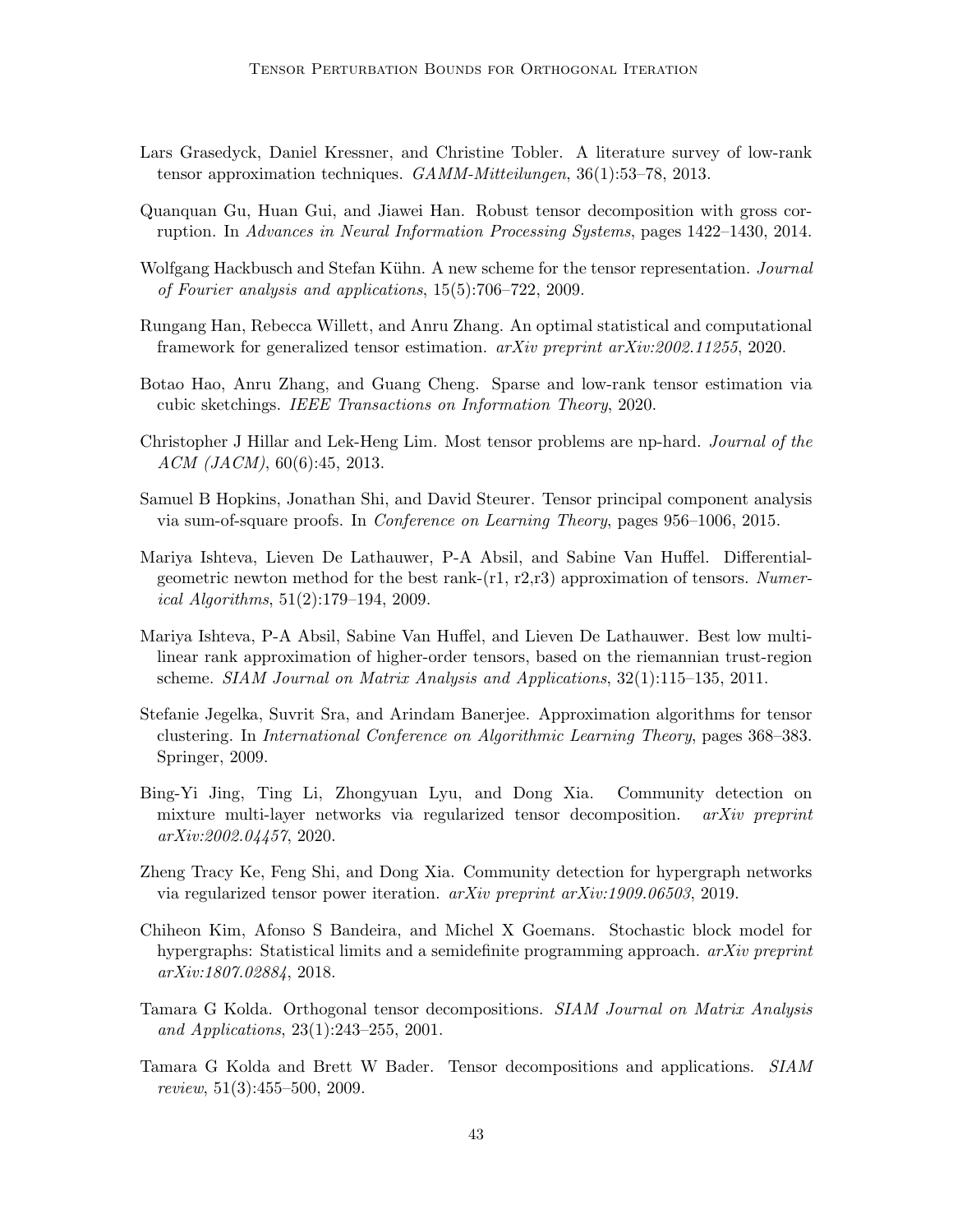- <span id="page-43-7"></span>Tamara G Kolda and Jimeng Sun. Scalable tensor decompositions for multi-aspect data mining. In 2008 Eighth IEEE international conference on data mining, pages 363–372. IEEE, 2008.
- <span id="page-43-8"></span>Vladimir Koltchinskii and Dong Xia. Perturbation of linear forms of singular vectors under gaussian noise. High Dimensional Probability VII, pages 397–423, 2016.
- <span id="page-43-0"></span>Pieter M Kroonenberg. *Applied multiway data analysis*, volume 702. John Wiley & Sons, 2008.
- <span id="page-43-3"></span>Pieter M Kroonenberg and Jan De Leeuw. Principal component analysis of three-mode data by means of alternating least squares algorithms. Psychometrika, 45(1):69–97, 1980.
- <span id="page-43-11"></span>Amit Kumar, Yogish Sabharwal, and Sandeep Sen. A simple linear time  $(1+\epsilon)$ approximation algorithm for k-means clustering in any dimensions. In 45th Annual IEEE Symposium on Foundations of Computer Science, pages 454–462. IEEE, 2004.
- <span id="page-43-13"></span>Chanwoo Lee and Miaoyan Wang. Tensor denoising and completion based on ordinal observations. arXiv preprint arXiv:2002.06524, 2020.
- <span id="page-43-14"></span>Jing Lei and Alessandro Rinaldo. Consistency of spectral clustering in stochastic block models. The Annals of Statistics, 43(1):215–237, 2015.
- <span id="page-43-10"></span>Jing Lei, Kehui Chen, and Brian Lynch. Consistent community detection in multi-layer network data. Biometrika, 2019.
- <span id="page-43-6"></span>James Li, Jacob Bien, and Martin T Wells. rtensor: An r package for multidimensional array (tensor) unfolding, multiplication, and decomposition. Journal of Statistical Software, 87  $(10):1-31, 2018.$
- <span id="page-43-1"></span>Nan Li and Baoxin Li. Tensor completion for on-board compression of hyperspectral images. In 2010 IEEE International Conference on Image Processing, pages 517–520. IEEE, 2010.
- <span id="page-43-2"></span>Tianqi Liu, Ming Yuan, and Hongyu Zhao. Characterizing spatiotemporal transcriptome of human brain via low rank tensor decomposition. *arXiv preprint arXiv:1702.07449*, 2017.
- <span id="page-43-5"></span>Yuanyuan Liu, Fanhua Shang, Wei Fan, James Cheng, and Hong Cheng. Generalized higher-order orthogonal iteration for tensor decomposition and completion. In Advances in Neural Information Processing Systems, pages 1763–1771, 2014.
- <span id="page-43-12"></span>Haiping Lu, Konstantinos N Plataniotis, and Anastasios N Venetsanopoulos. Mpca: Multilinear principal component analysis of tensor objects. IEEE transactions on Neural Networks, 19(1):18–39, 2008.
- <span id="page-43-4"></span>Yuetian Luo and Anru R Zhang. Tensor clustering with planted structures: Statistical optimality and computational limits.  $arXiv$  preprint  $arXiv:2005.10743$ , 2020.
- <span id="page-43-9"></span>Yuetian Luo and Anru R Zhang. Low-rank tensor estimation via riemannian gauss-newton: Statistical optimality and second-order convergence. arXiv preprint arXiv:2104.12031, 2021.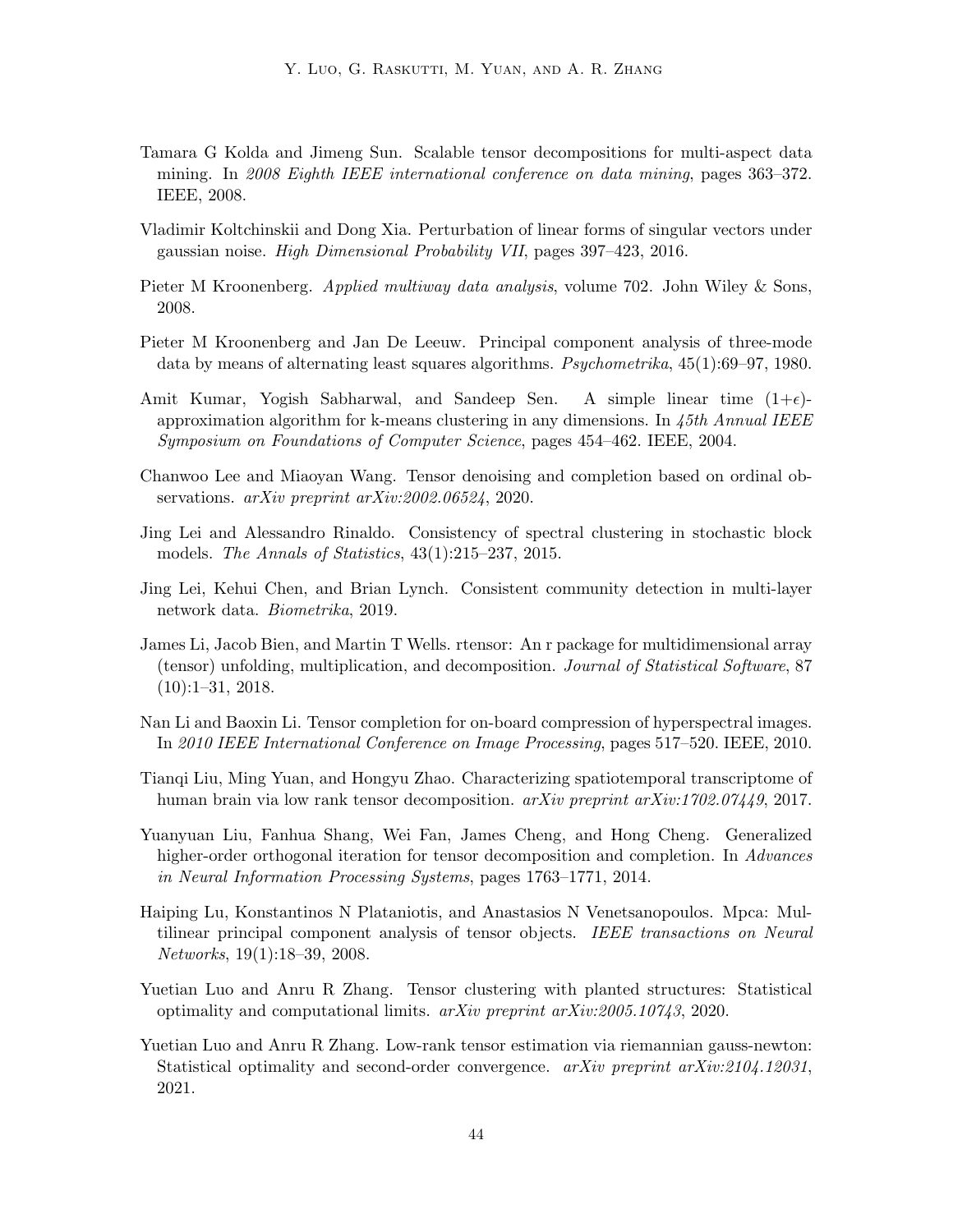- <span id="page-44-9"></span>Yuetian Luo, Rungang Han, and Anru R Zhang. A schatten-q matrix perturbation analysis via perturbation projection error bound. arXiv preprint arXiv:2008.01312, 2020.
- <span id="page-44-4"></span>Osman Asif Malik and Stephen Becker. Low-rank tucker decomposition of large tensors using tensorsketch. In Advances in Neural Information Processing Systems, pages 10096– 10106, 2018.
- <span id="page-44-2"></span>Leon Mirsky. Symmetric gauge functions and unitarily invariant norms. The quarterly journal of mathematics, 11(1):50–59, 1960.
- <span id="page-44-8"></span>Cun Mu, Daniel Hsu, and Donald Goldfarb. Greedy approaches to symmetric orthogonal tensor decomposition. SIAM Journal on Matrix Analysis and Applications, 38(4):1210– 1226, 2017.
- <span id="page-44-6"></span>Sean O'Rourke, Van Vu, and Ke Wang. Random perturbation of low rank matrices: Improving classical bounds. Linear Algebra and its Applications, 540:26–59, 2018.
- <span id="page-44-13"></span>Ivan V Oseledets. Tensor-train decomposition. SIAM Journal on Scientific Computing, 33  $(5):2295-2317, 2011.$
- <span id="page-44-14"></span>Ivan V Oseledets and Eugene E Tyrtyshnikov. Breaking the curse of dimensionality, or how to use svd in many dimensions. SIAM Journal on Scientific Computing, 31(5):3744–3759, 2009.
- <span id="page-44-12"></span>Evangelos E Papalexakis, Nicholas D Sidiropoulos, and Rasmus Bro. From k-means to higher-way co-clustering: Multilinear decomposition with sparse latent factors. IEEE transactions on signal processing, 61(2):493–506, 2012.
- <span id="page-44-11"></span>Amelia Perry, Alexander S Wein, Afonso S Bandeira, et al. Statistical limits of spiked tensor models. In Annales de l'Institut Henri Poincaré, Probabilités et Statistiques, volume 56, pages 230–264. Institut Henri Poincar´e, 2020.
- <span id="page-44-0"></span>Garvesh Raskutti, Ming Yuan, and Han Chen. Convex regularization for high-dimensional multiresponse tensor regression. The Annals of Statistics, 47(3):1554–1584, 2019.
- <span id="page-44-1"></span>Emile Richard and Andrea Montanari. A statistical model for tensor pca. In Advances in Neural Information Processing Systems, pages 2897–2905, 2014.
- <span id="page-44-7"></span>Karl Rohe, Sourav Chatterjee, and Bin Yu. Spectral clustering and the high-dimensional stochastic blockmodel. The Annals of Statistics, 39(4):1878–1915, 2011.
- <span id="page-44-10"></span>Axel Ruhe and Per Ake Wedin. Algorithms for separable nonlinear least squares problems. SIAM review, 22(3):318–337, 1980.
- <span id="page-44-3"></span>Berkant Savas and Lek-Heng Lim. Quasi-newton methods on grassmannians and multilinear approximations of tensors. SIAM Journal on Scientific Computing, 32(6):3352–3393, 2010.
- <span id="page-44-5"></span>Andrey A Shabalin and Andrew B Nobel. Reconstruction of a low-rank matrix in the presence of gaussian noise. Journal of Multivariate Analysis, 118:67–76, 2013.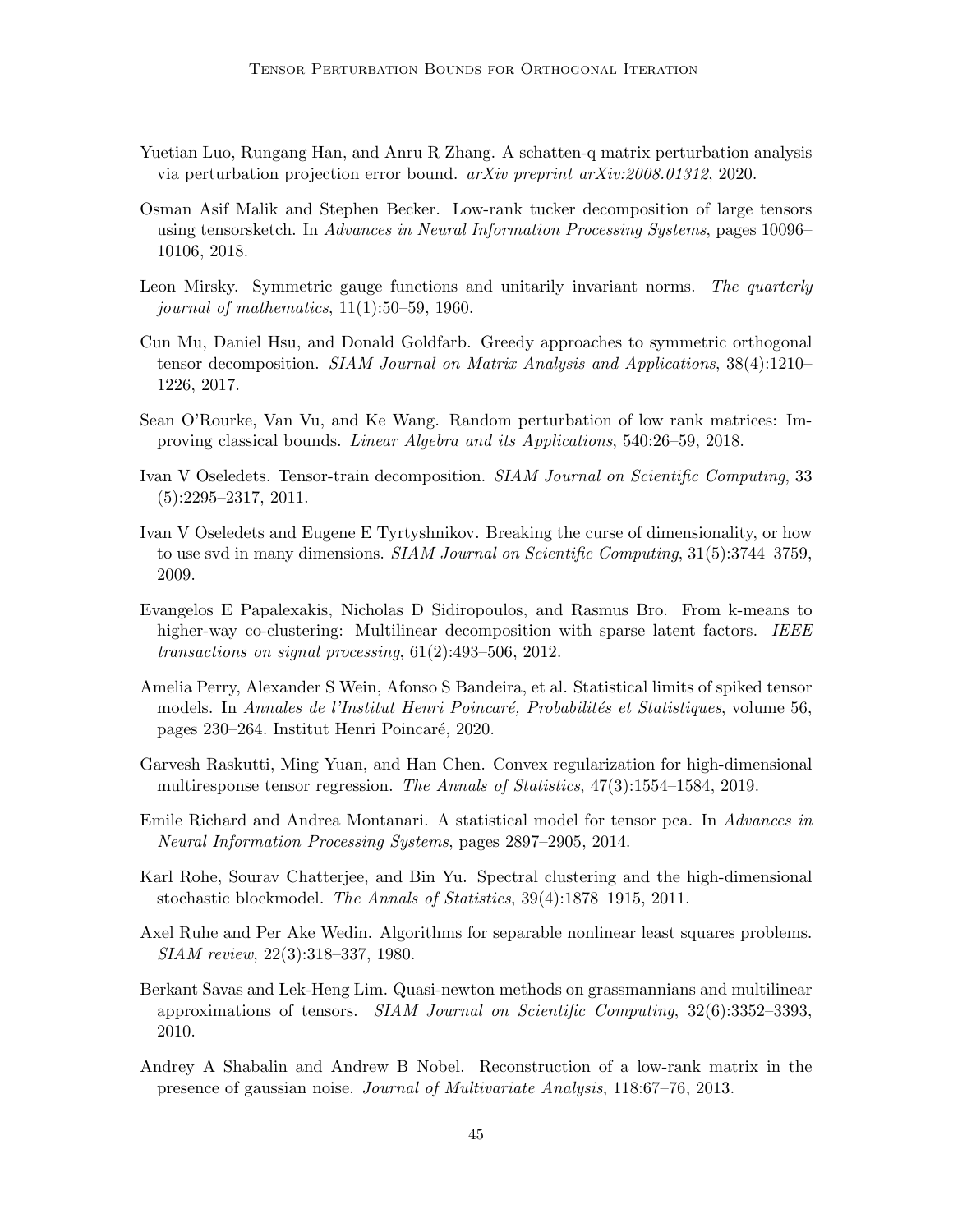- <span id="page-45-12"></span>Parikshit Shah, Nikhil Rao, and Gongguo Tang. Sparse and low-rank tensor decomposition. In Advances in Neural Information Processing Systems, pages 2548–2556, 2015.
- <span id="page-45-2"></span>Bernard N Sheehan and Yousef Saad. Higher order orthogonal iteration of tensors (hooi) and its relation to pca and glram. In Proceedings of the 2007 SIAM International Conference on Data Mining, pages 355–365. SIAM, 2007.
- <span id="page-45-0"></span>Nicholas D Sidiropoulos, Lieven De Lathauwer, Xiao Fu, Kejun Huang, Evangelos E Papalexakis, and Christos Faloutsos. Tensor decomposition for signal processing and machine learning. IEEE Transactions on Signal Processing, 65(13):3551–3582, 2017.
- <span id="page-45-6"></span>Laurent Sorber, Marc Van Barel, and Lieven De Lathauwer. Tensorlab v2. 0. Available online, January, 2014.
- <span id="page-45-4"></span>Gilbert W Stewart. Matrix perturbation theory. 1990.
- <span id="page-45-9"></span>Gilbert W Stewart. Perturbation theory for the singular value decomposition. Technical report, 1998.
- <span id="page-45-10"></span>Michael Stewart. Perturbation of the svd in the presence of small singular values. Linear algebra and its applications,  $419(1):53-77$ ,  $2006$ .
- <span id="page-45-14"></span>Jimeng Sun, Spiros Papadimitriou, Ching-Yung Lin, Nan Cao, Shixia Liu, and Weihong Qian. Multivis: Content-based social network exploration through multi-way visual analysis. In Proceedings of the 2009 SIAM International Conference on Data Mining, pages 1064–1075. SIAM, 2009.
- <span id="page-45-7"></span>Yiming Sun, Yang Guo, Charlene Luo, Joel Tropp, and Madeleine Udell. Low-rank tucker approximation of a tensor from streaming data. SIAM Journal on Mathematics of Data Science, 2(4):1123–1150, 2020.
- <span id="page-45-11"></span>Daniel L Sussman, Minh Tang, Donniell E Fishkind, and Carey E Priebe. A consistent adjacency spectral embedding for stochastic blockmodel graphs. Journal of the American Statistical Association, 107(499):1119–1128, 2012.
- <span id="page-45-8"></span>Charalampos E Tsourakakis. Mach: Fast randomized tensor decompositions. In Proceedings of the 2010 SIAM International Conference on Data Mining, pages 689–700. SIAM, 2010.
- <span id="page-45-5"></span>Ledyard R Tucker. Some mathematical notes on three-mode factor analysis. Psychometrika, 31(3):279–311, 1966.
- <span id="page-45-3"></span>Andre Uschmajew. A new convergence proof for the higher-order power method and generalizations. Pacific Journal Of Optimization, 11(ARTICLE):309–321, 2015.
- <span id="page-45-1"></span>Nick Vannieuwenhoven, Raf Vandebril, and Karl Meerbergen. A new truncation strategy for the higher-order singular value decomposition. SIAM Journal on Scientific Computing, 34(2):A1027–A1052, 2012.
- <span id="page-45-13"></span>Roman Vershynin. Introduction to the non-asymptotic analysis of random matrices.  $arXiv$ preprint arXiv:1011.3027, 2010.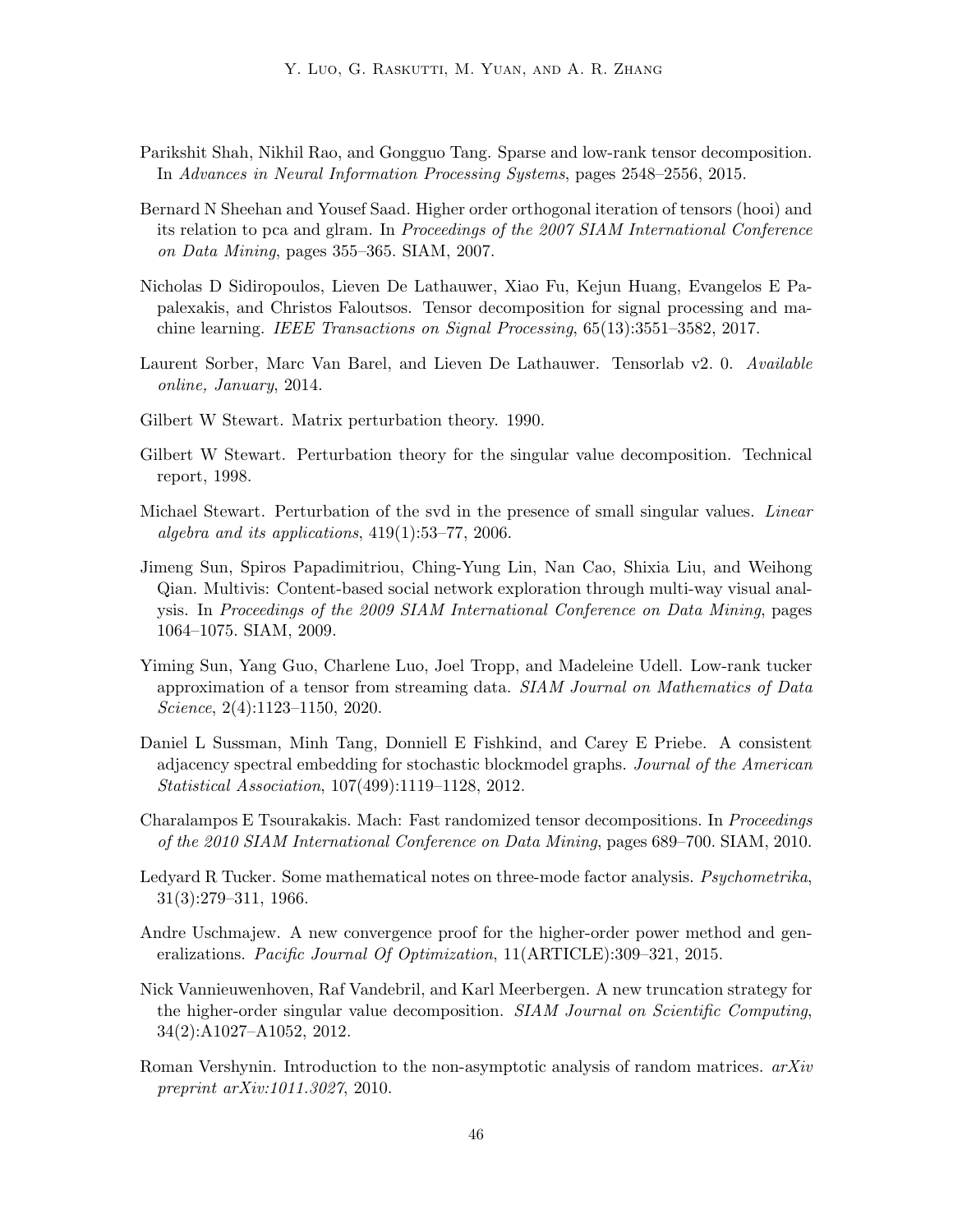- <span id="page-46-6"></span>Van Vu. Singular vectors under random perturbation. Random Structures  $\mathcal{C}$  Algorithms, 39(4):526–538, 2011.
- <span id="page-46-9"></span>Chang-Dong Wang, Jian-Huang Lai, and S Yu Philip. Multi-view clustering based on belief propagation. IEEE Transactions on Knowledge and Data Engineering, 28(4):1007–1021, 2015.
- <span id="page-46-1"></span>Liqi Wang and Moody T Chu. On the global convergence of the alternating least squares method for rank-one approximation to generic tensors. SIAM Journal on Matrix Analysis and Applications, 35(3):1058–1072, 2014.
- <span id="page-46-8"></span>Miaoyan Wang and Yuchen Zeng. Multiway clustering via tensor block models. In Advances in Neural Information Processing Systems, pages 713–723, 2019.
- <span id="page-46-7"></span>Rongrong Wang. Singular vector perturbation under gaussian noise. SIAM Journal on Matrix Analysis and Applications, 36(1):158–177, 2015.
- <span id="page-46-4"></span>Per-Ake Wedin. Perturbation bounds in connection with singular value decomposition. BIT Numerical Mathematics, 12(1):99–111, 1972.
- <span id="page-46-5"></span>Hermann Weyl. Das asymptotische verteilungsgesetz der eigenwerte linearer partieller differentialgleichungen (mit einer anwendung auf die theorie der hohlraumstrahlung). Mathematische Annalen, 71(4):441–479, 1912.
- <span id="page-46-10"></span>Tao Wu, Austin R Benson, and David F Gleich. General tensor spectral co-clustering for higher-order data. In Advances in Neural Information Processing Systems, pages 2559– 2567, 2016.
- <span id="page-46-11"></span>Dong Xia and Ming Yuan. On polynomial time methods for exact low-rank tensor completion. Foundations of Computational Mathematics, pages 1–49, 2017.
- <span id="page-46-3"></span>Dong Xia and Fan Zhou. The sup-norm perturbation of hosvd and low rank tensor denoising. Journal of Machine Learning Research, 20(61):1–42, 2019.
- <span id="page-46-0"></span>Dong Xia, Ming Yuan, and Cun-Hui Zhang. Statistically optimal and computationally efficient low rank tensor completion from noisy entries. The Annals of Statistics, to appear, 2020.
- <span id="page-46-12"></span>Dong Xu, Shuicheng Yan, Lei Zhang, Hong-Jiang Zhang, Zhengkai Liu, and Heung-Yeung Shum. Concurrent subspaces analysis. In 2005 IEEE Computer Society Conference on Computer Vision and Pattern Recognition (CVPR'05), volume 2, pages 203–208. IEEE, 2005.
- <span id="page-46-2"></span>Yangyang Xu. On the convergence of higher-order orthogonal iteration. *Linear and Multi*linear Algebra, 66(11):2247–2265, 2018.
- <span id="page-46-13"></span>Shuicheng Yan, Dong Xu, Qiang Yang, Lei Zhang, Xiaoou Tang, and Hong-Jiang Zhang. Discriminant analysis with tensor representation. In 2005 IEEE Computer Society Conference on Computer Vision and Pattern Recognition (CVPR'05), volume 1, pages 526– 532. IEEE, 2005.